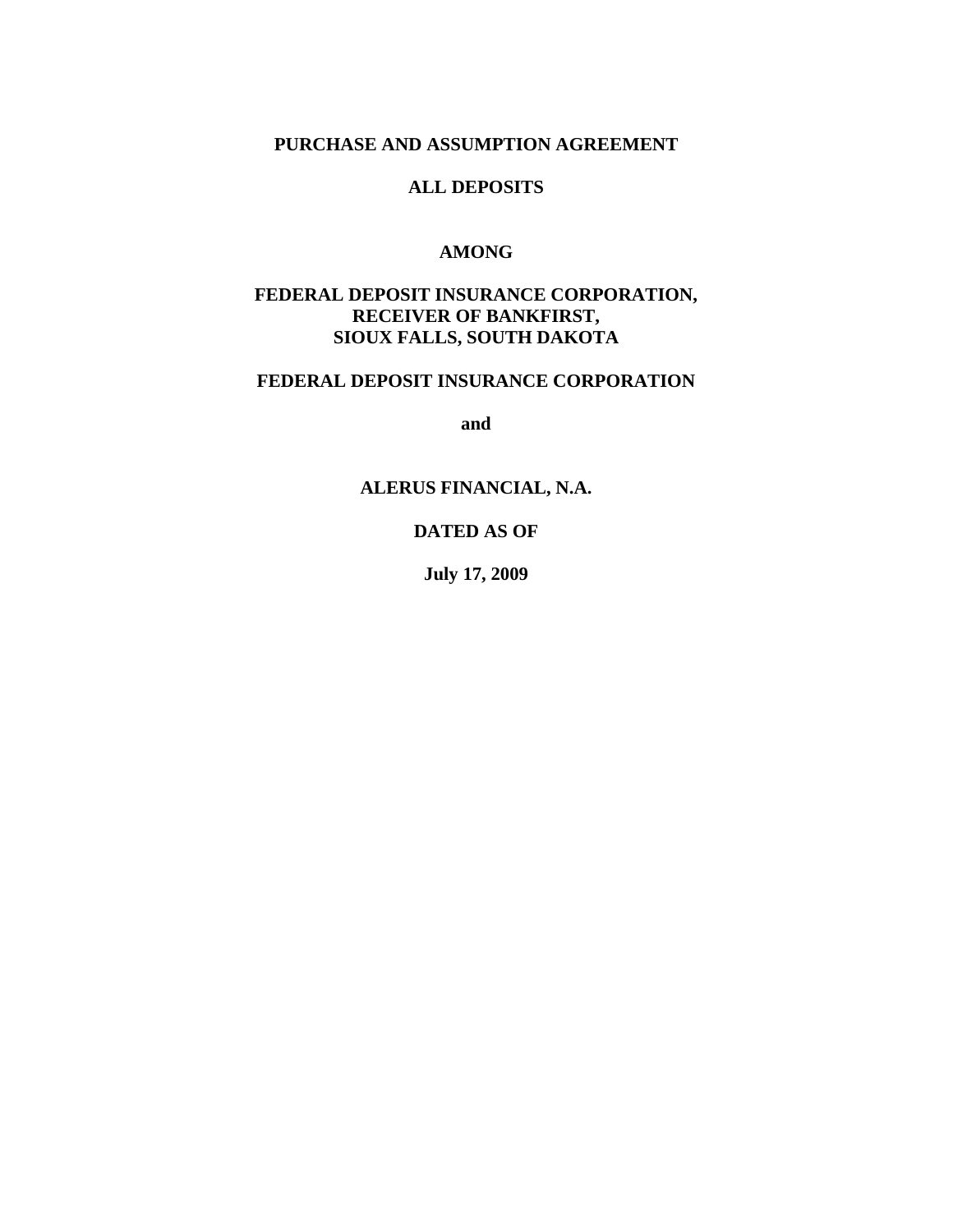# **TABLE OF CONTENTS**

| <b>ARTICLE I</b>   |                                                           |  |
|--------------------|-----------------------------------------------------------|--|
| <b>ARTICLE II</b>  |                                                           |  |
| 2.1                |                                                           |  |
| 2.2                |                                                           |  |
| 2.3                |                                                           |  |
| 2.4                |                                                           |  |
| <b>ARTICLE III</b> |                                                           |  |
| 3.1                |                                                           |  |
| 3.2                |                                                           |  |
| 3.3                | Manner of Conveyance; Limited Warranty;                   |  |
|                    |                                                           |  |
| 3.4                |                                                           |  |
| 3.5                |                                                           |  |
| 3.6                |                                                           |  |
| <b>ARTICLE IV</b>  | <b>ASSUMPTION OF CERTAIN DUTIES AND OBLIGATIONS17</b>     |  |
| 4.1                |                                                           |  |
| 4.2                |                                                           |  |
| 4.3                |                                                           |  |
| 4.4                |                                                           |  |
| 4.5                |                                                           |  |
| 4.6                |                                                           |  |
| 4.7                | Agreement with Respect to Leased Data                     |  |
|                    |                                                           |  |
| 4.8                | Agreement with Respect to Certain                         |  |
|                    |                                                           |  |
| 4.9                |                                                           |  |
| 4.10               |                                                           |  |
| 4.11               |                                                           |  |
| 4.12               | Agreement with Respect to Continuation of                 |  |
|                    | Group Health Plan Coverage for                            |  |
|                    |                                                           |  |
| 4.13               | Agreement with Respect to Interim Asset Servicing 24      |  |
| 4.13               | Agreement with Respect to Interim Asset Servicing         |  |
|                    |                                                           |  |
| 4.14               | Agreement with Respect to Option to Purchase Loan Pools25 |  |
| 4.15               |                                                           |  |
|                    |                                                           |  |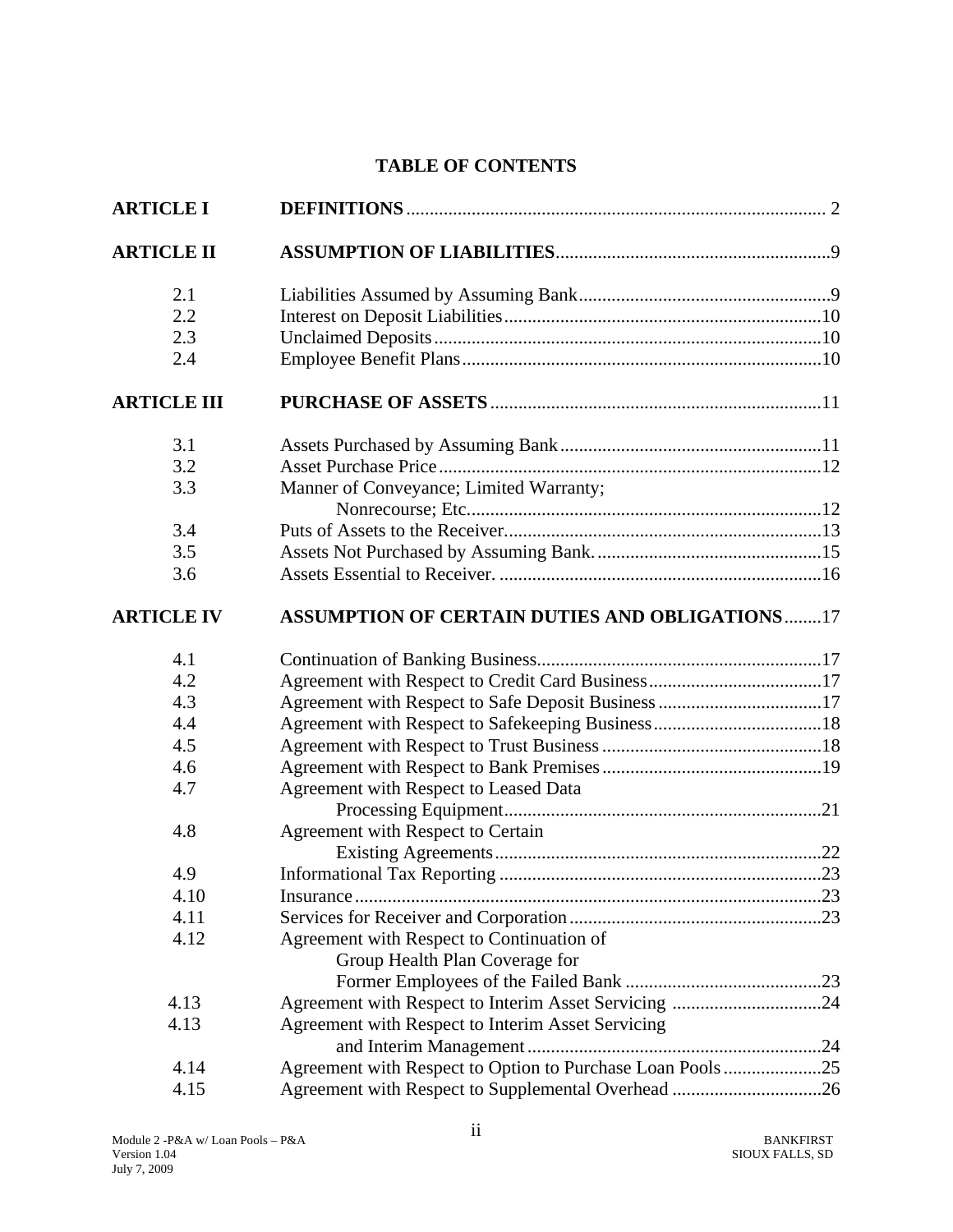| <b>ARTICLE V</b>    | DUTIES WITH RESPECT TO DEPOSITORS                     |  |
|---------------------|-------------------------------------------------------|--|
| 5.1                 |                                                       |  |
| 5.2                 |                                                       |  |
| 5.3                 |                                                       |  |
| <b>ARTICLE VI</b>   |                                                       |  |
| 6.1                 |                                                       |  |
| 6.2                 |                                                       |  |
| 6.3                 |                                                       |  |
| 6.4                 |                                                       |  |
| <b>ARTICLE VII</b>  |                                                       |  |
| <b>ARTICLE VIII</b> |                                                       |  |
| 8.1                 |                                                       |  |
| 8.2                 | Correction of Errors and Omissions; Other Liabilities |  |
| 8.3                 |                                                       |  |
| 8.4                 |                                                       |  |
| 8.5                 |                                                       |  |
| <b>ARTICLE IX</b>   |                                                       |  |
| 9.1                 |                                                       |  |
| 9.2                 |                                                       |  |
| 9.3                 |                                                       |  |
| 9.4                 |                                                       |  |
| 9.5                 |                                                       |  |
| 9.6                 | Proceedings with Respect to Certain Assets            |  |
| 9.7                 |                                                       |  |
| <b>ARTICLE X</b>    |                                                       |  |
| <b>ARTICLE XI</b>   | REPRESENTATIONS AND WARRANTIES OF THE                 |  |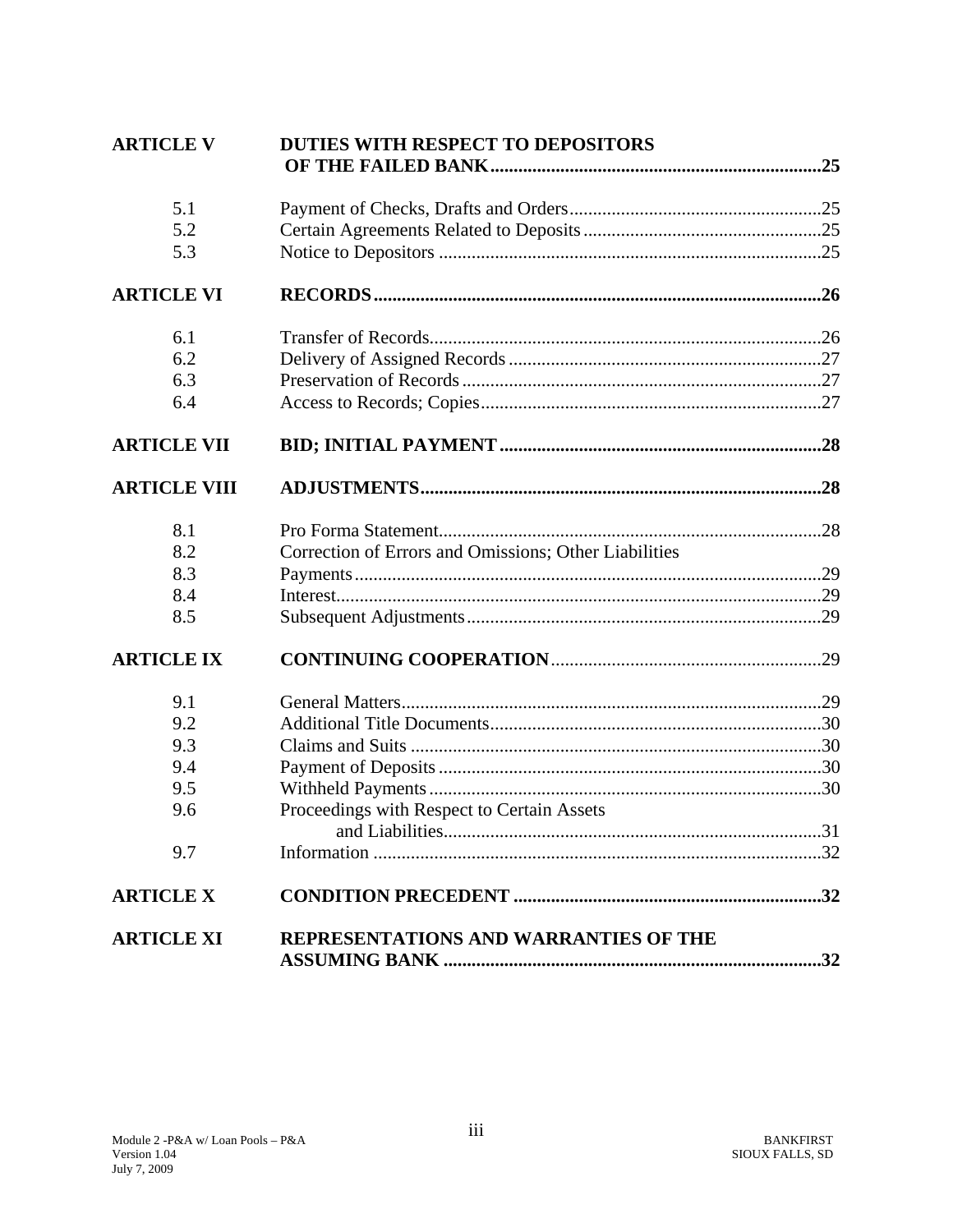| <b>ARTICLE XII</b>  |  |
|---------------------|--|
| 12.1                |  |
| 12.2                |  |
| 12.3                |  |
| 12.4                |  |
| 12.5                |  |
| 12.6                |  |
| 12.7                |  |
| 12.8                |  |
| <b>ARTICLE XIII</b> |  |
| 13.1                |  |
| 13.2                |  |
| 13.3                |  |
| 13.4                |  |
| 13.5                |  |
| 13.6                |  |
| 13.7                |  |
| 13.8                |  |
| 13.9                |  |
| 13.10               |  |
| 13.11               |  |
| 13.12               |  |
| 13.13               |  |

# **SCHEDULES**

| 2.1             |                                                            |  |
|-----------------|------------------------------------------------------------|--|
| 2.1(a)          |                                                            |  |
| 3.1             |                                                            |  |
| 3.1(e)          |                                                            |  |
| 3.1(i)          |                                                            |  |
| 3.2             |                                                            |  |
| 3.5(k)          |                                                            |  |
| $7\overline{ }$ | Calculation of Deposit PremiumError! Bookmark not defined. |  |

## **EXHIBITS**

| 4.13  |  |
|-------|--|
| 4.13A |  |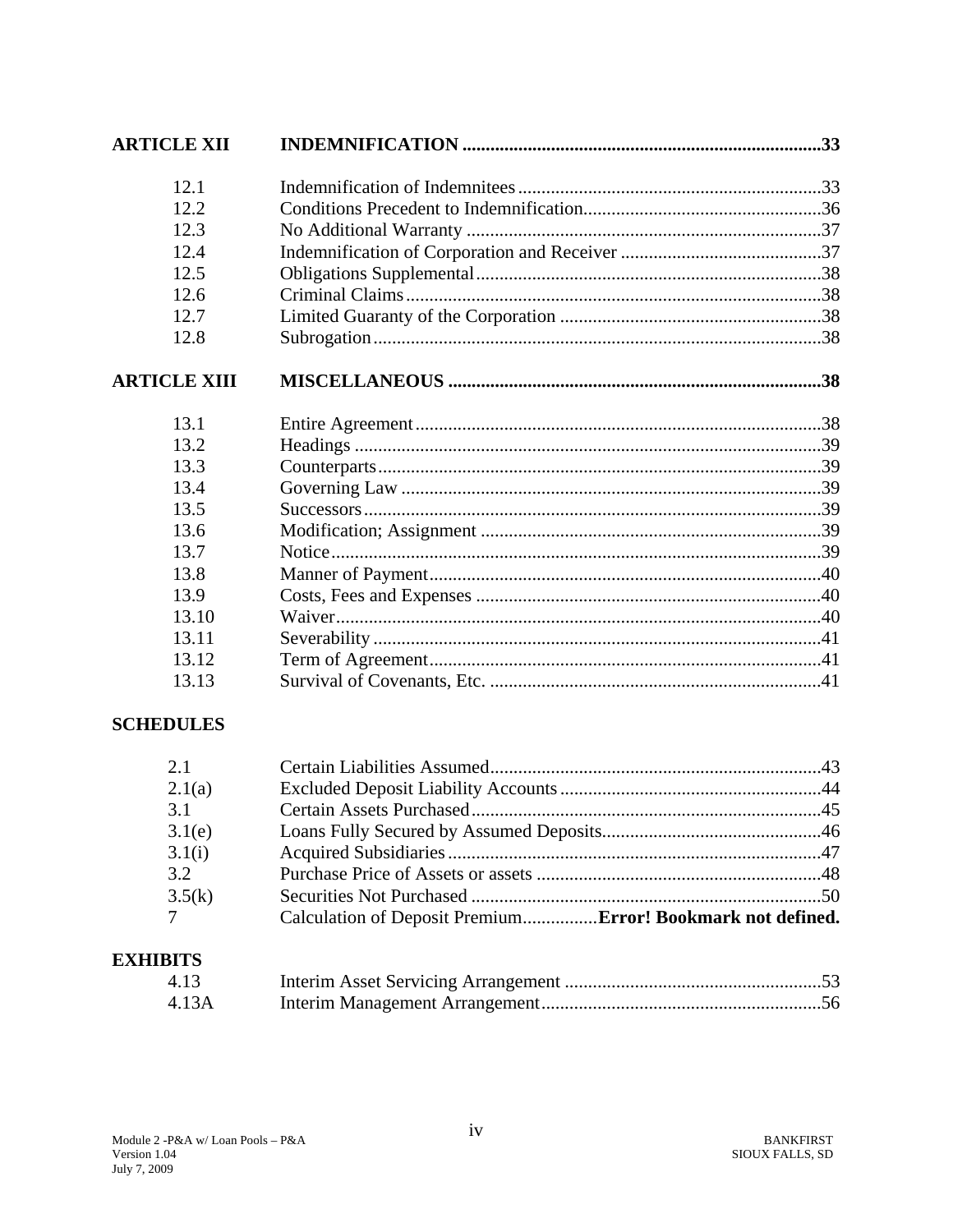#### **PURCHASE AND ASSUMPTION AGREEMENT**

#### **ALL DEPOSITS**

**THIS AGREEMENT**, made and entered into as of July 17, 2009, by and among the **FEDERAL DEPOSIT INSURANCE CORPORATION, RECEIVER of BANKFIRST, SIOUX FALLS, SOUTH DAKOTA** (the "Receiver"), **ALERUS FINANCIAL**, organized under the laws of the United States of America, and having its principal place of business in Grand Forks, North Dakota (the "Assuming Bank"), and the **FEDERAL DEPOSIT INSURANCE CORPORATION**, organized under the laws of the United States of America and having its principal office in Washington, D.C., acting in its corporate capacity (the "Corporation").

#### **WITNESSETH**:

**WHEREAS**, on Bank Closing, the Chartering Authority closed BankFirst (the "Failed Bank") pursuant to applicable law and the Corporation was appointed Receiver thereof; and

**WHEREAS**, the Assuming Bank desires to purchase certain assets and assume certain deposit and other liabilities of the Failed Bank on the terms and conditions set forth in this Agreement; and

**WHEREAS**, pursuant to 12 U.S.C. Section 1823(c)(2)(A), the Corporation may provide assistance to the Assuming Bank to facilitate the transactions contemplated by this Agreement, which assistance may include indemnification pursuant to Article XII; and

**WHEREAS**, the Board of Directors of the Corporation (the "Board") has determined to provide assistance to the Assuming Bank on the terms and subject to the conditions set forth in this Agreement; and

**WHEREAS**, the Board has determined pursuant to 12 U.S.C. Section  $1823(c)(4)(A)$  that such assistance is necessary to meet the obligation of the Corporation to provide insurance coverage for the insured deposits in the Failed Bank and is the least costly to the deposit insurance fund of all possible methods for meeting such obligation.

**NOW THEREFORE**, in consideration of the mutual promises herein set forth and other valuable consideration, the parties hereto agree as follows: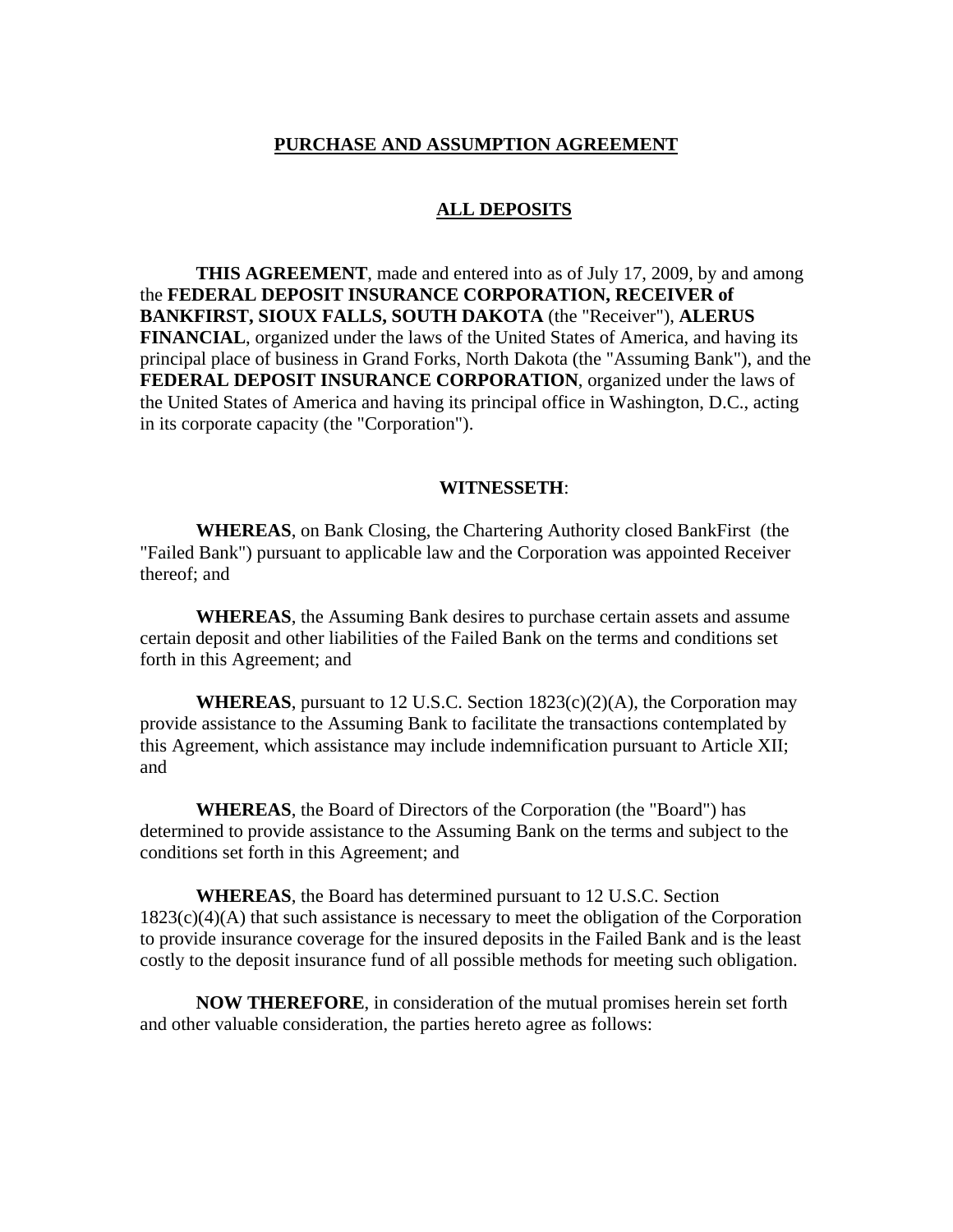### **ARTICLE I DEFINITIONS**

Capitalized terms used in this Agreement shall have the meanings set forth in this Article I, or elsewhere in this Agreement. As used herein, words imparting the singular include the plural and vice versa.

**"Accounting Records"** means the general ledger and subsidiary ledgers and supporting schedules which support the general ledger balances.

**"Acquired Subsidiaries"** has the meaning provided in Section 3.1.

**"Affiliate"** of any Person means any director, officer, or employee of that Person and any other Person (i) who is directly or indirectly controlling, or controlled by, or under direct or indirect common control with, such Person, or (ii) who is an affiliate of such Person as the term "affiliate" is defined in Section 2 of the Bank Holding Company Act of 1956, as amended, 12 U.S.C. Section 1841.

**"Agreement"** means this Purchase and Assumption Agreement by and among the Assuming Bank, the Corporation and the Receiver, as amended or otherwise modified from time to time.

**"Assets"** means all assets of the Failed Bank purchased pursuant to Section 3.1. Assets owned by Subsidiaries of the Failed Bank are not "Assets" within the meaning of this definition.

**"Assumed Deposits"** means Deposits.

**"Bank Closing"** means the close of business of the Failed Bank on the date on which the Chartering Authority closed such institution.

**"Bank Premises"** means the banking houses, drive-in banking facilities, and teller facilities (staffed or automated) together with appurtenant parking, storage and service facilities and structures connecting remote facilities to banking houses, and land on which the foregoing are located, that are owned or leased by the Failed Bank and that are occupied by the Failed Bank as of Bank Closing.

**"Bid Amount"** has the meaning provided in Article VII.

**"Book Value"** means, with respect to any Asset and any Liability Assumed, the dollar amount thereof stated on the Accounting Records of the Failed Bank. The Book Value of any item shall be determined as of Bank Closing after adjustments made by the Receiver for differences in accounts, suspense items, unposted debits and credits, and other similar adjustments or corrections and for setoffs, whether voluntary or involuntary. The Book Value of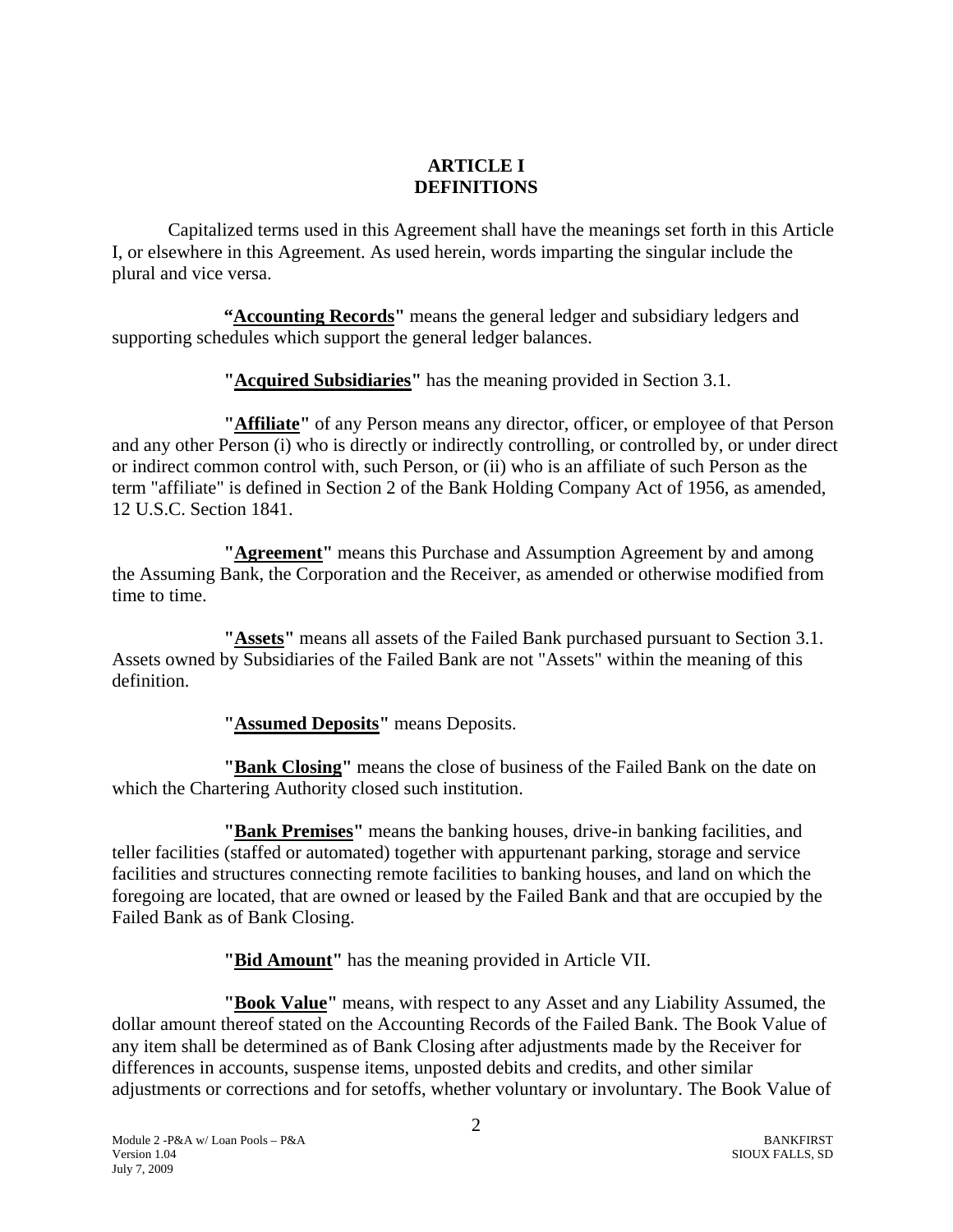an Acquired Subsidiary shall be determined from the investment in subsidiary and related accounts on the "bank only" (unconsolidated) balance sheet of the Failed Bank based on the equity method of accounting. Without limiting the generality of the foregoing, (i) the Book Value of a Liability Assumed shall include all accrued and unpaid interest thereon as of Bank Closing, and (ii) the Book Value of a Loan shall reflect adjustments for earned interest, or unearned interest (as it relates to the "rule of 78s" or add-on-interest loans, as applicable), if any, as of Bank Closing, adjustments for the portion of earned or unearned loan-related credit life and/or disability insurance premiums, if any, attributable to the Failed Bank as of Bank Closing, and adjustments for Failed Bank Advances, if any, in each case as determined for financial reporting purposes. The Book Value of an Asset shall not include any adjustment for loan premiums, discounts or any related deferred income or fees, or general or specific reserves on the Accounting Records of the Failed Bank.

**"Business Day"** means a day other than a Saturday, Sunday, Federal legal holiday or legal holiday under the laws of the State where the Failed Bank is located, or a day on which the principal office of the Corporation is closed.

**"Chartering Authority"** means (i) with respect to a national bank, the Office of the Comptroller of the Currency, (ii) with respect to a Federal savings association or savings bank, the Office of Thrift Supervision, (iii) with respect to a bank or savings institution chartered by a State, the agency of such State charged with primary responsibility for regulating and/or closing banks or savings institutions, as the case may be, (iv) the Corporation in accordance with 12 U.S.C. Section 1821(c), with regard to self appointment, or (v) the appropriate Federal banking agency in accordance with 12 U.S.C. 1821(c)(9).

**"Commitment"** means the unfunded portion of a line of credit or other commitment reflected on the books and records of the Failed Bank to make an extension of credit (or additional advances with respect to a Loan) that was legally binding on the Failed Bank as of Bank Closing, other than extensions of credit pursuant to the credit card business and overdraft protection plans of the Failed Bank, if any.

**"Credit Documents"** mean the agreements, instruments, certificates or other documents at any time evidencing or otherwise relating to, governing or executed in connection with or as security for, a Loan, including without limitation notes, bonds, loan agreements, letter of credit applications, lease financing contracts, banker's acceptances, drafts, interest protection agreements, currency exchange agreements, repurchase agreements, reverse repurchase agreements, guarantees, deeds of trust, mortgages, assignments, security agreements, pledges, subordination or priority agreements, lien priority agreements, undertakings, security instruments, certificates, documents, legal opinions, participation agreements and intercreditor agreements, and all amendments, modifications, renewals, extensions, rearrangements, and substitutions with respect to any of the foregoing.

**"Credit File"** means all Credit Documents and all other credit, collateral, or insurance documents in the possession or custody of the Assuming Bank, or any of its Subsidiaries or Affiliates, relating to an Asset or a Loan included in a Put Notice, or copies of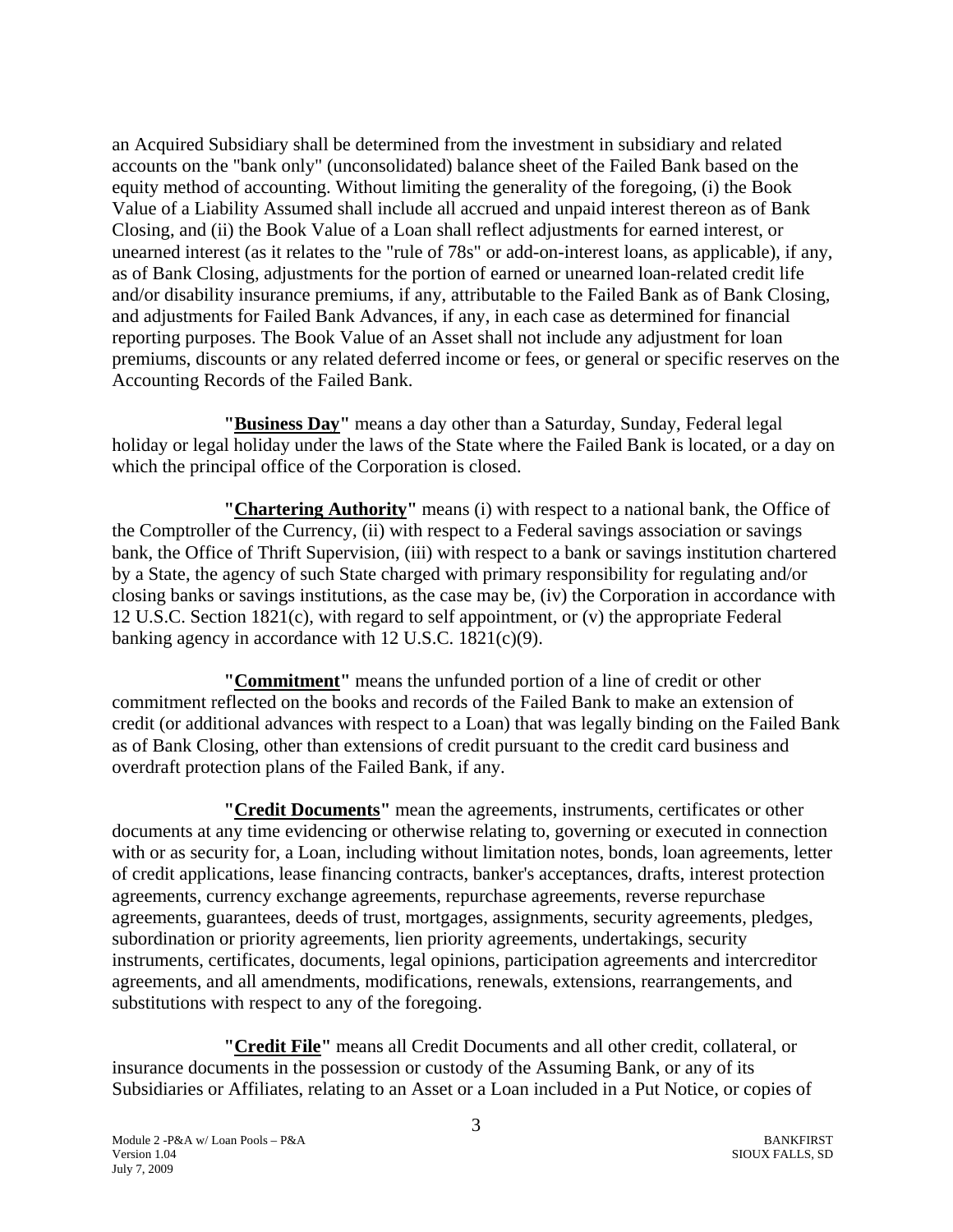any thereof.

**"Data Processing Lease"** means any lease or licensing agreement, binding on the Failed Bank as of Bank Closing, the subject of which is data processing equipment or computer hardware or software used in connection with data processing activities. A lease or licensing agreement for computer software used in connection with data processing activities shall constitute a Data Processing Lease regardless of whether such lease or licensing agreement also covers data processing equipment.

**"Deposit"** means a deposit as defined in 12 U.S.C. Section 1813(l), including, without limitation, outstanding cashier's checks and other official checks and all uncollected items included in the depositors' balances and credited on the books and records of the Failed Bank; provided, that the term "Deposit" shall not include all or any portion of those deposit balances which, in the discretion of the Receiver or the Corporation, (i) may be required to satisfy it for any liquidated or contingent liability of any depositor arising from an unauthorized or unlawful transaction, or (ii) may be needed to provide payment of any liability of any depositor to the Failed Bank or the Receiver, including the liability of any depositor as a director or officer of the Failed Bank, whether or not the amount of the liability is or can be determined as of Bank Closing.

**"Failed Bank Advances"** means the total sums paid by the Failed Bank to (i) protect its lien position, (ii) pay ad valorem taxes and hazard insurance, and (iii) pay credit life insurance, accident and health insurance, and vendor's single interest insurance.

**"Fair Market Value"** means (i)(a) "Market Value" as defined in the regulation prescribing the standards for real estate appraisals used in federally related transactions, 12 C.F.R. § 323.2(g), and accordingly shall mean the most probable price which a property should bring in a competitive and open market under all conditions requisite to a fair sale, the buyer and seller each acting prudently and knowledgeably, and assuming the price is not affected by undue stimulus. Implicit in this definition is the consummation of a sale as of a specified date and the passing of title from seller to buyer under conditions whereby:

(1) Buyer and seller are typically motivated;

(2) Both parties are well informed or well advised, and acting in what they consider their own best interests;

(3) A reasonable time is allowed for exposure in the open market;

(4) Payment is made in terms of cash in U.S. dollars or in terms of financial arrangements comparable thereto; and

(5) The price represents the normal consideration for the property sold unaffected by special or creative financing or sales concessions granted by anyone associated with the sale;

as determined as of Bank Closing by an appraiser mutually acceptable to the Receiver and the Assuming Bank; any costs and fees associated with such determination shall be shared equally by the Receiver and the Assuming Bank, and (b) which, with respect to Bank Premises (to the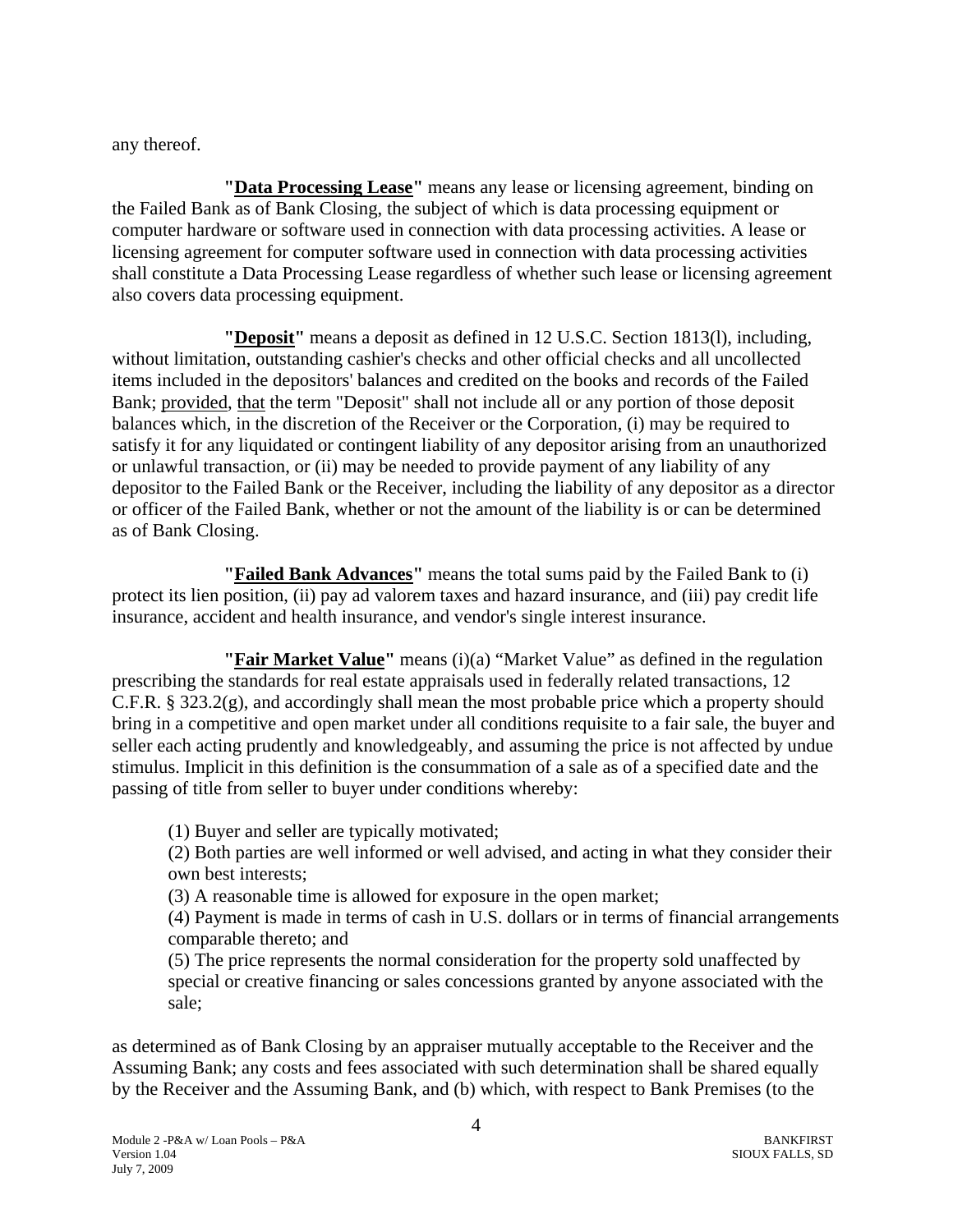extent, if any, that Bank Premises are purchased utilizing this valuation method), shall be determined not later than sixty (60) days after Bank Closing by an appraiser selected by the Receiver and the Assuming Bank within seven (7) days after Bank Closing; or (ii) with respect to property other than Bank Premises purchased utilizing this valuation method, the price therefor as established by the Receiver and agreed to by the Assuming Bank, or in the absence of such agreement, as determined in accordance with clause (i)(a) above.

"**Fixtures**" means those leasehold improvements, additions, alterations and installations constituting all or a part of Bank Premises and which were acquired, added, built, installed or purchased at the expense of the Failed Bank, regardless of the holder of legal title thereto as of Bank Closing.

**"Furniture and Equipment"** means the furniture and equipment (other than Safe Deposit Boxes, motor vehicles and leased data processing equipment, including hardware and software), leased or owned by the Failed Bank and reflected on the books of the Failed Bank as of Bank Closing, including without limitation automated teller machines, carpeting, furniture, office machinery (including personal computers), shelving, office supplies, telephone, surveillance and security systems, and artwork.

**"Indemnitees"** means, except as provided in paragraph (11) of Section 12.1(b), (i) the Assuming Bank, (ii) the Subsidiaries and Affiliates of the Assuming Bank other than any Subsidiaries or Affiliates of the Failed Bank that are or become Subsidiaries or Affiliates of the Assuming Bank, and (iii) the directors, officers, employees and agents of the Assuming Bank and its Subsidiaries and Affiliates who are not also present or former directors, officers, employees or agents of the Failed Bank or of any Subsidiary or Affiliate of the Failed Bank.

**"Information Package"** means the most recent compilation of financial and other data with respect to the Failed Bank, including any amendments or supplements thereto, provided to the Assuming Bank by the Corporation on the web site used by the Corporation to market the Failed Bank to potential acquirers.

**"Initial Payment"** means the payment made pursuant to Article VII (based on the best information available as of Bank Closing), the amount of which shall be either (i) if the Bid Amount is positive, the aggregate Book Value of the Liabilities Assumed minus the sum of the aggregate purchase price of the Assets and assets purchased and the positive Bid Amount, or (ii) if the Bid Amount is negative, the sum of the aggregate Book Value of the Liabilities Assumed and the negative Bid Amount minus the aggregate purchase price of the Assets and assets purchased. The Initial Payment shall be payable by the Corporation to the Assuming Bank if (i) the Liabilities Assumed are greater than the sum of the positive Bid Amount and the Assets and assets purchased, or if (ii) the sum of the Liabilities Assumed and the negative Bid Amount are greater than the Assets and assets purchased. The Initial Payment shall be payable by the Assuming Bank to the Corporation if (i) the Liabilities Assumed are less than the sum of the positive Bid Amount and the Assets and assets purchased, or if (ii) the sum of the Liabilities Assumed and the negative Bid Amount is less than the Assets and assets purchased. Such Initial Payment shall be subject to adjustment as provided in Article VIII.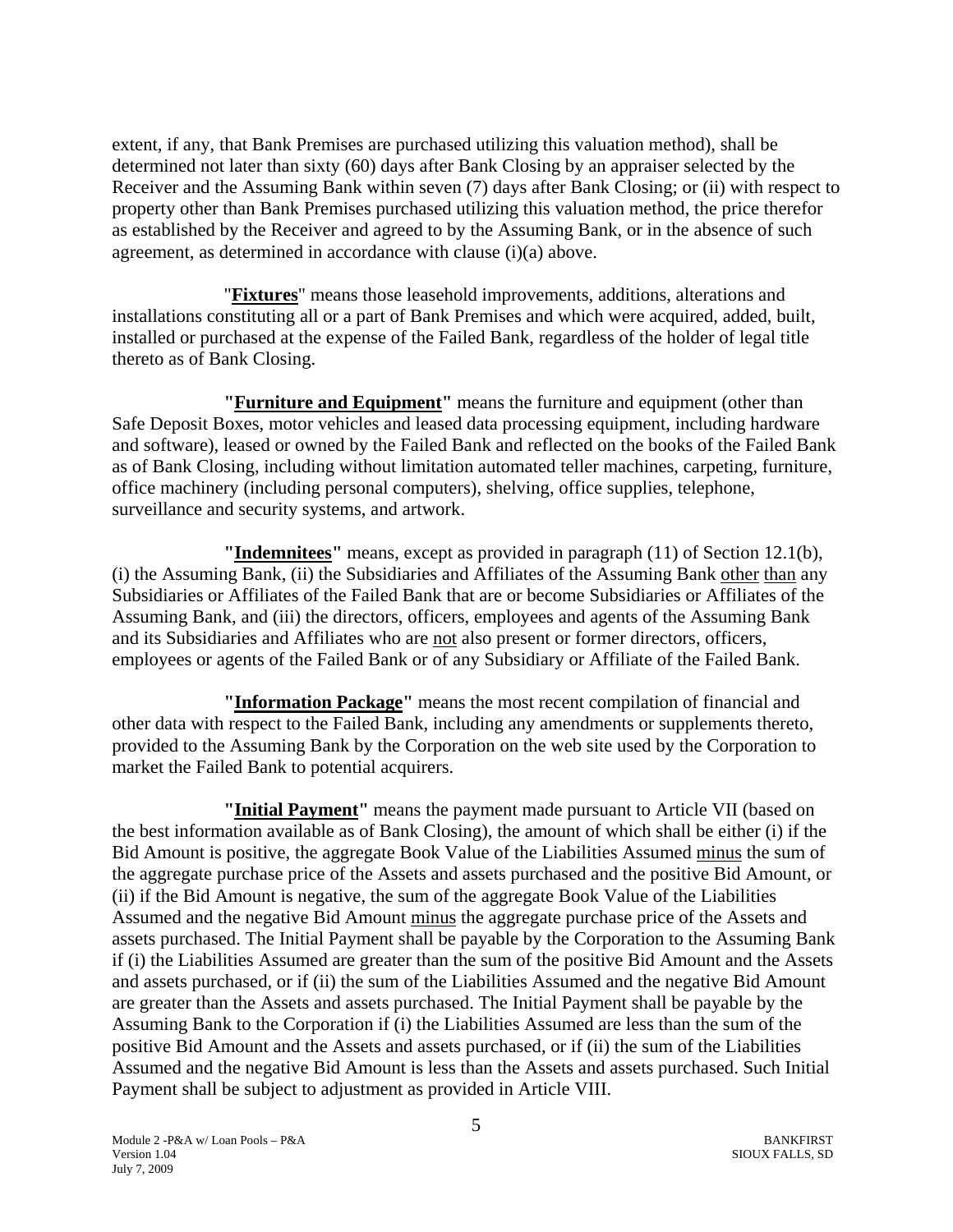**"Legal Balance"** means the amount of indebtedness legally owed by an Obligor with respect to a Loan, including principal and accrued and unpaid interest, late fees, attorneys' fees and expenses, taxes, insurance premiums, and similar charges, if any.

**"Liabilities Assumed"** has the meaning provided in Section 2.1.

**"Lien"** means any mortgage, lien, pledge, charge, assignment for security purposes, security interest, or encumbrance of any kind with respect to an Asset, including any conditional sale agreement or capital lease or other title retention agreement relating to such Asset.

**"Loans"** means all of the following owed to or held by the Failed Bank as of Bank Closing:

(i) loans, participation agreements, interests in participations, overdrafts of customers (including but not limited to overdrafts made pursuant to an overdraft protection plan or similar extensions of credit in connection with a deposit account), revolving commercial lines of credit, home equity lines of credit, United States and/or State-guaranteed student loans, and lease financing contracts;

(ii) all Liens, rights (including rights of set-off), remedies, powers, privileges, demands, claims, priorities, equities and benefits owned or held by, or accruing or to accrue to or for the benefit of, the holder of the obligations or instruments referred to in clause (i) above, including but not limited to those arising under or based upon Credit Documents, casualty insurance policies and binders, standby letters of credit, mortgagee title insurance policies and binders, payment bonds and performance bonds at any time and from time to time existing with respect to any of the obligations or instruments referred to in clause (i) above; and

(iii) all amendments, modifications, renewals, extensions, refinancings, and refundings of or for any of the foregoing; provided, that there shall be excluded from the definition of Loans (a) any portion of the foregoing which the Failed Bank or the Assuming Bank (or any of their respective Subsidiaries) holds not for its own account but solely as agent or fiduciary for, or otherwise as representative of, any other Person, (b) any loans which have been charged off the Accounting Records of the Failed Bank in whole or in part prior to the date of the most recent pertinent data made available to the Assuming Bank as part of the Information Package, and (c) Commitments.

**"Obligor"** means each Person liable for the full or partial payment or performance of any Loan, whether such Person is obligated directly, indirectly, primarily, secondarily, jointly, or severally.

**"Payment Date"** means the first Business Day after Bank Closing.

**"Person"** means any individual, corporation, partnership, joint venture, association, joint-stock company, trust, unincorporated organization, or government or any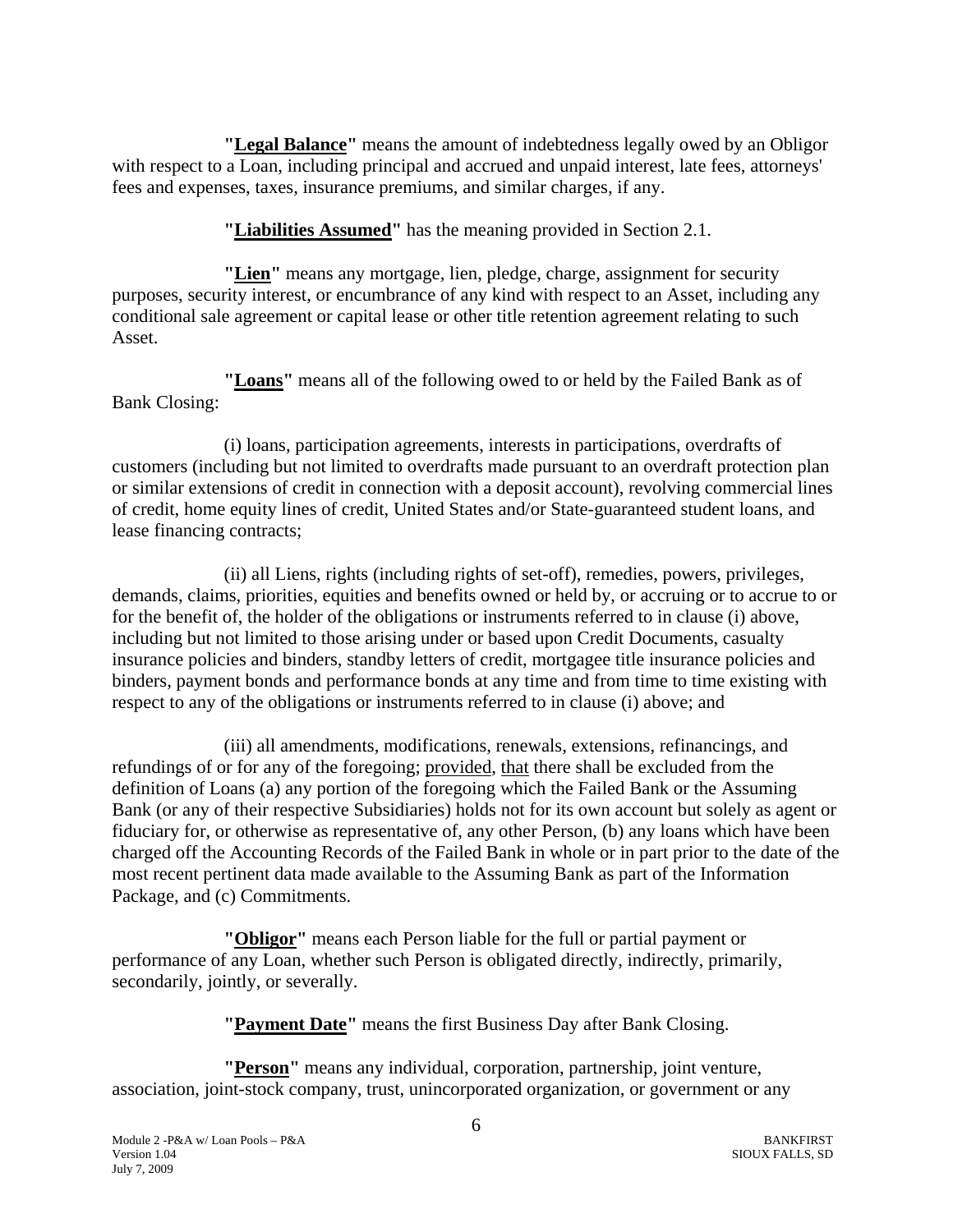agency or political subdivision thereof, excluding the Corporation.

**"Primary Indemnitor"** means any Person (other than the Assuming Bank or any of its Affiliates) who is obligated to indemnify or insure, or otherwise make payments (including payments on account of claims made against) to or on behalf of any Person in connection with the claims covered under Article XII, including without limitation any insurer issuing any directors and officers liability policy or any Person issuing a financial institution bond or banker's blanket bond.

**"Put Date"** has the meaning provided in Section 3.4.

**"Put Notice"** has the meaning provided in Section 3.4.

**"Qualified Financial Contract"** means a qualified financial contract as defined in 12 U.S.C. Section 1821(e)(8)(D).

**"Record"** means any document, microfiche, microfilm and computer records (including but not limited to magnetic tape, disc storage, card forms and printed copy) of the Failed Bank generated or maintained by the Failed Bank that is owned by or in the possession of the Receiver at Bank Closing.

**"Related Liability"** with respect to any Asset means any liability existing and reflected on the Accounting Records of the Failed Bank as of Bank Closing for (i) indebtedness secured by mortgages, deeds of trust, chattel mortgages, security interests or other liens on or affecting such Asset, (ii) ad valorem taxes applicable to such Asset, and (iii) any other obligation determined by the Receiver to be directly related to such Asset.

**"Related Liability Amount"** with respect to any Related Liability on the books of the Assuming Bank, means the amount of such Related Liability as stated on the Accounting Records of the Assuming Bank (as maintained in accordance with generally accepted accounting principles) as of the date as of which the Related Liability Amount is being determined. With respect to a liability that relates to more than one asset, the amount of such Related Liability shall be allocated among such assets for the purpose of determining the Related Liability Amount with respect to any one of such assets. Such allocation shall be made by specific allocation, where determinable, and otherwise shall be pro rata based upon the dollar amount of such assets stated on the Accounting Records of the entity that owns such asset.

**"Repurchase Price"** means with respect to any Asset or asset, which shall be determined by the Receiver, the lesser of (a) or (b):

(a) the amount paid by the Assuming Bank, decreased by the amount of any money received with respect thereto since Bank Closing and, if the Asset is a Loan or other interest bearing or earning asset, the resulting amount shall then be increased or decreased, as the case may be, by interest or discount (whichever is applicable) accrued from and after Bank Closing at the lower of: (i) the contract rate with respect to such Asset, or (ii) the Settlement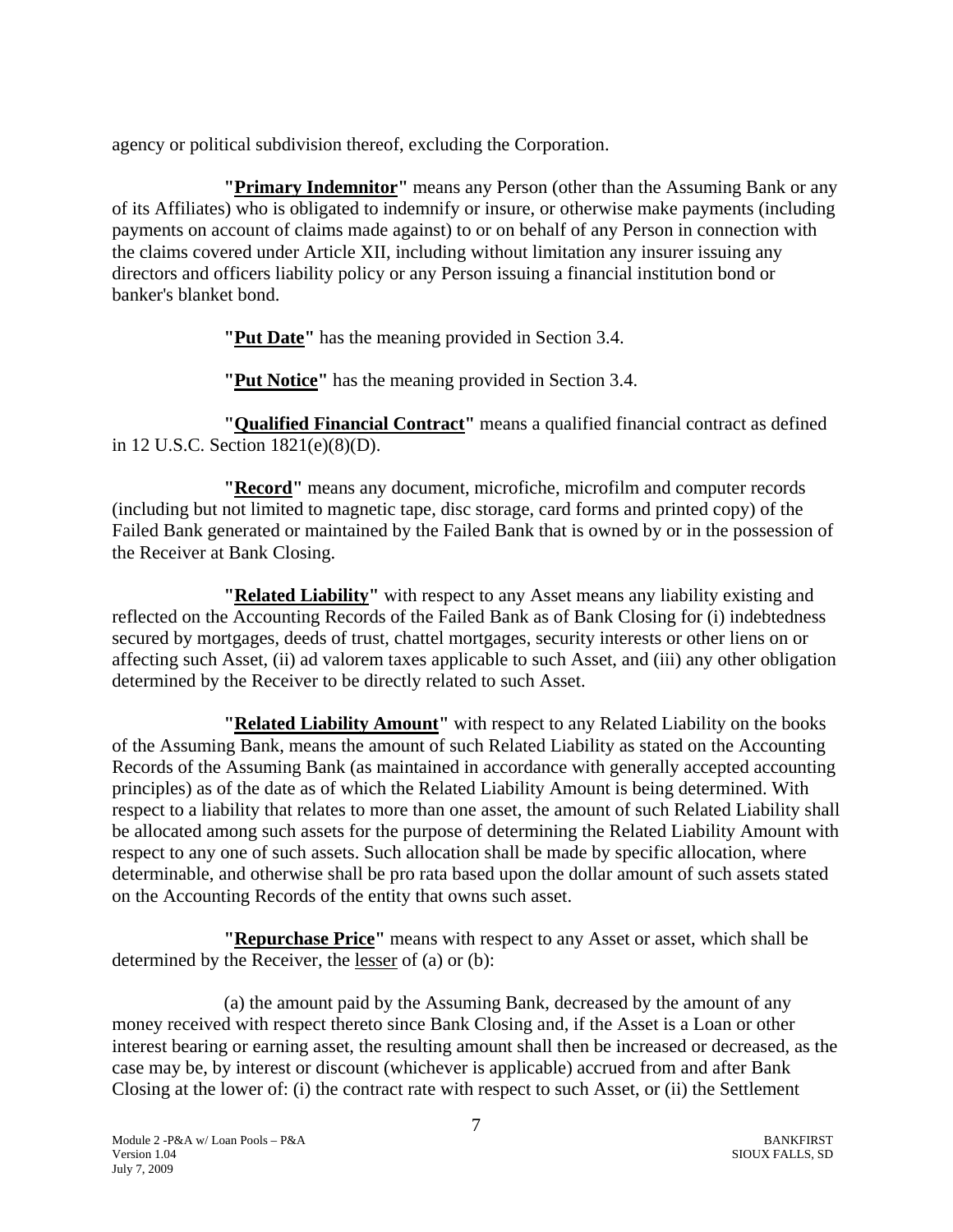Interest Rate; net proceeds received by or due to the Assuming Bank from the sale of collateral, any forgiveness of debt, or otherwise shall be deemed money received by the Assuming Bank; or

(b) the dollar amount thereof stated on the Accounting Records of the Assuming Bank as of the date as of which the Repurchase Price is being determined, as maintained in accordance with generally accepted accounting principles, and, if the asset is a Loan, regardless of the Legal Balance thereof and adjusted in the same manner as the Book Value of a Failed Bank Loan would be adjusted hereunder.

Provided, however, (b), above, shall not be applicable for Loans repurchased pursuant to Section 3.4(a).

If any Asset or asset is purchased as part of a group of Assets or assets for Book Value and/or as a percentage of Book Value, the amount paid by the Assuming Bank, for purposes of (a), above, shall be the Book Value, as of the date of Bank Closing, of the individual Asset or asset being repurchased multiplied, if applicable, by the percentage paid.

**"Safe Deposit Boxes"** means the safe deposit boxes of the Failed Bank, if any, including the removable safe deposit boxes and safe deposit stacks in the Failed Bank's vault(s), all rights and benefits under rental agreements with respect to such safe deposit boxes, and all keys and combinations thereto.

**"Settlement Date"** means the first Business Day immediately prior to the day which is one hundred eighty (180) days after Bank Closing, or such other date prior thereto as may be agreed upon by the Receiver and the Assuming Bank. The Receiver, in its discretion, may extend the Settlement Date.

**"Settlement Interest Rate"** means, for the first calendar quarter or portion thereof during which interest accrues, the rate determined by the Receiver to be equal to the equivalent coupon issue yield on six (6)-month United States Treasury Bills in effect as of Bank Closing as published in The Wall Street Journal; provided, that if no such equivalent coupon issue yield is available as of Bank Closing, the equivalent coupon issue yield for such Treasury Bills most recently published in The Wall Street Journal prior to Bank Closing shall be used. Thereafter, the rate shall be adjusted to the rate determined by the Receiver to be equal to the equivalent coupon issue yield on such Treasury Bills in effect as of the first day of each succeeding calendar quarter during which interest accrues as published in The Wall Street Journal.

**"Subsidiary"** has the meaning set forth in Section 3(w)(4) of the Federal Deposit Insurance Act, 12 U.S.C. Section 1813(w)(4), as amended.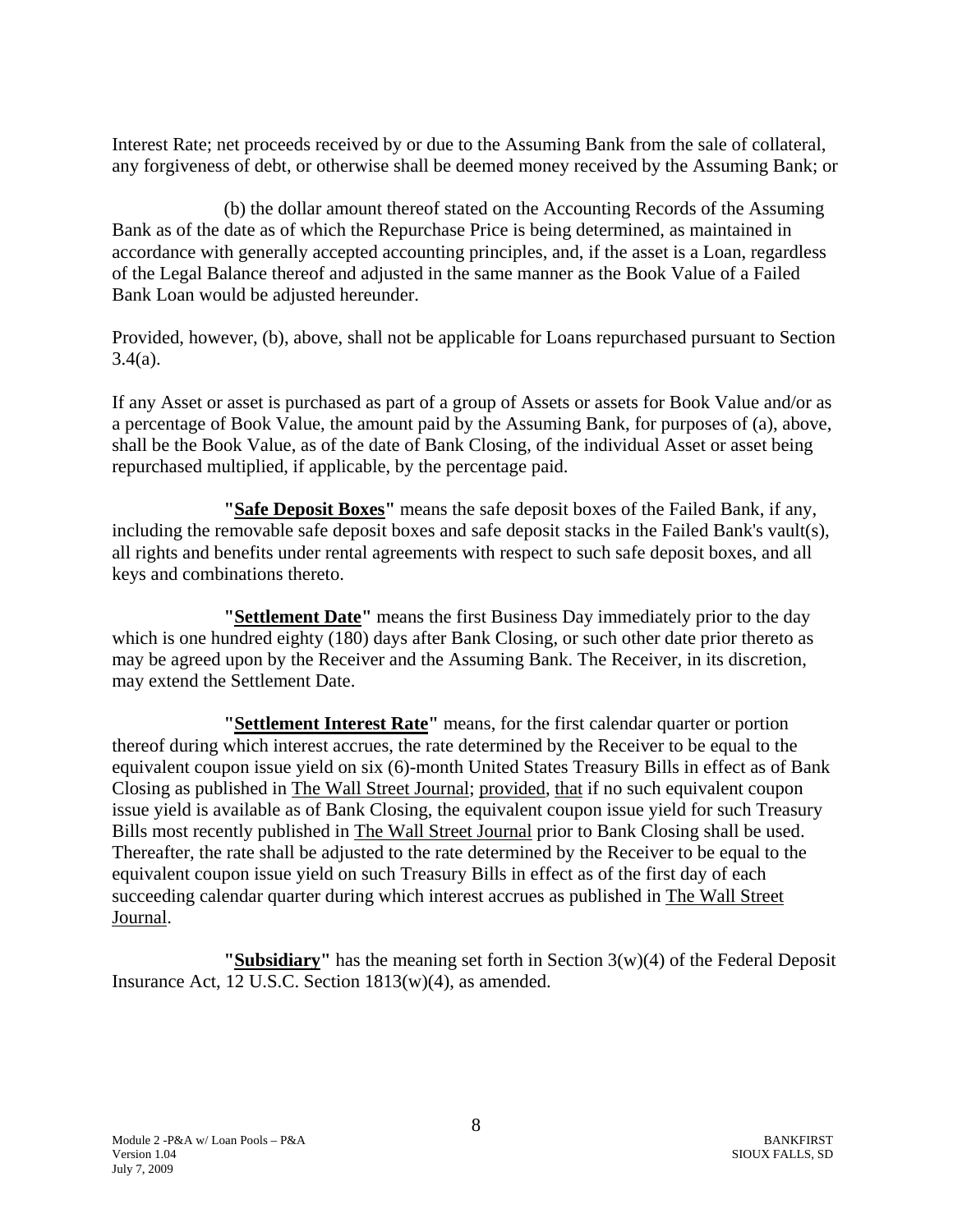### **ARTICLE II ASSUMPTION OF LIABILITIES**

<span id="page-12-0"></span>**2.1 Liabilities Assumed by Assuming Bank.** The Assuming Bank expressly assumes at Book Value (subject to adjustment pursuant to Article VIII) and agrees to pay, perform, and discharge all of the following liabilities of the Failed Bank as of Bank Closing, except as otherwise provided in this Agreement (such liabilities referred to as "Liabilities Assumed"):

- (a) Assumed Deposits, except those Deposits specifically listed on Schedule 2.1(a); provided, that as to any Deposits of public money which are Assumed Deposits, the Assuming Bank agrees to properly secure such Deposits with such of the Assets as appropriate which, prior to Bank Closing, were pledged as security therefor by the Failed Bank, or with assets of the Assuming Bank, if such securing Assets, if any, are insufficient to properly secure such Deposits;
- (b) liabilities for indebtedness secured by mortgages, deeds of trust, chattel mortgages, security interests or other liens on or affecting any Assets, if any; provided, that the assumption of any liability pursuant to this paragraph shall be limited to the market value of the Assets securing such liability as determined by the Receiver;
- (c) overdrafts, debit balances, service charges, reclamations, and adjustments to accounts with the Federal Reserve Banks as reflected on the books and records of any such Federal Reserve Bank within ninety (90) days after Bank Closing, if any;
- (d) ad valorem taxes applicable to any Asset, if any; provided, that the assumption of any ad valorem taxes pursuant to this paragraph shall be limited to an amount equal to the market value of the Asset to which such taxes apply as determined by the Receiver;
- (e) liabilities, if any, for federal funds purchased, repurchase agreements and overdrafts in accounts maintained with other depository institutions (including any accrued and unpaid interest thereon computed to and including Bank Closing); provided, that the assumption of any liability pursuant to this paragraph shall be limited to the market value of the Assets securing such liability as determined by the Receiver;
- (f) United States Treasury tax and loan note option accounts, if any;
- (g) liabilities for any acceptance or commercial letter of credit (other than "standby letters of credit" as defined in 12 C.F.R. Section 337.2(a)); provided, that the assumption of any liability pursuant to this paragraph shall be limited to the market value of the Assets securing such liability as determined by the Receiver;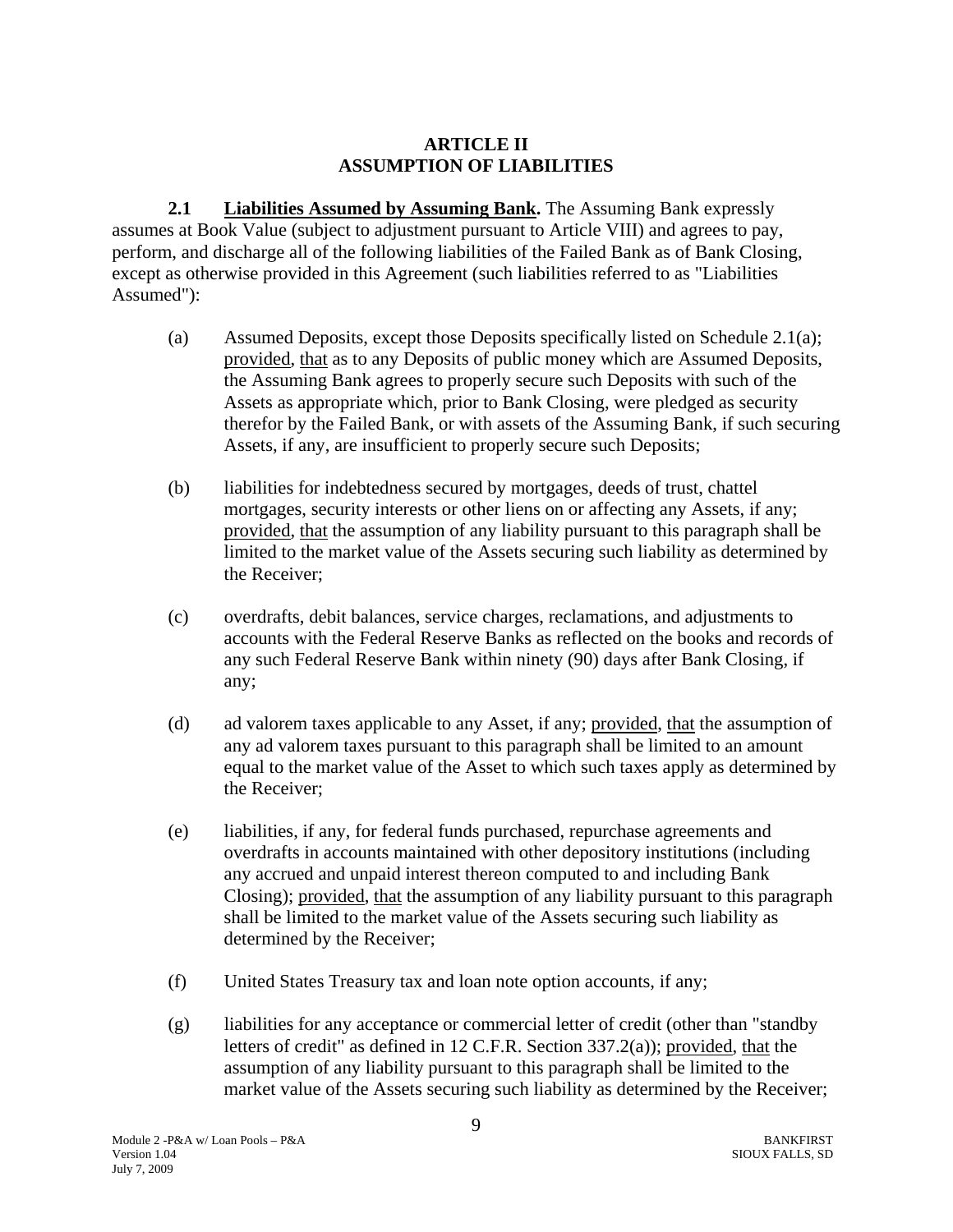- <span id="page-13-0"></span>(h) duties and obligations assumed pursuant to this Agreement including without limitation those relating to the Failed Bank's credit card business, overdraft protection plans, safe deposit business, safekeeping business or trust business, if any; and
- (i) liabilities, if any, for amounts owed to any Acquired Subsidiary.

Schedule 2.1 attached hereto and incorporated herein sets forth certain categories of Liabilities Assumed and the aggregate Book Value of the Liabilities Assumed in such categories. Such schedule is based upon the best information available to the Receiver and may be adjusted as provided in Article VIII.

**2.2 Interest on Deposit Liabilities.** The Assuming Bank agrees that, from and after Bank Closing, it will accrue and pay interest on Deposit liabilities assumed pursuant to Section 2.1 at a rate(s) it shall determine; provided, that for nontransaction Deposit liabilities such rate(s) shall not be less than the lowest rate offered by the Assuming Bank to its depositors for nontransaction deposit accounts. The Assuming Bank shall permit each depositor to withdraw, without penalty for early withdrawal, all or any portion of such depositor's Deposit, whether or not the Assuming Bank elects to pay interest in accordance with any deposit agreement formerly existing between the Failed Bank and such depositor; and further provided, that if such Deposit has been pledged to secure an obligation of the depositor or other party, any withdrawal thereof shall be subject to the terms of the agreement governing such pledge. The Assuming Bank shall give notice to such depositors as provided in Section 5.3 of the rate(s) of interest which it has determined to pay and of such withdrawal rights.

**2.3 Unclaimed Deposits.** If, within eighteen (18) months after Bank Closing, any depositor of the Failed Bank does not claim or arrange to continue such depositor's Deposit assumed pursuant to Section 2.1 at the Assuming Bank, the Assuming Bank shall, within fifteen (15) Business Days after the end of such eighteen (18)-month period, (i) refund to the Corporation the full amount of each such Deposit (without reduction for service charges), (ii) provide to the Corporation a schedule of all such refunded Deposits in such form as may be prescribed by the Corporation, and (iii) assign, transfer, convey and deliver to the Receiver all right, title and interest of the Assuming Bank in and to Records previously transferred to the Assuming Bank and other records generated or maintained by the Assuming Bank pertaining to such Deposits. During such eighteen (18)-month period, at the request of the Corporation, the Assuming Bank promptly shall provide to the Corporation schedules of unclaimed deposits in such form as may be prescribed by the Corporation.

**2.4 Employee Benefit Plans**. Except as provided in Section 4.12, the Assuming Bank shall have no liabilities, obligations or responsibilities under the Failed Bank's health care,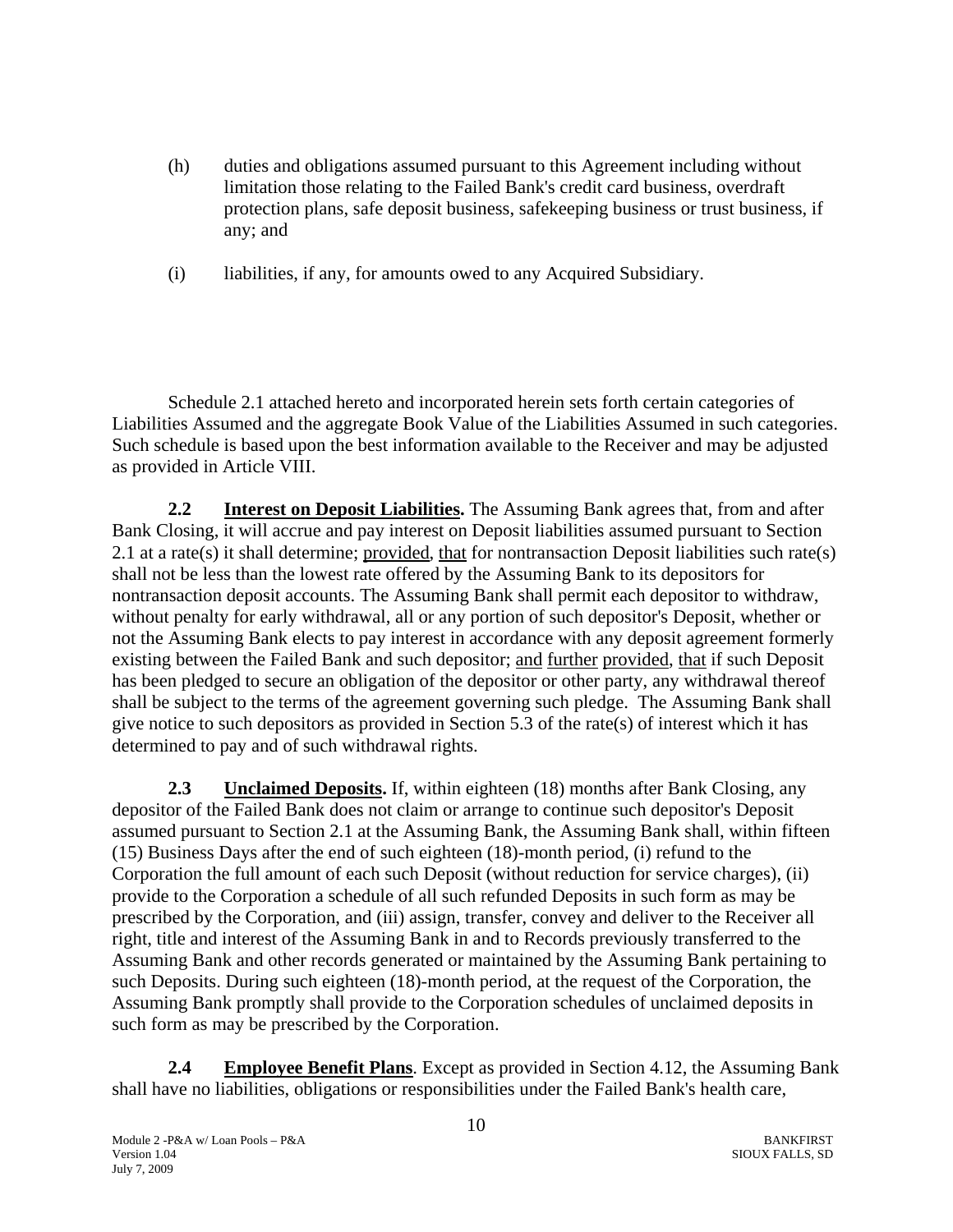<span id="page-14-0"></span>bonus, vacation, pension, profit sharing or stock purchase plans or similar plans, if any, unless the Receiver and the Assuming Bank agree otherwise subsequent to the date of this Agreement.

### **ARTICLE III PURCHASE OF ASSETS**

**3.1 Assets Purchased by Assuming Bank**. Subject to Sections 3.5 and 3.6, the Assuming Bank hereby purchases from the Receiver, and the Receiver hereby sells, assigns, transfers, conveys, and delivers to the Assuming Bank, all right, title, and interest of the Receiver in and to all of the following:

- (a) cash and receivables from depository institutions (including Federal Reserve Banks and Federal Home Loan Banks), including cash items in the process of collection, plus any accrued interest thereon computed to and including Bank Closing;
- (b) securities (other than the capital stock of Subsidiaries of the Failed Bank and those securities referred to in Section  $3.5(k)$ , if any), plus any accrued interest thereon computed to and including Bank Closing;
- (c) federal funds sold and repurchase agreements, if any, including any accrued interest thereon computed to and including Bank Closing;
- (d) Omitted;
- (e) Loans secured, in whole or in part, by Assumed Deposits or deposits at other depository institutions, but only such of those Loans which also are listed on Schedule  $3.1(e)$ , if any (including any such Loan that the Failed Bank charged-off in whole or in part during the period from the date of the most recent pertinent data made available to the Assuming Bank as part of the Information Package to and including Bank Closing);
- (f) credit card business, if any, including all outstanding extensions of credit, subject to Section 4.2;
- (g) Safe Deposit Boxes and related business, safekeeping business and trust business, if any, subject to Section 4.3, 4.4 or 4.5, respectively;
- (h) Records and other documents as provided in Section 6.1;
- (i) assets securing Deposits of public money, to the extent not otherwise purchased hereunder; and
- (j) overdrafts of customers (including but not limited to overdrafts made pursuant to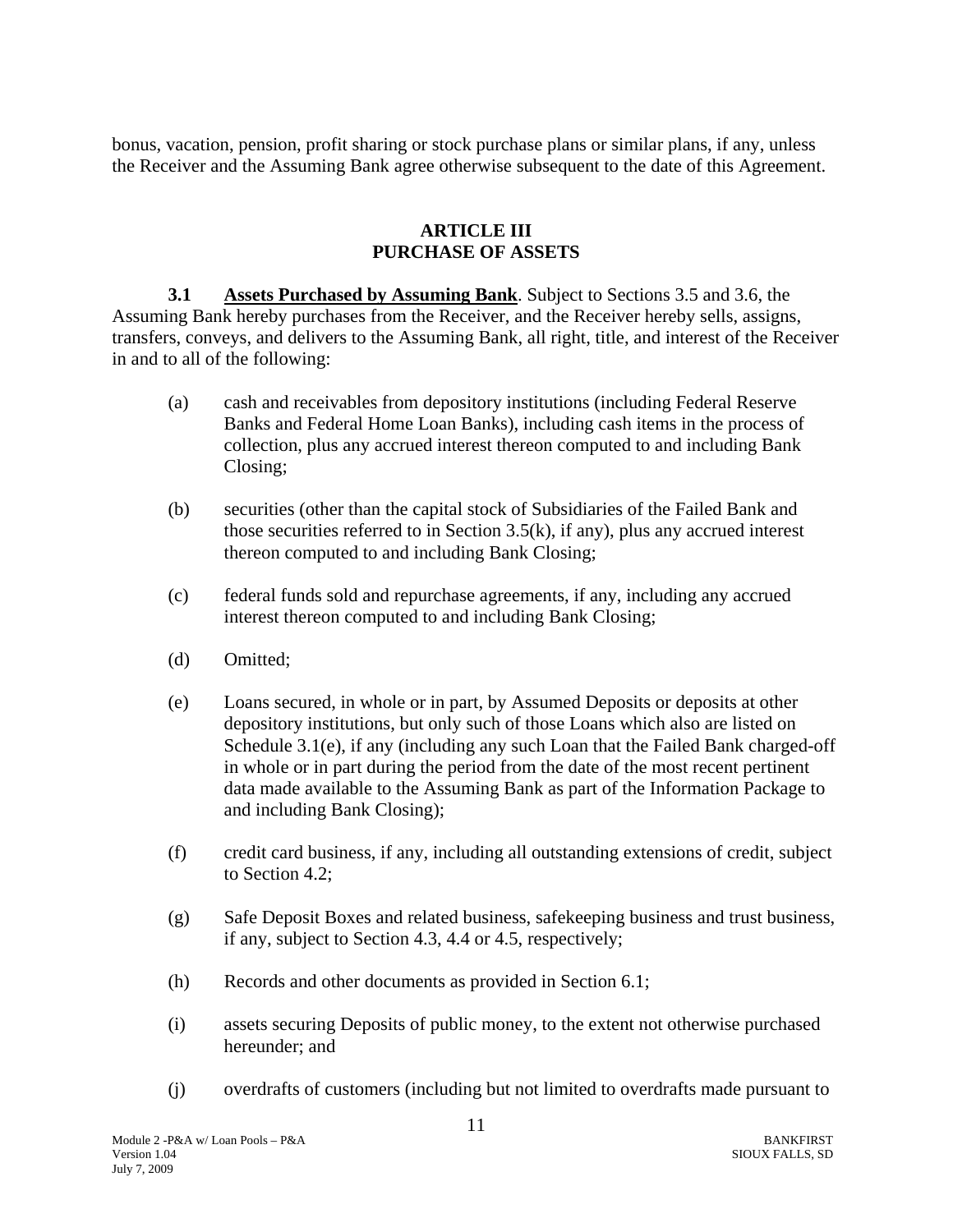an overdraft protection plan or similar extensions of credit in connection with a deposit account).

<span id="page-15-0"></span>Schedule 3.1 attached hereto and incorporated herein sets forth certain categories of Assets. Such schedule(s) is based upon the best information available to the Receiver and may be adjusted as provided in Article VIII. Assets are purchased hereunder by the Assuming Bank subject to all liabilities for indebtedness collateralized by Liens affecting such Assets to the extent provided in Section 2.1.

## **3.2 Asset Purchase Price**.

(a) All Assets and assets of the Failed Bank subject to an option to purchase by the Assuming Bank shall be purchased for the amount, or the amount resulting from the method specified for determining the amount, as specified on Schedule 3.2, except as otherwise may be provided herein. Any Asset, asset of the Failed Bank subject to an option to purchase or other asset purchased for which no purchase price is specified on Schedule 3.2 or otherwise herein shall be purchased at its Fair Market Value.

(b) The purchase price for securities (other than the capital stock of any Acquired Subsidiary) purchased under Section 3.1 by the Assuming Bank shall be the market value thereof as of Bank Closing, which market value shall be (i) the market price for each such security quoted at the close of the trading day effective on Bank Closing as published electronically by Bloomberg, L.P., or alternatively, at the discretion of the Receiver, IDC/Financial Times (FT) Interactive Data; (ii) provided, that if such market price is not available for any such security, the Assuming Bank will submit a bid for each such security within three days of notification/bid request by the Receiver (unless a different time period is agreed to by the Assuming Bank and the Receiver) and the Receiver, in its sole discretion will accept or reject each such bid; and (iii) further provided in the absence of an acceptable bid from the Assuming Bank, each such security shall not pass to the Assuming Bank and shall be deemed to be an excluded asset hereunder.

**3.3 Manner of Conveyance; Limited Warranty; Nonrecourse; Etc.** THE CONVEYANCE OF ALL ASSETS, INCLUDING REAL AND PERSONAL PROPERTY INTERESTS, PURCHASED BY THE ASSUMING BANK UNDER THIS AGREEMENT SHALL BE MADE, AS NECESSARY, BY RECEIVER'S DEED OR RECEIVER'S BILL OF SALE, "AS IS", "WHERE IS", WITHOUT RECOURSE AND, EXCEPT AS OTHERWISE SPECIFICALLY PROVIDED IN THIS AGREEMENT, WITHOUT ANY WARRANTIES WHATSOEVER WITH RESPECT TO SUCH ASSETS, EXPRESS OR IMPLIED, WITH RESPECT TO TITLE, ENFORCEABILITY, COLLECTIBILITY, DOCUMENTATION OR FREEDOM FROM LIENS OR ENCUMBRANCES (IN WHOLE OR IN PART), OR ANY OTHER MATTERS.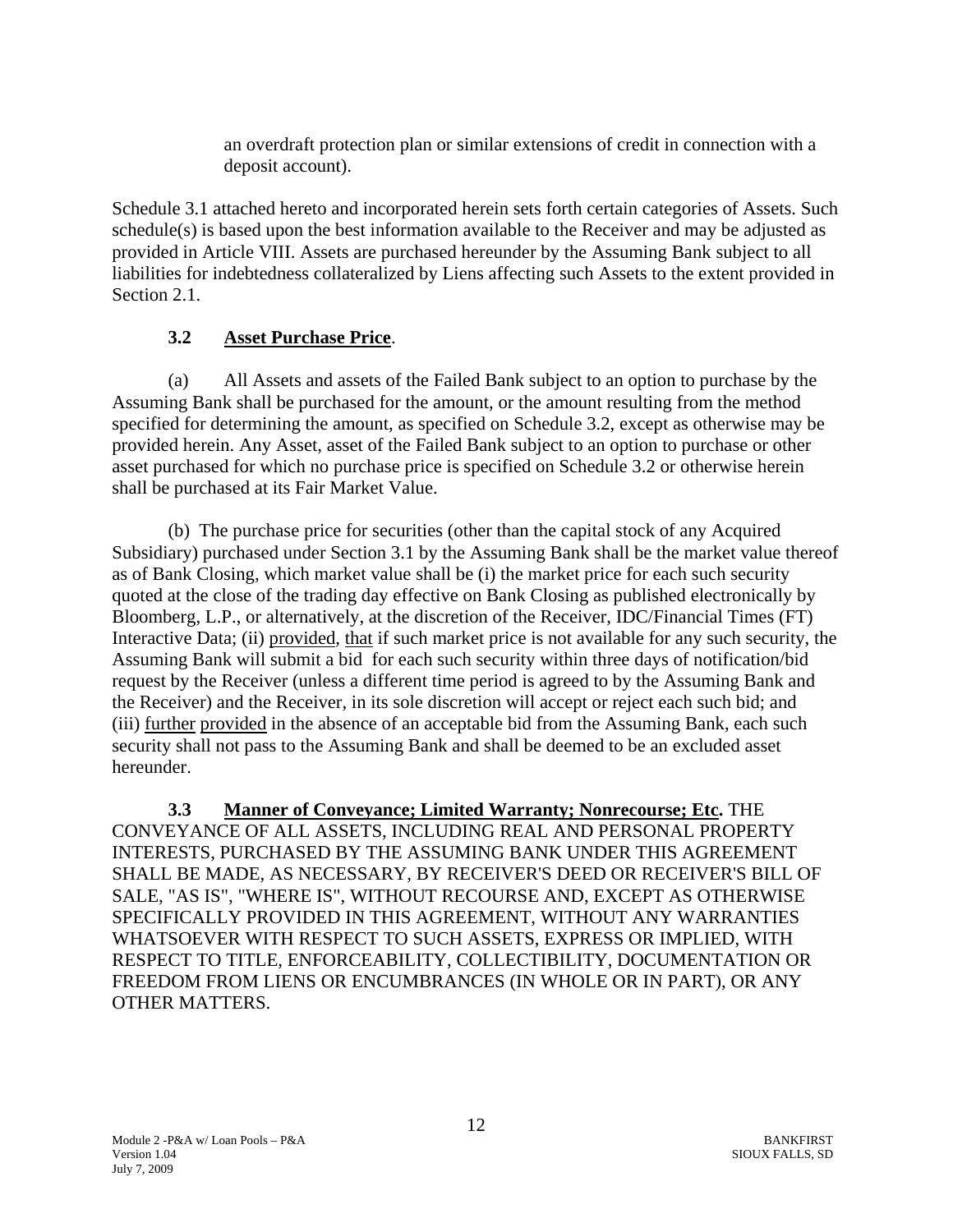## **3.4 Puts of Assets to the Receiver**.

<span id="page-16-0"></span>(a) **Puts Within 30 Days After Bank Closing**. During the thirty (30)-day period following Bank Closing and only during such period (which thirty (30)-day period may be extended in writing in the sole absolute discretion of the Receiver for any Loan), in accordance with this Section 3.4, the Assuming Bank shall be entitled to require the Receiver to purchase any Loan transferred to the Assuming Bank pursuant to Section 3.1(e) which is not fully secured by Assumed Deposits or deposits at other insured depository institutions due to either insufficient Assumed Deposit or deposit collateral or deficient documentation regarding such collateral; provided with regard to any Loan secured by an Assumed Deposit, no such purchase may be required until any Deposit setoff determination, whether voluntary or involuntary, has been made; and,

at the end of the thirty (30)-day period following Bank Closing and at that time only, in accordance with this Section 3.4, the Assuming Bank shall be entitled to require the Receiver to purchase any remaining overdraft transferred to the Assuming Bank pursuant to 3.1(l) which both was made after May 31, 2009 and was not made pursuant to an overdraft protection plan or similar extension of credit.

Notwithstanding the foregoing, the Assuming Bank shall not have the right to require the Receiver to purchase any Loan if (i) the Obligor with respect to such Loan is an Acquired Subsidiary, or (ii) the Assuming Bank has:

- (A) made any advance in accordance with the terms of a Commitment or otherwise with respect to such Loan;
- (B) taken any action that increased the amount of a Related Liability with respect to such Loan over the amount of such liability immediately prior to the time of such action;
- (C) created or permitted to be created any Lien on such Loan which secures indebtedness for money borrowed or which constitutes a conditional sales agreement, capital lease or other title retention agreement;
- (D) entered into, agreed to make, grant or permit, or made, granted or permitted any modification or amendment to, any waiver or extension with respect to, or any renewal, refinancing or refunding of, such Loan or related Credit Documents or collateral, including, without limitation, any act or omission which diminished such collateral; or
- (E) sold, assigned or transferred all or a portion of such Loan to a third party (whether with or without recourse).

The Assuming Bank shall transfer all such Loans to the Receiver without recourse, and shall indemnify the Receiver against any and all claims of any Person claiming by, through or under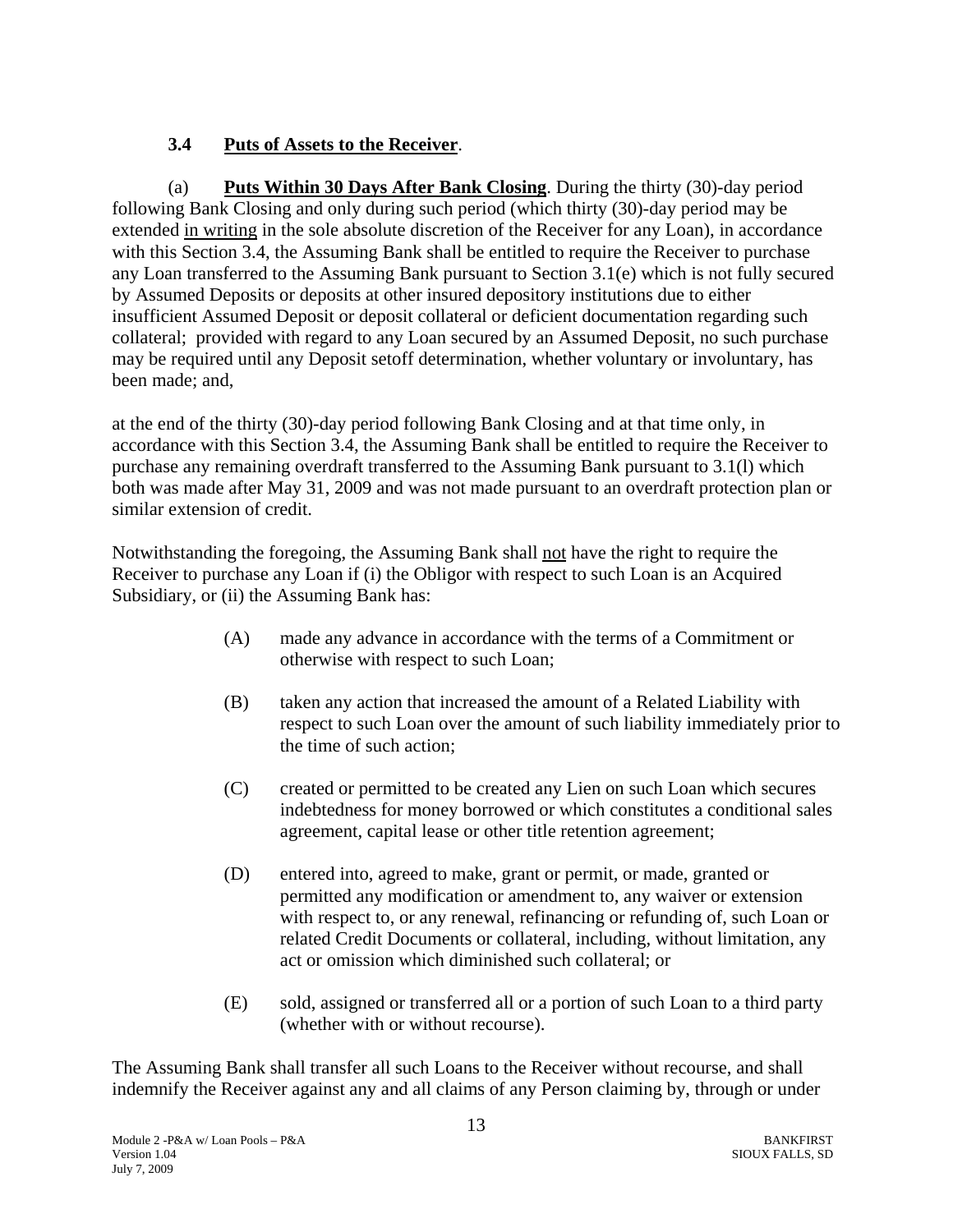the Assuming Bank with respect to any such Loan, as provided in Section 12.4.

(b) **Puts Prior to the Settlement Date.** During the period from Bank Closing to and including the Business Day immediately preceding the Settlement Date, the Assuming Bank shall be entitled to require the Receiver to purchase any Asset which the Assuming Bank can establish is evidenced by forged or stolen instruments as of Bank Closing; provided, that, the Assuming Bank shall not have the right to require the Receiver to purchase any such Asset with respect to which the Assuming Bank has taken any action referred to in Section 3.4(a)(ii) with respect to such Asset. The Assuming Bank shall transfer all such Assets to the Receiver without recourse, and shall indemnify the Receiver against any and all claims of any Person claiming by, through or under the Assuming Bank with respect to any such Asset, as provided in Section 12.4.

(c) **Notices to the Receiver**. In the event that the Assuming Bank elects to require the Receiver to purchase one or more Assets, the Assuming Bank shall deliver to the Receiver a notice (a "Put Notice") which shall include:

(i) a list of all Assets that the Assuming Bank requires the Receiver to purchase;

(ii) a list of all Related Liabilities with respect to the Assets identified pursuant to (i) above; and

(iii) a statement of the estimated Repurchase Price of each Asset identified pursuant to (i) above as of the applicable Put Date.

Such notice shall be in the form prescribed by the Receiver or such other form to which the Receiver shall consent. As provided in Section 9.6, the Assuming Bank shall deliver to the Receiver such documents, Credit Files and such additional information relating to the subject matter of the Put Notice as the Receiver may request and shall provide to the Receiver full access to all other relevant books and records.

(d) **Purchase by Receiver**. The Receiver shall purchase Loans that are specified in the Put Notice and shall assume Related Liabilities with respect to such Loans, and the transfer of such Loans and Related Liabilities shall be effective as of a date determined by the Receiver, which date shall not be later than thirty (30) days after receipt by the Receiver of the Credit Files with respect to such Loans (the "Put Date").

(e) **Purchase Price and Payment Date**. Each Loan purchased by the Receiver pursuant to this Section 3.4 shall be purchased at a price equal to the Repurchase Price of such Loan less the Related Liability Amount applicable to such Loan, in each case determined as of the applicable Put Date. If the difference between such Repurchase Price and such Related Liability Amount is positive, then the Receiver shall pay to the Assuming Bank the amount of such difference; if the difference between such amounts is negative, then the Assuming Bank shall pay to the Receiver the amount of such difference. The Assuming Bank or the Receiver, as the case may be, shall pay the purchase price determined pursuant to this Section 3.4(e) not later than the twentieth (20th) Business Day following the applicable Put Date, together with interest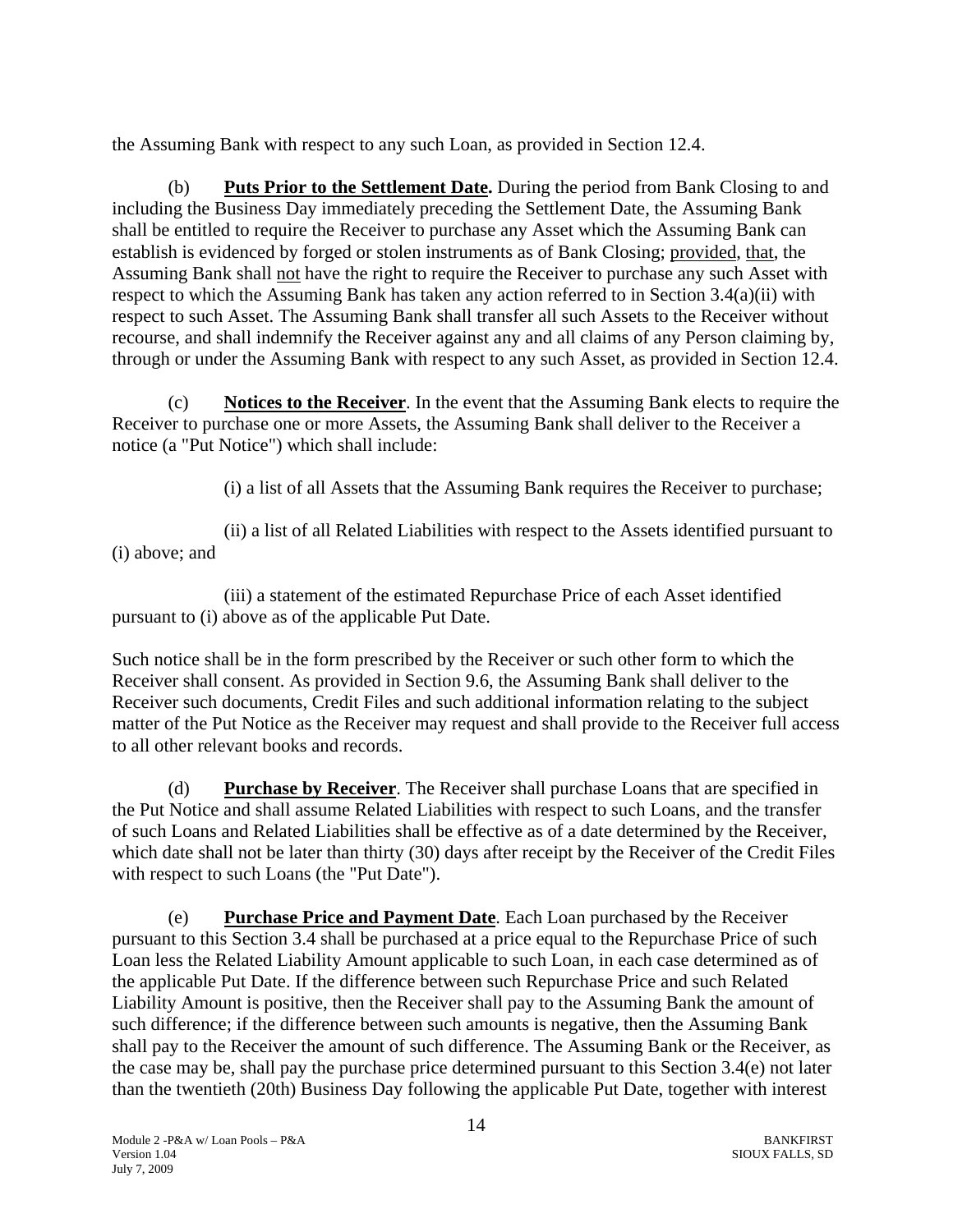<span id="page-18-0"></span>on such amount at the Settlement Interest Rate for the period from and including such Put Date to and including the day preceding the date upon which payment is made.

(f) **Servicing.** The Assuming Bank shall administer and manage any Asset subject to purchase by the Receiver in accordance with usual and prudent banking standards and business practices until such time as such Asset is purchased by the Receiver.

(g) **Reversals**. In the event that the Receiver purchases an Asset (and assumes the Related Liability) that it is not required to purchase pursuant to this Section 3.4, the Assuming Bank shall repurchase such Asset (and assume such Related Liability) from the Receiver at a price computed so as to achieve the same economic result as would apply if the Receiver had never purchased such Asset pursuant to this Section 3.4.

**3.5 Assets Not Purchased by Assuming Bank**. The Assuming Bank does not purchase, acquire or assume, or (except as otherwise expressly provided in this Agreement) obtain an option to purchase, acquire or assume under this Agreement:

(a) any financial institution bonds, banker's blanket bonds, or public liability, fire, or extended coverage insurance policy or any other insurance policy of the Failed Bank, or premium refund, unearned premium derived from cancellation, or any proceeds payable with respect to any of the foregoing;

(b) any interest, right, action, claim, or judgment against (i) any officer, director, employee, accountant, attorney, or any other Person employed or retained by the Failed Bank or any Subsidiary of the Failed Bank on or prior to Bank Closing arising out of any act or omission of such Person in such capacity, (ii) any underwriter of financial institution bonds, banker's blanket bonds or any other insurance policy of the Failed Bank, (iii) any shareholder or holding company of the Failed Bank, or (iv) any other Person whose action or inaction may be related to any loss (exclusive of any loss resulting from such Person's failure to pay on a Loan made by the Failed Bank) incurred by the Failed Bank; provided, that for the purposes hereof, the acts, omissions or other events giving rise to any such claim shall have occurred on or before Bank Closing, regardless of when any such claim is discovered and regardless of whether any such claim is made with respect to a financial institution bond, banker's blanket bond, or any other insurance policy of the Failed Bank in force as of Bank Closing;

(c) prepaid regulatory assessments of the Failed Bank, if any;

(d) legal or equitable interests in tax receivables of the Failed Bank, if any, including any claims arising as a result of the Failed Bank having entered into any agreement or otherwise being joined with another Person with respect to the filing of tax returns or the payment of taxes;

(e) Federal Reserve Bank and Federal Home Loan Bank stock, if any;

(f) amounts reflected on the Accounting Records of the Failed Bank as of Bank Closing as a general or specific loss reserve or contingency account, if any;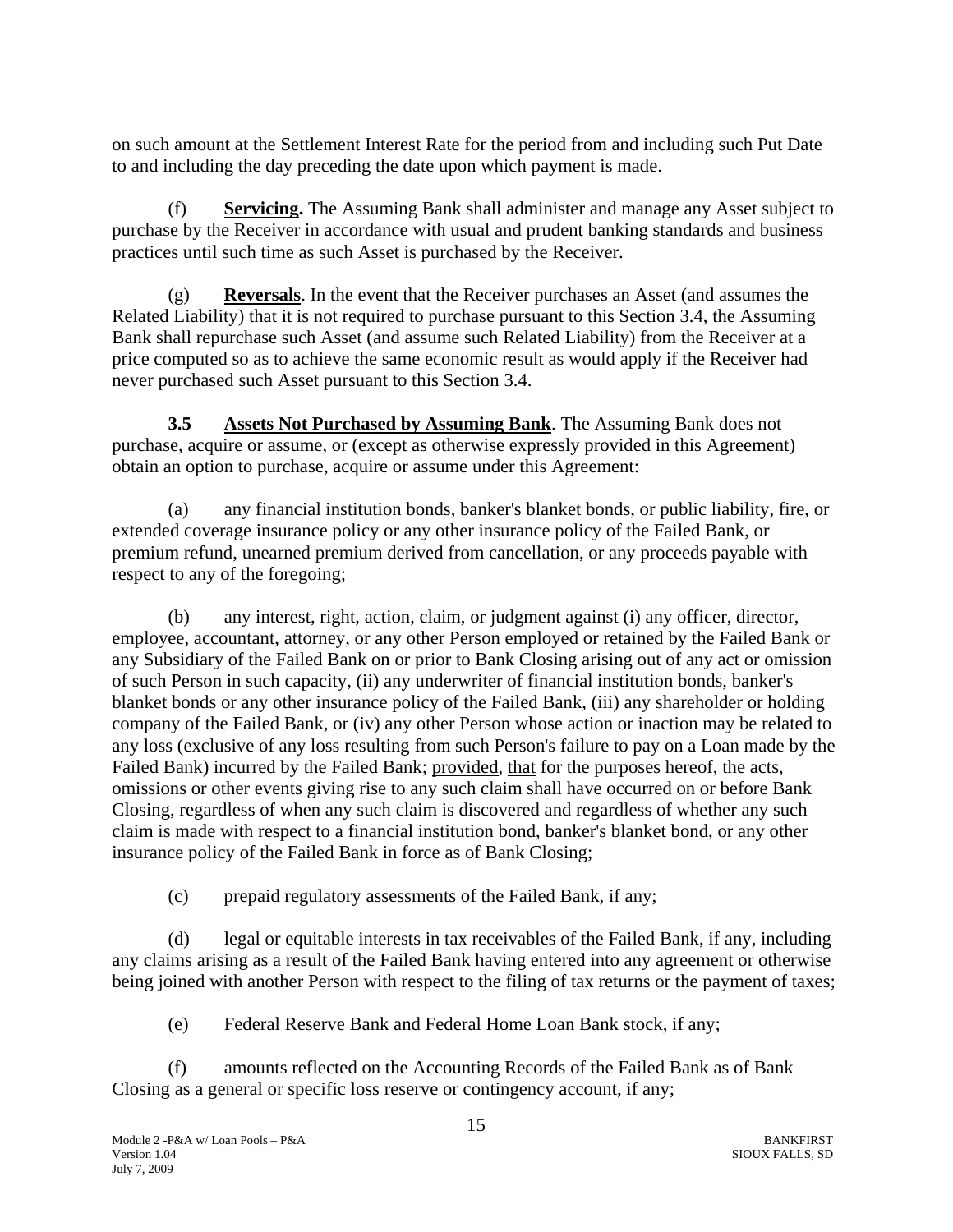<span id="page-19-0"></span>(g) owned and leased Bank Premises and owned and leased Furniture and Equipment and Fixtures and data processing equipment (including hardware and software) located on Bank Premises, if any; provided, that the Assuming Bank does obtain an option under Section 4.6, Section 4.7 or Section 4.8, as the case may be, with respect thereto;

(h) owned Bank Premises which the Receiver, in its discretion, determines may contain environmentally hazardous substances;

(i) any amounts owed to the Failed Bank by any Subsidiary of the Failed Bank other than an Acquired Subsidiary;

(j) any "goodwill," as such term is defined in the instructions to the report of condition prepared by banks examined by the Corporation in accordance with 12 C.F.R. Section 304.4, and other intangibles;

(k) any security if, in the discretion of the Receiver, the value of such security either cannot be determined or is determined to be zero pursuant to Section 3.2(b), all private label asset backed securities, including, but not limited to, those listed on Schedule 3.5(k), and any other security listed on Schedule 3.5(k), if any; and

(l) any criminal restitution or forfeiture orders issued in favor of the Failed Bank.

The Assuming Bank only acquires assets and rights as provided in this Agreement. The foregoing shall not be construed to imply that any particular asset or right listed otherwise would have been sold or assigned or that any asset or right not listed is sold or assigned.

## **3.6 Assets Essential to Receiver**.

(a) The Receiver may refuse to sell to the Assuming Bank, or the Assuming Bank agrees, at the request of the Receiver set forth in a written notice to the Assuming Bank, to assign, transfer, convey, and deliver to the Receiver all of the Assuming Bank's right, title and interest in and to, any Asset or asset essential to the Receiver as determined by the Receiver in its discretion (together with all Credit Documents evidencing or pertaining thereto), which may include any Asset or asset that the Receiver determines to be:

(i) made to an officer, director, or other Person engaging in the affairs of the Failed Bank, its Subsidiaries or Affiliates or any related entities of any of the foregoing;

(ii) the subject of any investigation relating to any claim with respect to any item described in Section 3.5(a) or (b), or the subject of, or potentially the subject of, any legal proceedings;

(iii) made to a Person who is an Obligor on a loan owned by the Receiver or the Corporation in its corporate capacity or its capacity as receiver of any institution;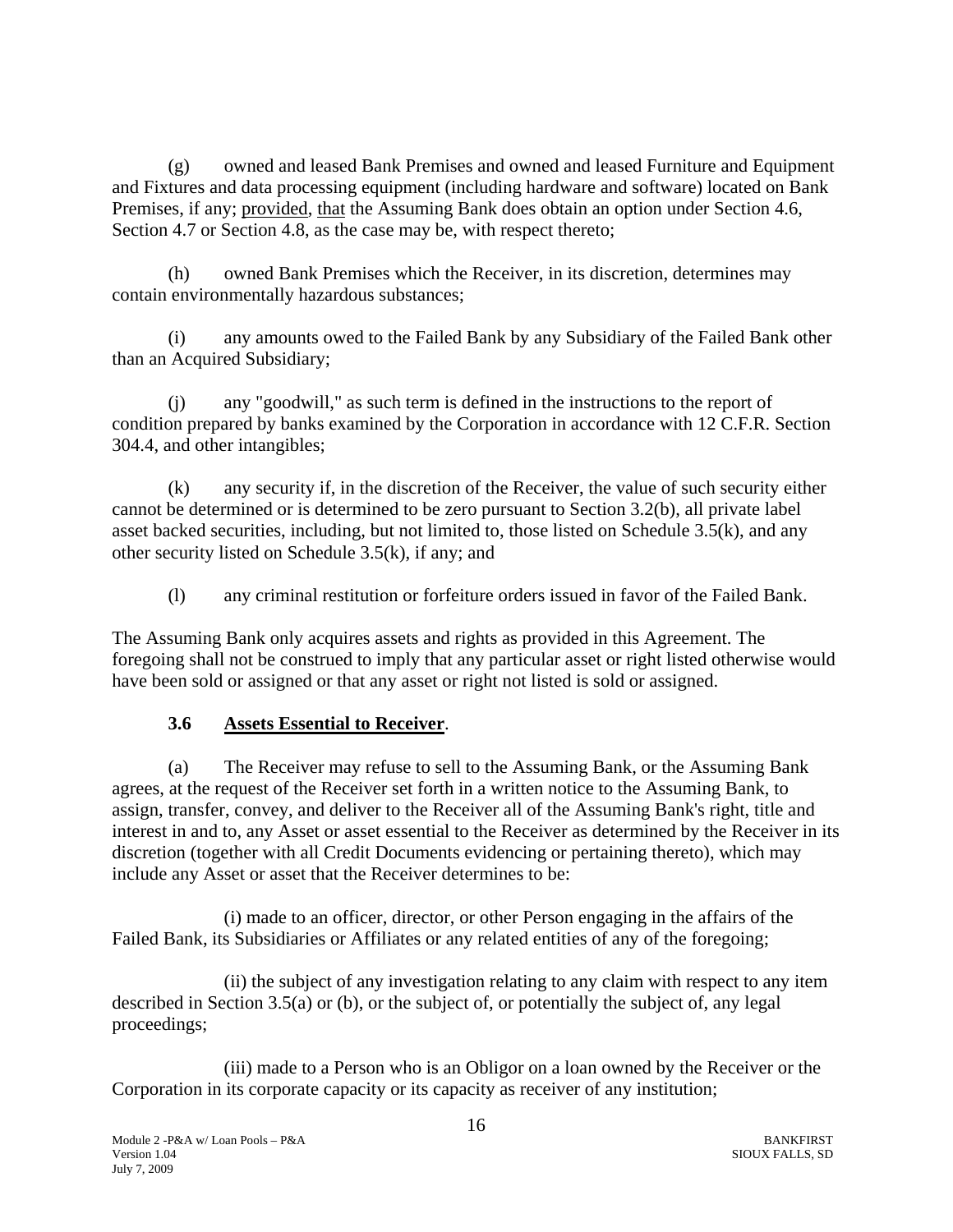<span id="page-20-0"></span>(iv) secured by collateral which also secures any asset owned by the Receiver; or

(v) related to any asset of the Failed Bank not purchased by the Assuming Bank under this Article III or any liability of the Failed Bank not assumed by the Assuming Bank under Article II.

(b) Each such Asset or asset purchased by the Receiver shall be purchased at a price equal to the Repurchase Price thereof less the Related Liability Amount with respect to any Related Liabilities related to such Asset or asset, in each case determined as of the date of the notice provided by the Receiver pursuant to Section 3.6(a). The Receiver shall pay the Assuming Bank not later than the twentieth (20th) Business Day following receipt of related Credit Documents and Credit Files together with interest on such amount at the Settlement Interest Rate for the period from and including the date of receipt of such documents to and including the day preceding the day on which payment is made. The Assuming Bank agrees to administer and manage each such Asset or asset in accordance with usual and prudent banking standards and business practices until each such Loan is purchased by the Receiver. All transfers with respect to Loans under this Section 3.6 shall be made as provided in Section 9.6. The Assuming Bank shall transfer all such Assets or assets and Related Liabilities to the Receiver without recourse, and shall indemnify the Receiver against any and all claims of any Person claiming by, through or under the Assuming Bank with respect to any such Asset or asset, as provided in Section 12.4.

## **ARTICLE IV ASSUMPTION OF CERTAIN DUTIES AND OBLIGATIONS**

The Assuming Bank agrees with the Receiver and the Corporation as follows:

**4.1 Continuation of Banking Business**. The Assuming Bank agrees to provide full service banking in the trade area of the Failed Bank commencing on the first banking business day (including a Saturday) after Bank Closing and to maintain such presence until it has received all necessary regulatory approvals to cease providing such banking services in the trade area. At the option of the Assuming Bank, such banking services may be provided at any or all of the Bank Premises, or at other premises within such trade area.

**4.2** Agreement with Respect to Credit Card Business. The Assuming Bank agrees to honor and perform, from and after Bank Closing, all duties and obligations with respect to the Failed Bank's credit card business, and/or processing related to credit cards, if any, and assumes all outstanding extensions of credit with respect thereto. Fees related to the credit card business collected prior to Bank Closing shall be for the benefit of the Receiver and fees collected after Bank Closing shall be for the benefit of the Assuming Bank.

**4.3 Agreement with Respect to Safe Deposit Business**. The Assuming Bank assumes and agrees to discharge, from and after Bank Closing, in the usual course of conducting a banking business, the duties and obligations of the Failed Bank with respect to all Safe Deposit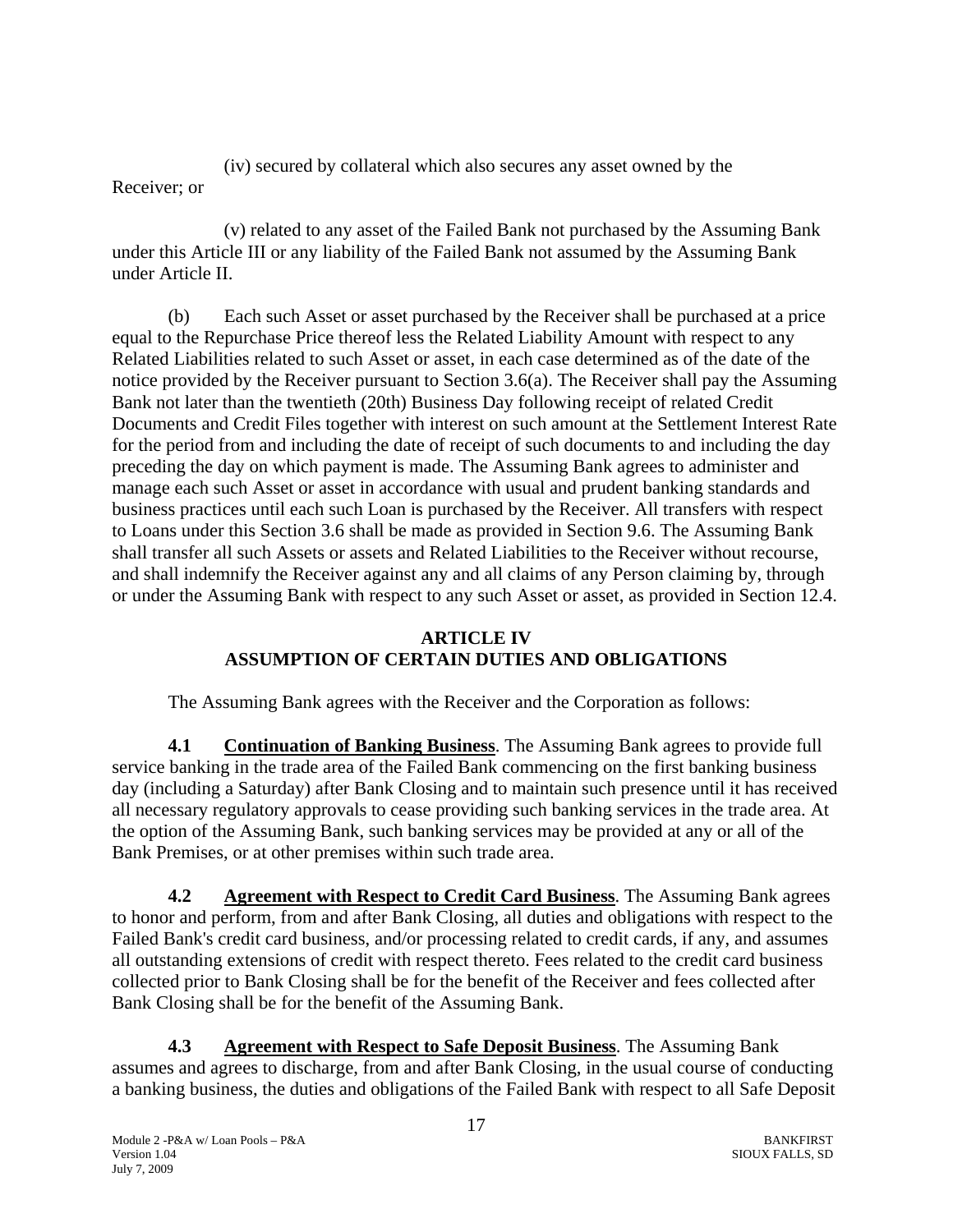<span id="page-21-0"></span>Boxes, if any, of the Failed Bank and to maintain all of the necessary facilities for the use of such boxes by the renters thereof during the period for which such boxes have been rented and the rent therefor paid to the Failed Bank, subject to the provisions of the rental agreements between the Failed Bank and the respective renters of such boxes; provided, that the Assuming Bank may relocate the Safe Deposit Boxes of the Failed Bank to any office of the Assuming Bank located in the trade area of the Failed Bank. Fees related to the safe deposit business earned prior to Bank Closing shall be for the benefit of the Receiver and fees earned after Bank Closing shall be for the benefit of the Assuming Bank.

**4.4** Agreement with Respect to Safekeeping Business. The Receiver transfers, conveys and delivers to the Assuming Bank and the Assuming Bank accepts all securities and other items, if any, held by the Failed Bank in safekeeping for its customers as of Bank Closing. The Assuming Bank assumes and agrees to honor and discharge, from and after Bank Closing, the duties and obligations of the Failed Bank with respect to such securities and items held in safekeeping. The Assuming Bank shall be entitled to all rights and benefits heretofore accrued or hereafter accruing with respect thereto; provided, that, fees related to the safe keeping business earned prior to Bank Closing shall be for the benefit of the Receiver and fees earned after Bank Closing shall be for the benefit of the Assuming Bank. The Assuming Bank shall provide to the Receiver written verification of all assets held by the Failed Bank for safekeeping within sixty (60) days after Bank Closing.

## **4.5 Agreement with Respect to Trust Business**.

(a) The Assuming Bank shall, without further transfer, substitution, act or deed, to the full extent permitted by law, succeed to the rights, obligations, properties, assets, investments, deposits, agreements, and trusts of the Failed Bank under trusts, executorships, administrations, guardianships, and agencies, and other fiduciary or representative capacities, all to the same extent as though the Assuming Bank had assumed the same from the Failed Bank prior to Bank Closing; provided, that any liability based on the misfeasance, malfeasance or nonfeasance of the Failed Bank, its directors, officers, employees or agents with respect to the trust business is not assumed hereunder. Fees related to the trust business collected prior to Bank Closing shall be for the benefit of the Receiver and fees collected after Bank Closing shall be for the benefit of the Assuming Bank.

(b) The Assuming Bank shall, to the full extent permitted by law, succeed to, and be entitled to take and execute, the appointment to all executorships, trusteeships, guardianships and other fiduciary or representative capacities to which the Failed Bank is or may be named in wills, whenever probated, or to which the Failed Bank is or may be named or appointed by any other instrument.

(c) In the event additional proceedings of any kind are necessary to accomplish the transfer of such trust business, the Assuming Bank agrees that, at its own expense, it will take whatever action is necessary to accomplish such transfer. The Receiver agrees to use reasonable efforts to assist the Assuming Bank in accomplishing such transfer.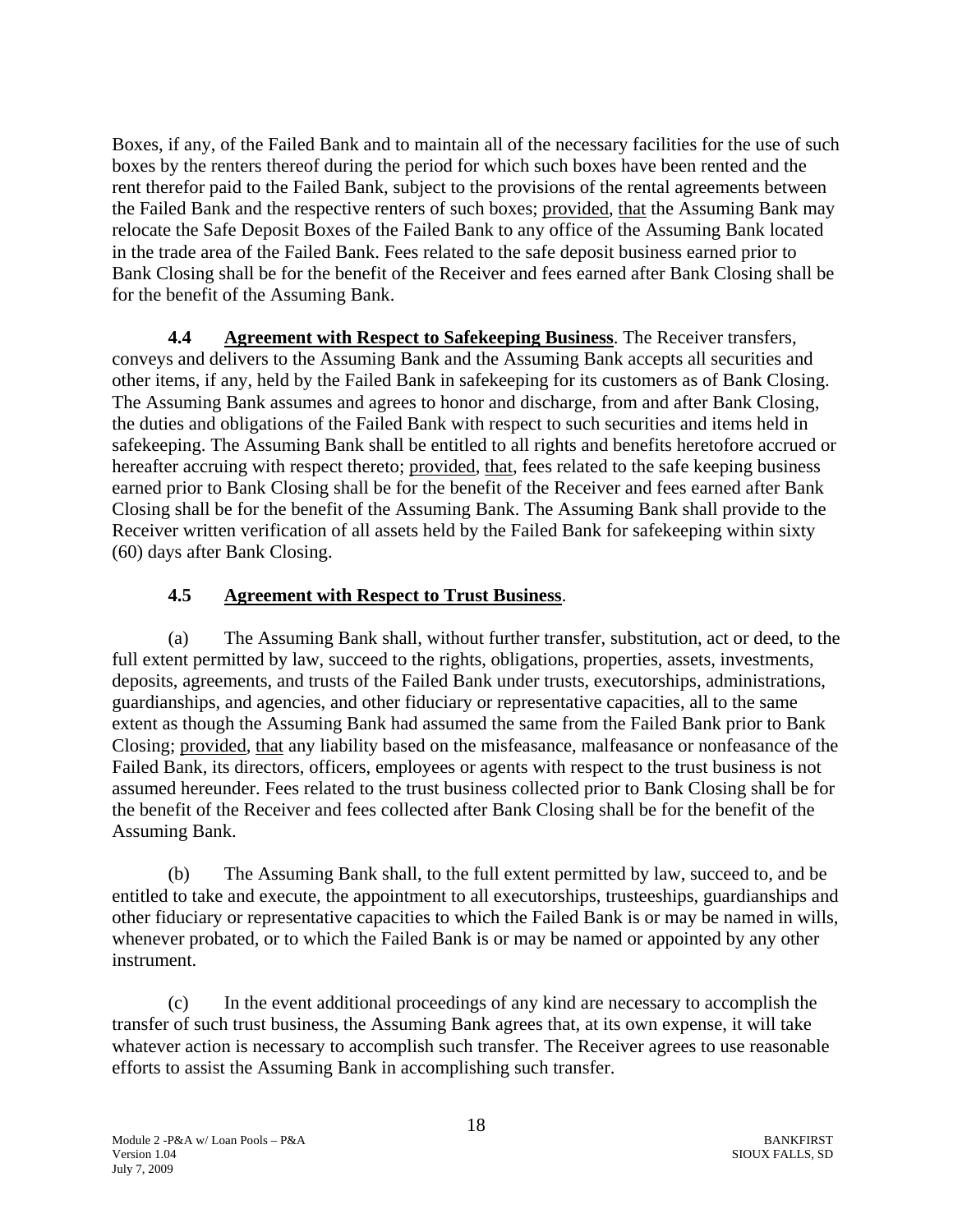<span id="page-22-0"></span>(d) The Assuming Bank shall provide to the Receiver written verification of the assets held in connection with the Failed Bank's trust business within sixty (60) days after Bank Closing.

## **4.6 Agreement with Respect to Bank Premises**.

(a) **Option to Purchase.** Subject to Section 3.5, the Receiver hereby grants to the Assuming Bank an exclusive option for the period of ninety (90) days commencing the day after Bank Closing to purchase any or all owned Bank Premises. The Assuming Bank shall give written notice to the Receiver within the option period of its election to purchase or not to purchase any of the owned Bank Premises. Any purchase of such premises shall be effective as of the date of Bank Closing and such purchase shall be consummated as soon as practicable thereafter, and in no event later than the Settlement Date.

(b) **Option to Lease.** The Receiver hereby grants to the Assuming Bank an exclusive option for the period of ninety (90) days commencing the day after Bank Closing to cause the Receiver to assign to the Assuming Bank any or all leases for leased Bank Premises, if any, which have been continuously occupied by the Assuming Bank from Bank Closing to the date it elects to accept an assignment of the leases with respect thereto to the extent such leases can be assigned; provided, that the exercise of this option with respect to any lease must be as to all premises or other property subject to the lease. If an assignment cannot be made of any such leases, the Receiver may, in its discretion, enter into subleases with the Assuming Bank containing the same terms and conditions provided under such existing leases for such leased Bank Premises or other property. The Assuming Bank shall give notice to the Receiver within the option period of its election to accept or not to accept an assignment of any or all leases (or enter into subleases or new leases in lieu thereof). The Assuming Bank agrees to assume all leases assigned (or enter into subleases or new leases in lieu thereof) pursuant to this Section 4.6.

(c) **Facilitation.** The Receiver agrees to facilitate the assumption, assignment or sublease of leases or the negotiation of new leases by the Assuming Bank; provided, that neither the Receiver nor the Corporation shall be obligated to engage in litigation, make payments to the Assuming Bank or to any third party in connection with facilitating any such assumption, assignment, sublease or negotiation or commit to any other obligations to third parties.

(d) **Occupancy.** The Assuming Bank shall give the Receiver fifteen (15) days prior written notice of its intention to vacate prior to vacating any leased Bank Premises with respect to which the Assuming Bank has not exercised the option provided in Section 4.6(b). Any such notice shall be deemed to terminate the Assuming Bank's option with respect to such leased Bank Premises.

## (e) **Occupancy Costs.**

(i) The Assuming Bank agrees to pay to the Receiver, or to appropriate third parties at the direction of the Receiver, during and for the period of any occupancy by it of (x) owned Bank Premises the market rental value and all operating costs, and (y) leased Bank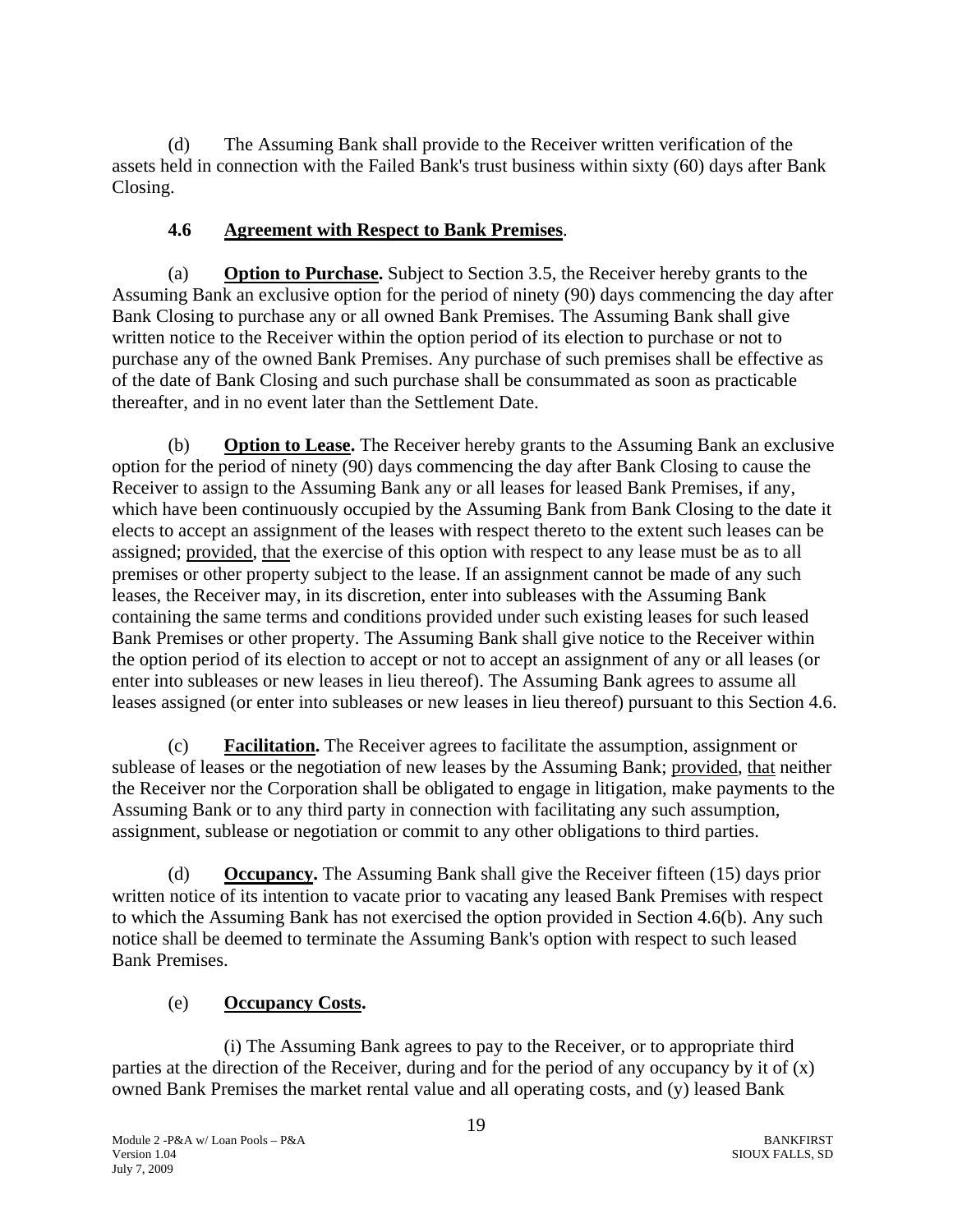Premises, all operating costs with respect thereto and to comply with all relevant terms of applicable leases entered into by the Failed Bank, including without limitation the timely payment of all rent. Operating costs include, without limitation all taxes, fees, charges, utilities, insurance and assessments, to the extent not included in the rental value or rent. If the Assuming Bank elects to purchase any owned Bank Premises in accordance with Section 4.6(a), the amount of any rent paid (and taxes paid to the Receiver which have not been paid to the taxing authority and for which the Assuming Bank assumes liability) by the Assuming Bank with respect thereto shall be applied as an offset against the purchase price thereof.

(ii) The Assuming Bank agrees during the period of occupancy by it of owned or leased Bank Premises, to pay to the Receiver rent for the use of all owned or leased Furniture and Equipment and all owned or leased Fixtures located on such Bank Premises for the period of such occupancy. Rent for such property owned by the Failed Bank shall be the market rental value thereof, as determined by the Receiver within sixty (60) days after Bank Closing. Rent for such leased property shall be an amount equal to any and all rent and other amounts which the Receiver incurs or accrues as an obligation or is obligated to pay for such period of occupancy pursuant to all leases and contracts with respect to such property. If the Assuming Bank purchases any owned Furniture and Equipment or owned Fixtures in accordance with Section 4.6(f) or 4.6(h), the amount of any rents paid by the Assuming Bank with respect thereto shall be applied as an offset against the purchase price thereof.

(f) **Certain Requirements as to Furniture, Equipment and Fixtures.** If the Assuming Bank purchases owned Bank Premises or accepts an assignment of the lease (or enters into a sublease or a new lease in lieu thereof) for leased Bank Premises as provided in Section 4.6(a) or 4.6(b), or if the Assuming Bank does not exercise such option but within twelve (12) months following Bank Closing obtains the right to occupy such premises (whether by assignment, lease, sublease, purchase or otherwise), other than in accordance with Section 4.6(a) or (b), the Assuming Bank shall (i) effective as of the date of Bank Closing, purchase from the Receiver all Furniture and Equipment and Fixtures owned by the Failed Bank and located thereon as of Bank Closing, (ii) accept an assignment or a sublease of the leases or negotiate new leases for all Furniture and Equipment and Fixtures leased by the Failed Bank and located thereon, and (iii) if applicable, accept an assignment or a sublease of any ground lease or negotiate a new ground lease with respect to any land on which such Bank Premises are located; provided, that the Receiver shall not have disposed of such Furniture and Equipment and Fixtures or repudiated the leases specified in clause (ii) or (iii).

## (g) **Vacating Premises.**

(i) If the Assuming Bank elects not to purchase any owned Bank Premises, the notice of such election in accordance with Section 4.6(a) shall specify the date upon which the Assuming Bank's occupancy of such premises shall terminate, which date shall not be later than ninety (90) days after the date of the Assuming Bank's notice not to exercise such option. The Assuming Bank promptly shall relinquish and release to the Receiver such premises and the Furniture and Equipment and Fixtures located thereon in the same condition as at Bank Closing, normal wear and tear excepted. By occupying any such premises after the expiration of such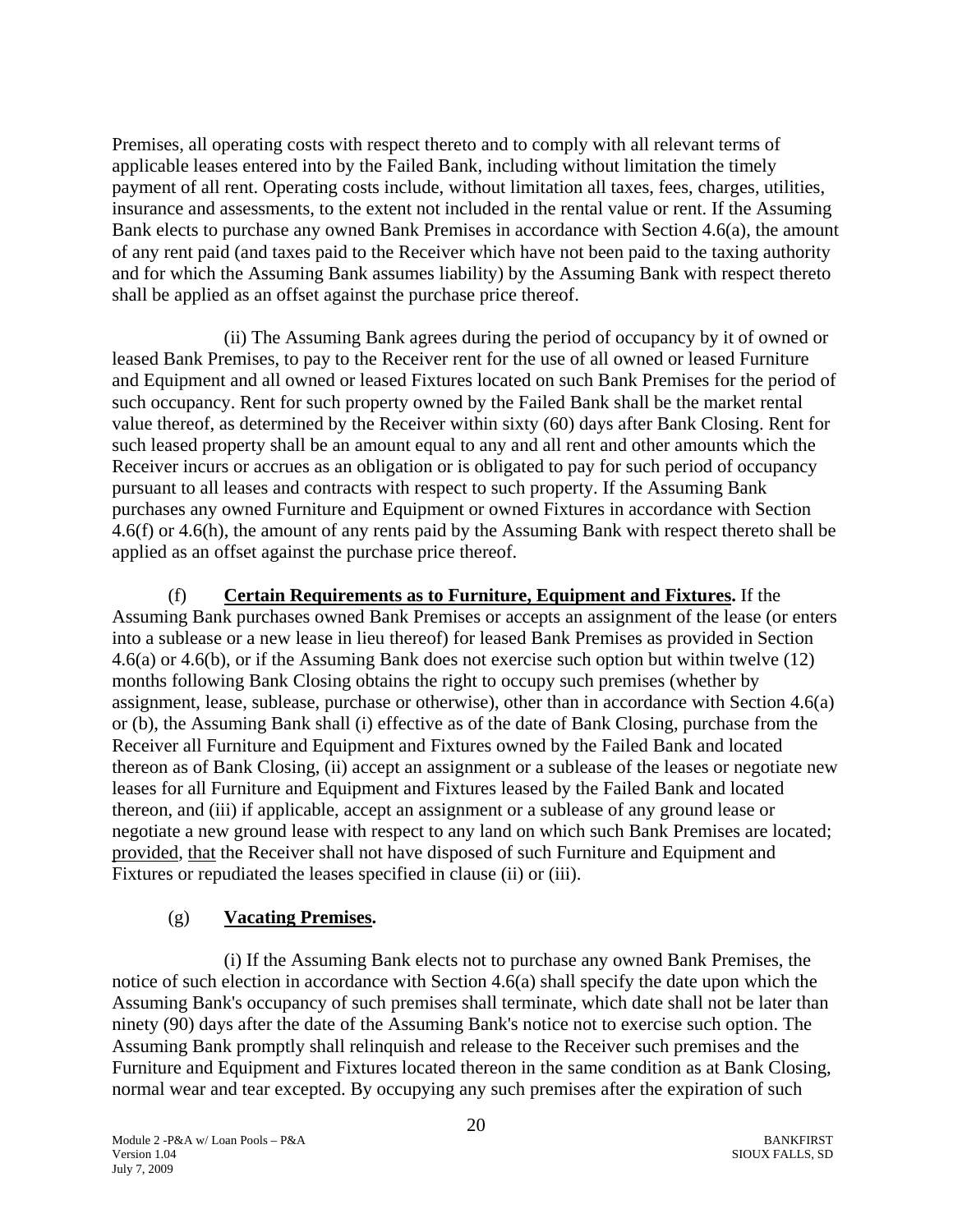<span id="page-24-0"></span>ninety (90)-day period, the Assuming Bank shall, at the Receiver's option, (x) be deemed to have agreed to purchase such Bank Premises, and to assume all leases, obligations and liabilities with respect to leased Furniture and Equipment and leased Fixtures located thereon and any ground lease with respect to the land on which such premises are located, and (y) be required to purchase all Furniture and Equipment and Fixtures owned by the Failed Bank and located on such premises as of Bank Closing.

(ii) If the Assuming Bank elects not to accept an assignment of the lease or sublease any leased Bank Premises, the notice of such election in accordance with Section 4.6(b) shall specify the date upon which the Assuming Bank's occupancy of such leased Bank Premises shall terminate, which date shall not be later than the date which is one hundred eighty (180) days after Bank Closing. Upon vacating such premises, the Assuming Bank shall relinquish and release to the Receiver such premises and the Fixtures and the Furniture and Equipment located thereon in the same condition as at Bank Closing, normal wear and tear excepted. By failing to provide notice of its intention to vacate such premises prior to the expiration of the option period specified in Section 4.6(b), or by occupying such premises after the one hundred eighty (180) day period specified above in this paragraph (ii), the Assuming Bank shall, at the Receiver's option, (x) be deemed to have assumed all leases, obligations and liabilities with respect to such premises (including any ground lease with respect to the land on which premises are located), and leased Furniture and Equipment and leased Fixtures located thereon in accordance with this Section 4.6 (unless the Receiver previously repudiated any such lease), and (y) be required to purchase all Furniture and Equipment and Fixtures owned by the Failed Bank and located on such premises as of Bank Closing.

(h) **Furniture and Equipment and Certain Other Equipment.** The Receiver hereby grants to the Assuming Bank an option to purchase, effective as of the date of Bank Closing, all Furniture and Equipment or any telecommunications, data processing equipment (including hardware and software) and check processing and similar operating equipment owned by the Failed Bank and located at any owned or leased Bank Premises that the Assuming Bank elects to vacate or which it could have, but did not occupy, pursuant to this Section 4.6; provided, that, the Assuming Bank shall give the Receiver notice of its election to purchase such property at the time it gives notice of its intention to vacate such Bank Premises or within ten (10) days after Bank Closing for Bank Premises it could have, but did not, occupy.

# **4.7 Agreement with Respect to Leased Data Processing Equipment**.

(a) The Receiver hereby grants to the Assuming Bank an exclusive option for the period of ninety (90) days commencing the day after Bank Closing to accept an assignment from the Receiver of any or all Data Processing Leases to the extent that such Data Processing Leases can be assigned.

(b) The Assuming Bank shall (i) give written notice to the Receiver within the option period specified in Section 4.7(a) of its intent to accept an assignment or sublease of any or all Data Processing Leases and promptly accept an assignment or sublease of such Data Processing Leases, and (ii) give written notice to the appropriate lessor(s) that it has accepted an assignment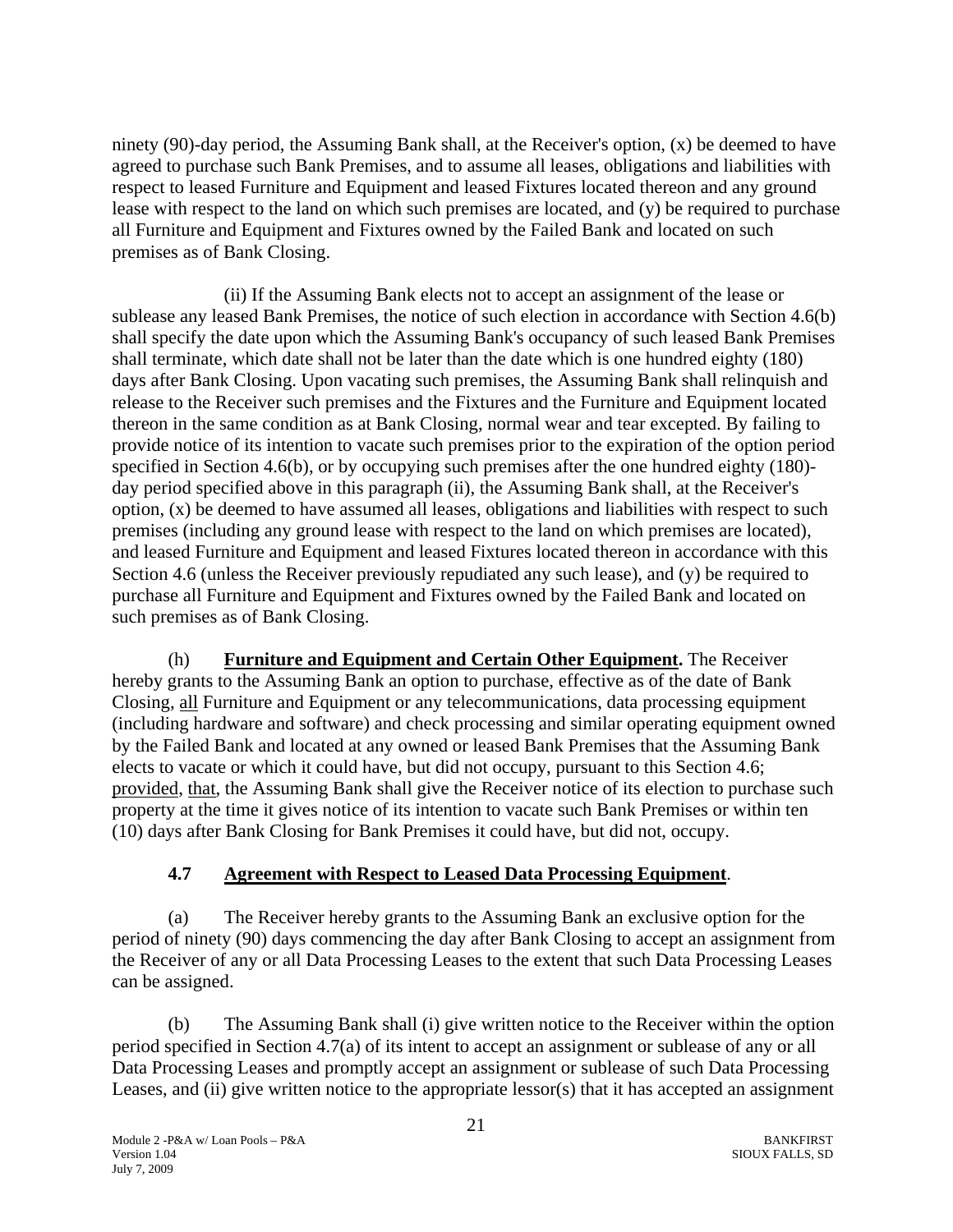<span id="page-25-0"></span>or sublease of any such Data Processing Leases.

(c) The Receiver agrees to facilitate the assignment or sublease of Data Processing Leases or the negotiation of new leases or license agreements by the Assuming Bank; provided, that neither the Receiver nor the Corporation shall be obligated to engage in litigation or make payments to the Assuming Bank or to any third party in connection with facilitating any such assumption, assignment, sublease or negotiation.

(d) The Assuming Bank agrees, during its period of use of any property subject to a Data Processing Lease, to pay to the Receiver or to appropriate third parties at the direction of the Receiver all operating costs with respect thereto and to comply with all relevant terms of the applicable Data Processing Leases entered into by the Failed Bank, including without limitation the timely payment of all rent, taxes, fees, charges, utilities, insurance and assessments.

(e) The Assuming Bank shall, not later than fifty (50) days after giving the notice provided in Section 4.7(b), (i) relinquish and release to the Receiver all property subject to the relevant Data Processing Lease, in the same condition as at Bank Closing, normal wear and tear excepted, or (ii) accept an assignment or a sublease thereof or negotiate a new lease or license agreement under this Section 4.7.

## **4.8 Agreement with Respect to Certain Existing Agreements**.

(a) Subject to the provisions of Section 4.8(b), with respect to agreements existing as of Bank Closing which provide for the rendering of services by or to the Failed Bank, within thirty (30) days after Bank Closing, the Assuming Bank shall give the Receiver written notice specifying whether it elects to assume or not to assume each such agreement. Except as may be otherwise provided in this Article IV, the Assuming Bank agrees to comply with the terms of each such agreement for a period commencing on the day after Bank Closing and ending on: (i) in the case of an agreement that provides for the rendering of services by the Failed Bank, the date which is ninety (90) days after Bank Closing, and (ii) in the case of an agreement that provides for the rendering of services to the Failed Bank, the date which is thirty (30) days after the Assuming Bank has given notice to the Receiver of its election not to assume such agreement; provided, that the Receiver can reasonably make such service agreements available to the Assuming Bank. The Assuming Bank shall be deemed by the Receiver to have assumed agreements for which no notification is timely given. The Receiver agrees to assign, transfer, convey, and deliver to the Assuming Bank all right, title and interest of the Receiver, if any, in and to agreements the Assuming Bank assumes hereunder. In the event the Assuming Bank elects not to accept an assignment of any lease (or sublease) or negotiate a new lease for leased Bank Premises under Section 4.6 and does not otherwise occupy such premises, the provisions of this Section 4.8(a) shall not apply to service agreements related to such premises. The Assuming Bank agrees, during the period it has the use or benefit of any such agreement, promptly to pay to the Receiver or to appropriate third parties at the direction of the Receiver all operating costs with respect thereto and to comply with all relevant terms of such agreement.

(b) The provisions of Section 4.8(a) shall not apply to (i) agreements pursuant to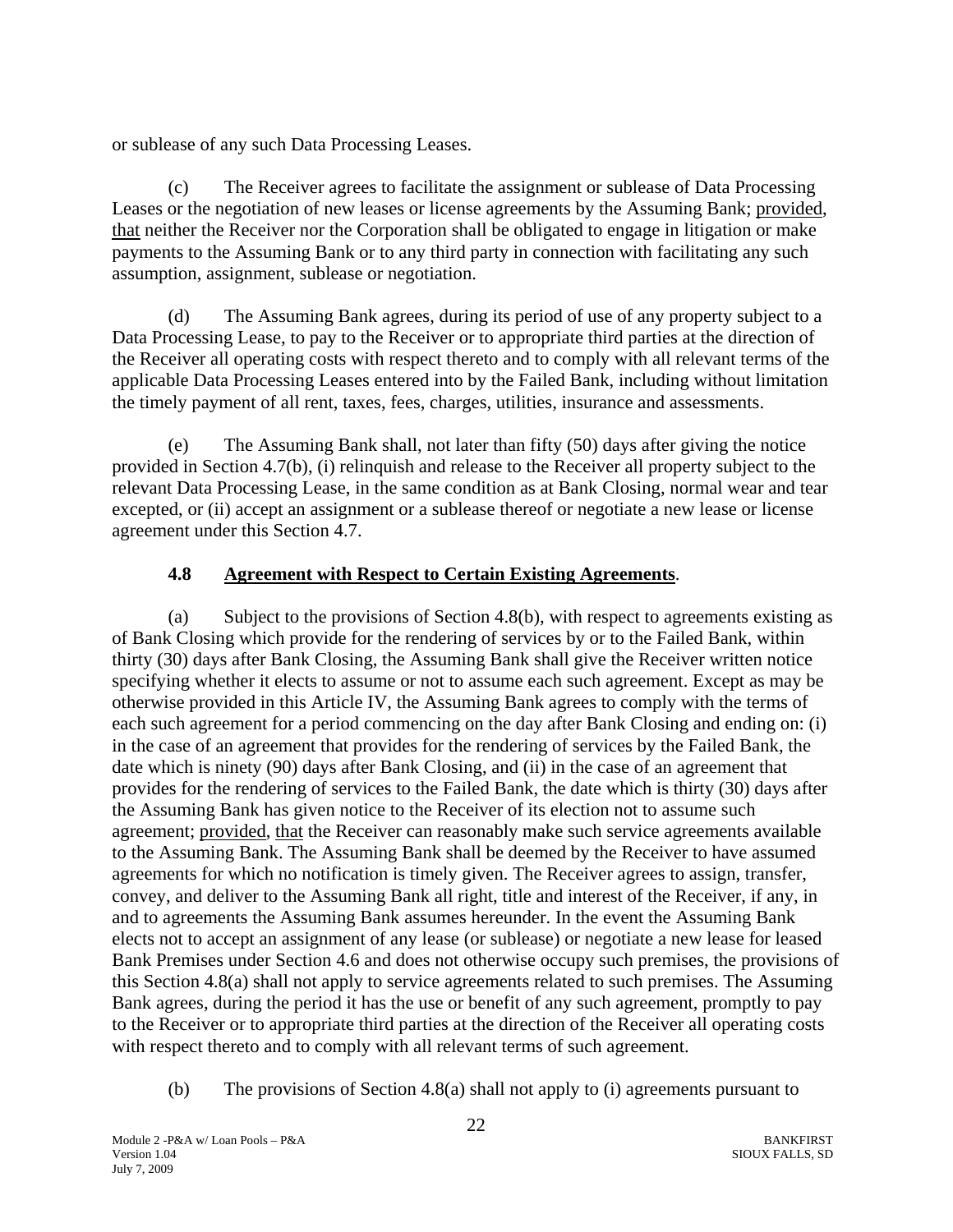<span id="page-26-0"></span>which the Failed Bank provides mortgage servicing for others or mortgage servicing is provided to the Failed Bank by others, (ii) agreements that are subject to Sections 4.1 through 4.7 and any insurance policy or bond referred to in Section 3.5(a) or other agreement specified in Section 3.5, and (iii) consulting, management or employment agreements, if any, between the Failed Bank and its employees or other Persons. Except as otherwise expressly set forth elsewhere in this Agreement, the Assuming Bank does not assume any liabilities or acquire any rights under any of the agreements described in this Section 4.8(b).

**4.9 Informational Tax Reporting**. The Assuming Bank agrees to perform all obligations of the Failed Bank with respect to Federal and State income tax informational reporting related to (i) the Assets and the Liabilities Assumed, (ii) deposit accounts that were closed and loans that were paid off or collateral obtained with respect thereto prior to Bank Closing, (iii) miscellaneous payments made to vendors of the Failed Bank, and (iv) any other asset or liability of the Failed Bank, including, without limitation, loans not purchased and Deposits not assumed by the Assuming Bank, as may be required by the Receiver.

**4.10 Insurance**. The Assuming Bank agrees to obtain insurance coverage effective from and after Bank Closing, including public liability, fire and extended coverage insurance acceptable to the Receiver with respect to owned or leased Bank Premises that it occupies, and all owned or leased Furniture and Equipment and Fixtures and leased data processing equipment (including hardware and software) located thereon, in the event such insurance coverage is not already in force and effect with respect to the Assuming Bank as the insured as of Bank Closing. All such insurance shall, where appropriate (as determined by the Receiver), name the Receiver as an additional insured.

**4.11 Services for Receiver and Corporation**. For the period commencing on the day following Bank Closing and ending on the one hundred eightieth (180th) day thereafter, the Assuming Bank agrees to provide to the Receiver and the Corporation, without charge, adequate and suitable office space (including parking facilities and vault space), furniture, equipment (including photocopying and telecopying machines), email accounts, network access and technology resources (such as shared drive) and utilities (including local telephone service and fax machines) at the Bank Premises occupied by the Assuming Bank for their use in the discharge of their respective functions with respect to the Failed Bank. In the event the Receiver and the Corporation determine that the space provided is inadequate or unsuitable, the Receiver and the Corporation may relocate to other quarters having adequate and suitable space and the costs of relocation and any rental and utility costs for the balance of the period of occupancy by the Receiver and the Corporation shall be borne by the Assuming Bank. Additionally, the Assuming Bank agrees to pay such bills and invoices on behalf of the Receiver and Corporation as the Receiver or Corporation may direct for the period beginning on the date of Bank Closing and ending on Settlement Date. Assuming Bank shall submit it requests for reimbursement of such expenditures pursuant to Article VIII of this Agreement.

### **4.12 Agreement with Respect to Continuation of Group Health Plan Coverage for Former Employees of the Failed Bank.**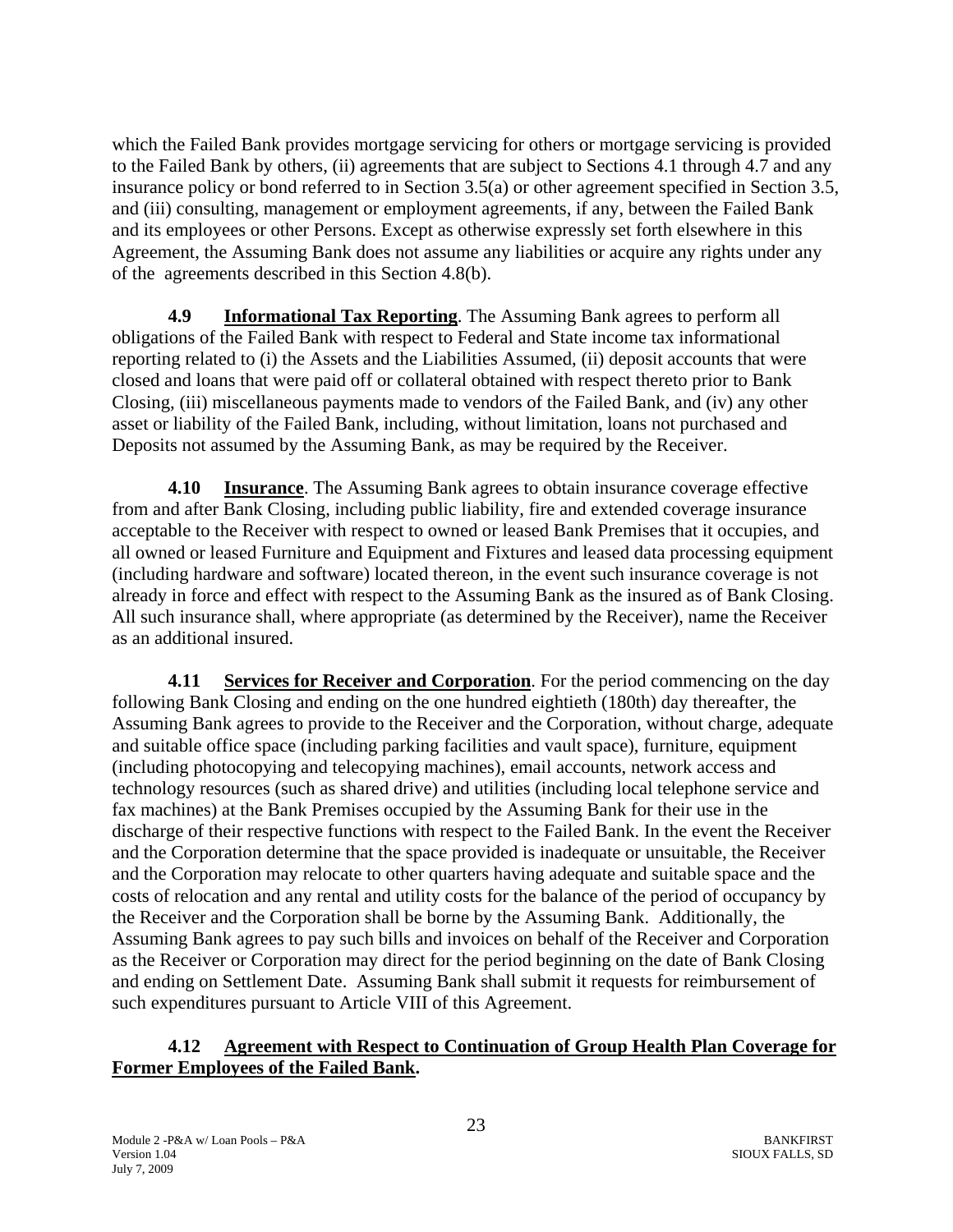<span id="page-27-0"></span>(a) The Assuming Bank agrees to assist the Receiver, as provided in this Section 4.12, in offering individuals who were employees or former employees of the Failed Bank, or any of its Subsidiaries, and who, immediately prior to Bank Closing, were receiving, or were eligible to receive, health insurance coverage or health insurance continuation coverage from the Failed Bank ("Eligible Individuals"), the opportunity to obtain health insurance coverage in the Corporation's FIA Continuation Coverage Plan which provides for health insurance continuation coverage to such Eligible Individuals who are qualified beneficiaries of the Failed Bank as defined in Section 607 of the Employee Retirement Income Security Act of 1974, as amended (respectively, "qualified beneficiaries" and "ERISA"). The Assuming Bank shall consult with the Receiver and not later than five (5) Business Days after Bank Closing shall provide written notice to the Receiver of the number (if available), identity (if available) and addresses (if available) of the Eligible Individuals who are qualified beneficiaries of the Failed Bank and for whom a "qualifying event" (as defined in Section 603 of ERISA) has occurred and with respect to whom the Failed Bank's obligations under Part 6 of Subtitle B of Title I of ERISA have not been satisfied in full, and such other information as the Receiver may reasonably require. The Receiver shall cooperate with the Assuming Bank in order to permit it to prepare such notice and shall provide to the Assuming Bank such data in its possession as may be reasonably required for purposes of preparing such notice.

(b) The Assuming Bank shall take such further action to assist the Receiver in offering the Eligible Individuals who are qualified beneficiaries of the Failed Bank the opportunity to obtain health insurance coverage in the Corporation's FIA Continuation Coverage Plan as the Receiver may direct. All expenses incurred and paid by the Assuming Bank (i) in connection with the obligations of the Assuming Bank under this Section 4.12, and (ii) in providing health insurance continuation coverage to any Eligible Individuals who are hired by the Assuming Bank and such employees' qualified beneficiaries shall be borne by the Assuming Bank.

(c) This Section 4.12 is for the sole and exclusive benefit of the parties to this Agreement, and for the benefit of no other Person (including any former employee of the Failed Bank or any Subsidiary thereof or qualified beneficiary of such former employee). Nothing in this Section 4.12 is intended by the parties, or shall be construed, to give any Person (including any former employee of the Failed Bank or any Subsidiary thereof or qualified beneficiary of such former employee) other than the Corporation, the Receiver and the Assuming Bank any legal or equitable right, remedy or claim under or with respect to the provisions of this Section.

### **4.13 Agreement with Respect to Interim Asset Servicing and Interim**

**Management.** At any time after Bank Closing, the Receiver may establish on its books an asset pool(s) and may transfer to such asset pool(s) (by means of accounting entries on the books of the Receiver) all or any assets and liabilities of the Failed Bank which are not acquired by the Assuming Bank, including, without limitation, wholly unfunded Commitments and assets and liabilities which may be acquired, funded or originated by the Receiver subsequent to Bank Closing. The Receiver may remove assets (and liabilities) from or add assets (and liabilities) to such pool(s) at any time in its discretion. At the option of the Receiver, the Assuming Bank agrees to service, administer, and collect such pool assets in accordance with and for the term set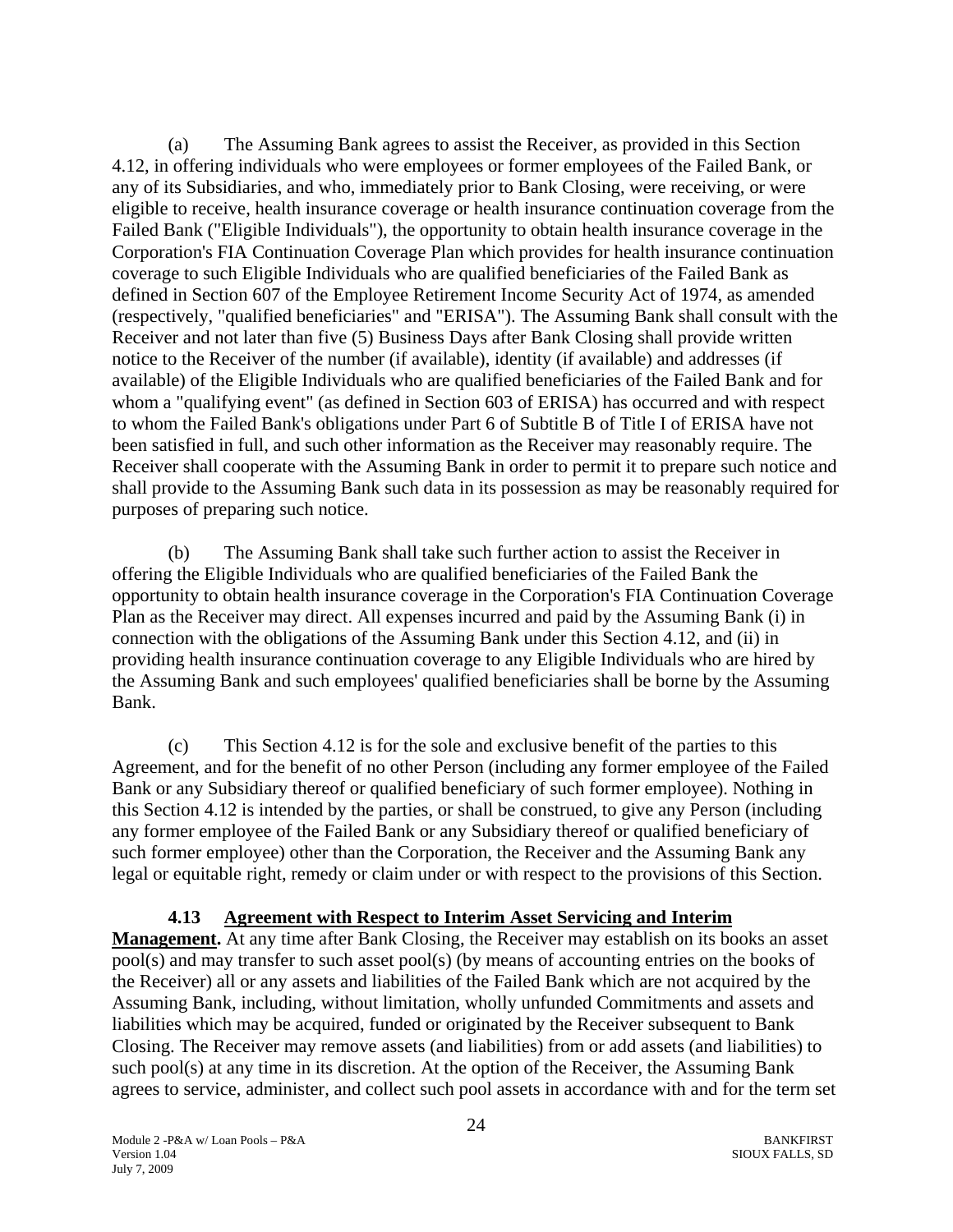<span id="page-28-0"></span>forth in Exhibit 4.13 "Interim Asset Servicing Arrangement."

 **Agreement with Respect to Option to Purchase Loan Pools.** The Receiver hereby grants to the Assuming Bank an exclusive option for the period of 30 days commencing the day after the Bank Closing Date to establish and purchase loan pools at Book Value. The Assuming Bank shall give written notice to the Receiver within the option period of its election to establish and purchase any of the established pools. The pools shall be purchased pursuant to the FDIC's loan sale agreement.

**4.15 Agreement with Respect to Expenses.** Notwithstanding anything to the contrary in this Agreement, for the period of ninety (90) days commencing the day after Bank Closing (the "Free Rent Period"), the Receiver agrees to pay the overhead expenses, as determined by the Receiver, for owned and leased Bank Premises, which includes all taxes, lease payments (real and for Furniture and Equipment and leased Fixtures, utilities and Failed Bank' employee and data processing costs associated with any Bank Premises. However, the Assuming Bank shall be responsible for providing its own insurance covering its occupancy of any Bank Premises including, without any limitation, that required by Section 4.10 hereof. Furthermore, the cost associated with any Assuming Bank employees shall not be included in any calculation of overhead expenses. At the conclusion of the Free Rent Period, this Section 4.15 shall have no further force or effect.

### **ARTICLE V DUTIES WITH RESPECT TO DEPOSITORS OF THE FAILED BANK**

**5.1 Payment of Checks, Drafts and Orders.** Subject to Section 9.5, the Assuming Bank agrees to pay all properly drawn checks, drafts and withdrawal orders of depositors of the Failed Bank presented for payment, whether drawn on the check or draft forms provided by the Failed Bank or by the Assuming Bank, to the extent that the Deposit balances to the credit of the respective makers or drawers assumed by the Assuming Bank under this Agreement are sufficient to permit the payment thereof, and in all other respects to discharge, in the usual course of conducting a banking business, the duties and obligations of the Failed Bank with respect to the Deposit balances due and owing to the depositors of the Failed Bank assumed by the Assuming Bank under this Agreement.

**5.2 Certain Agreements Related to Deposits.** Subject to Section 2.2, the Assuming Bank agrees to honor the terms and conditions of any written escrow or mortgage servicing agreement or other similar agreement relating to a Deposit liability assumed by the Assuming Bank pursuant to this Agreement.

## **5.3 Notice to Depositors.**

(a) Within seven (7) days after Bank Closing, the Assuming Bank shall give (i) notice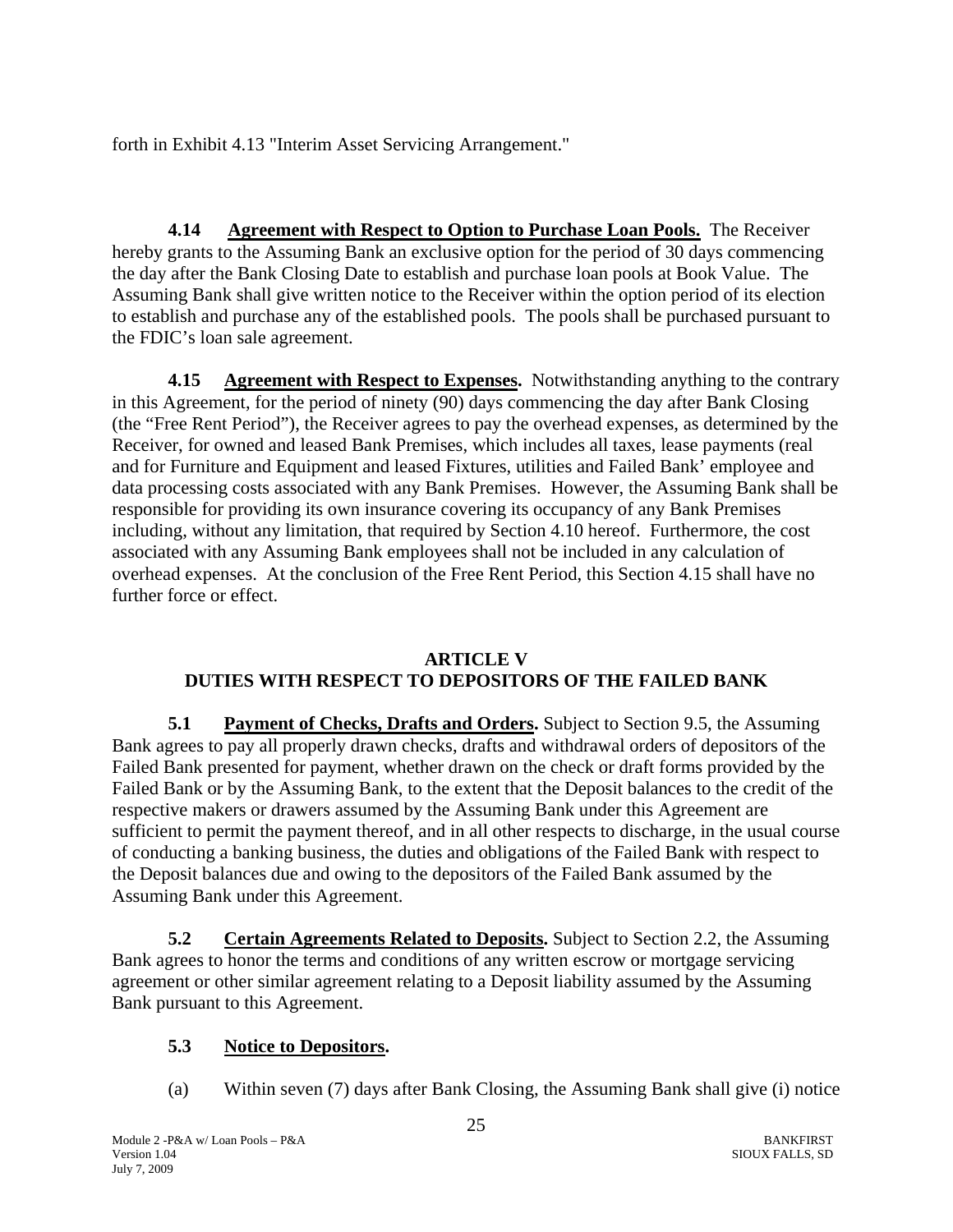<span id="page-29-0"></span>to depositors of the Failed Bank of its assumption of the Deposit liabilities of the Failed Bank, and (ii) any notice required under Section 2.2, by mailing to each such depositor a notice with respect to such assumption and by advertising in a newspaper of general circulation in the county or counties in which the Failed Bank was located. The Assuming Bank agrees that it will obtain prior approval of all such notices and advertisements from counsel for the Receiver and that such notices and advertisements shall not be mailed or published until such approval is received.

(b) The Assuming Bank shall give notice by mail to depositors of the Failed Bank concerning the procedures to claim their deposits, which notice shall be provided to the Assuming Bank by the Receiver or the Corporation. Such notice shall be included with the notice to depositors to be mailed by the Assuming Bank pursuant to Section 5.3(a).

(c) If the Assuming Bank proposes to charge fees different from those charged by the Failed Bank before it establishes new deposit account relationships with the depositors of the Failed Bank, the Assuming Bank shall give notice by mail of such changed fees to such depositors.

### **ARTICLE VI RECORDS**

## **6.1 Transfer of Records**.

(a) In accordance with Section 3.1, the Receiver assigns, transfers, conveys and delivers to the Assuming Bank the following Records pertaining to the Deposit liabilities of the Failed Bank assumed by the Assuming Bank under this Agreement, except as provided in Section 6.4:

(i) signature cards, orders, contracts between the Failed Bank and its depositors and Records of similar character;

(ii) passbooks of depositors held by the Failed Bank, deposit slips, cancelled checks and withdrawal orders representing charges to accounts of depositors;

and the following Records pertaining to the Assets:

(iii) records of deposit balances carried with other banks, bankers or trust companies;

(iv) Loan and collateral records and Credit Files and other documents;

(v) deeds, mortgages, abstracts, surveys, and other instruments or records of title pertaining to real estate or real estate mortgages;

(vi) signature cards, agreements and records pertaining to Safe Deposit Boxes, if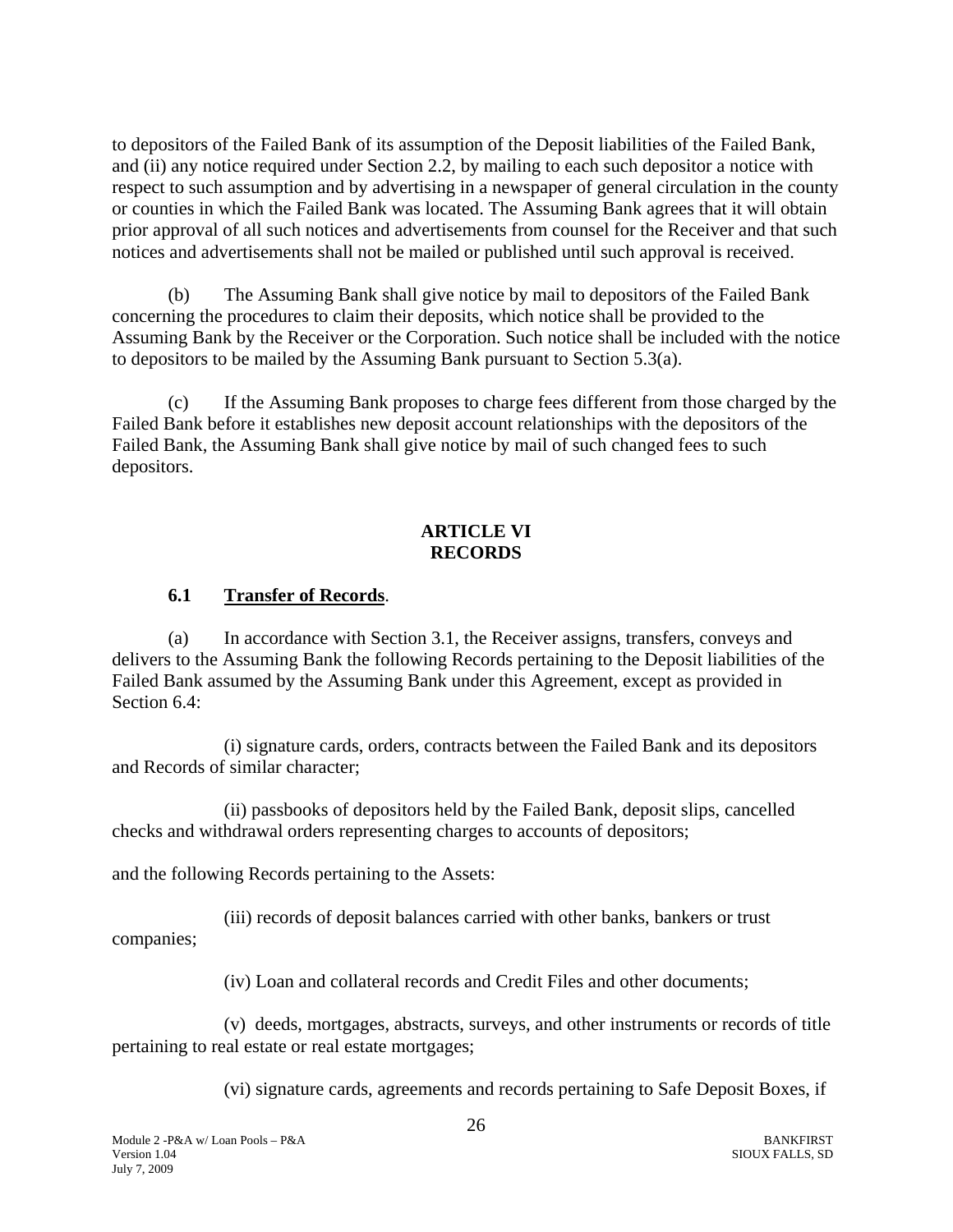<span id="page-30-0"></span>any; and

(vii) records pertaining to the credit card business, trust business or safekeeping business of the Failed Bank, if any.

(b) The Receiver, at its option, may assign and transfer to the Assuming Bank by a single blanket assignment or otherwise, as soon as practicable after Bank Closing, any other Records not assigned and transferred to the Assuming Bank as provided in this Agreement, including but not limited to loan disbursement checks, general ledger tickets, official bank checks, proof transactions (including proof tapes) and paid out loan files.

**6.2 Delivery of Assigned Records**. The Receiver shall deliver to the Assuming Bank all Records described in (i) Section 6.1(a) as soon as practicable on or after the date of this Agreement, and (ii) Section 6.1(b) as soon as practicable after making any assignment described therein.

**6.3 Preservation of Records**. The Assuming Bank agrees that it will preserve and maintain for the joint benefit of the Receiver, the Corporation and the Assuming Bank, all Records of which it has custody for such period as either the Receiver or the Corporation in its discretion may require, until directed otherwise, in writing, by the Receiver or Corporation. The Assuming Bank shall have the primary responsibility to respond to subpoenas, discovery requests, and other similar official inquiries with respect to the Records of which it has custody.

**6.4 Access to Records; Copies**. The Assuming Bank agrees to permit the Receiver and the Corporation access to all Records of which the Assuming Bank has custody, and to use, inspect, make extracts from or request copies of any such Records in the manner and to the extent requested, and to duplicate, in the discretion of the Receiver or the Corporation, any Record in the form of microfilm or microfiche pertaining to Deposit account relationships; provided, that in the event that the Failed Bank maintained one or more duplicate copies of such microfilm or microfiche Records, the Assuming Bank hereby assigns, transfers, and conveys to the Corporation one such duplicate copy of each such Record without cost to the Corporation, and agrees to deliver to the Corporation all Records assigned and transferred to the Corporation under this Article VI as soon as practicable on or after the date of this Agreement. The party requesting a copy of any Record shall bear the cost (based on standard accepted industry charges to the extent applicable, as determined by the Receiver) for providing such duplicate Records. A copy of each Record requested shall be provided as soon as practicable by the party having custody thereof.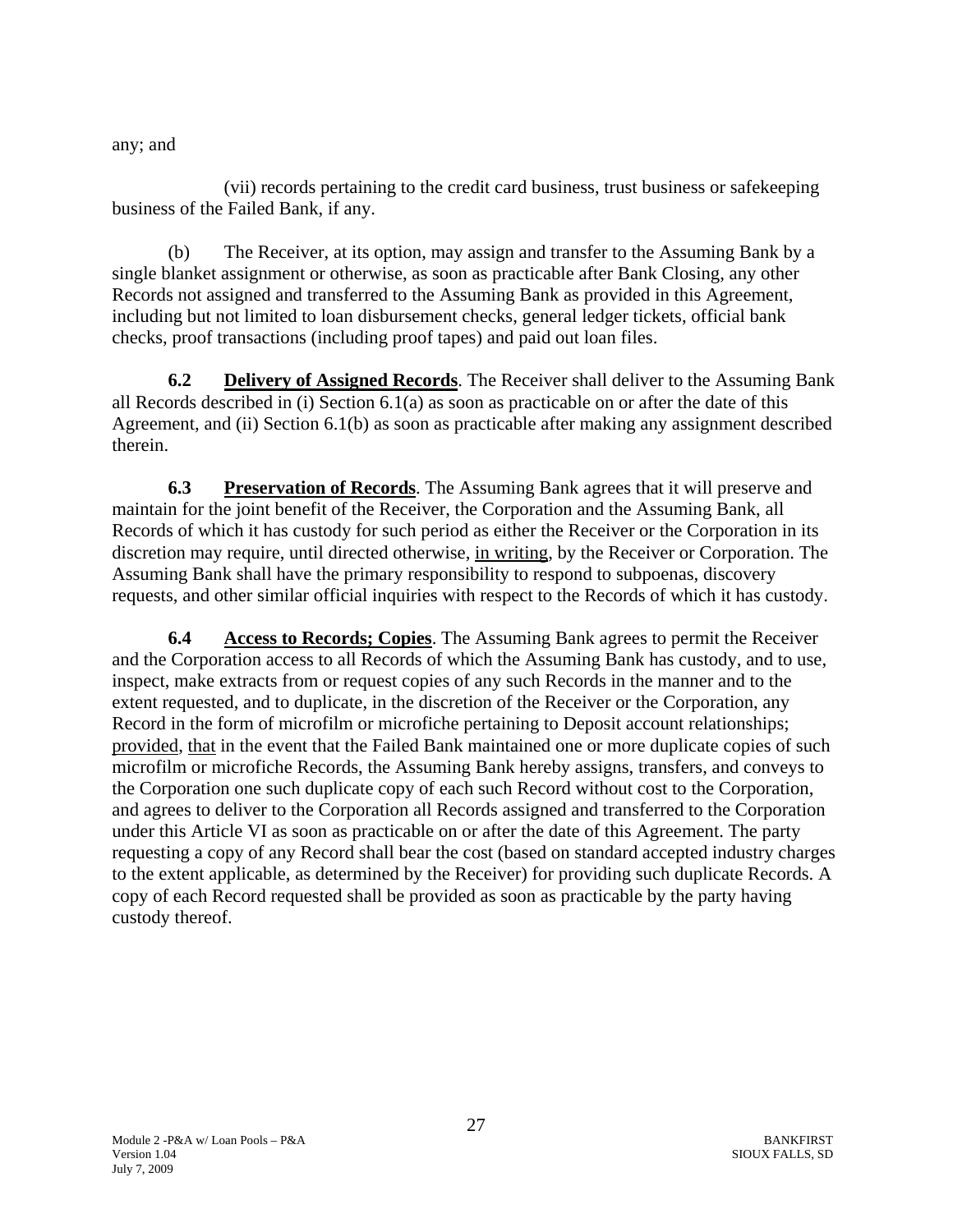#### **ARTICLE VII BID; INITIAL PAYMENT**

<span id="page-31-0"></span>The Assuming Bank has submitted to the Receiver a positive bid of .325% of the Assumed Deposits, as described in the transaction recap, for the Assets purchased and Liabilities Assumed hereunder (the "Bid Amount"). The Deposit bid will be applied to the total of all Assumed Deposits except for brokered, CDARS, and any market place or similar subscription services Deposits. On the Payment Date, the Assuming Bank will pay to the Corporation, or the Corporation will pay to the Assuming Bank, as the case may be, the Initial Payment, together with interest on such amount (if the Payment Date is not the day following the day of Bank Closing) from and including the day following Bank Closing to and including the day preceding the Payment Date at the Settlement Interest Rate.

#### **ARTICLE VIII ADJUSTMENTS**

**8.1 Pro Forma Statement**. It is understood that the determination of the Initial Payment is based on the Receiver's best estimate of the Liabilities Assumed and the Assets at Bank Closing. The Receiver, as soon as practicable after Bank Closing, in accordance with the best information then available, shall provide to the Assuming Bank a pro forma statement reflecting any adjustments of such liabilities and assets as may be necessary. Such pro forma statement shall take into account, to the extent possible, (i) liabilities and assets of a nature similar to those contemplated by Section 2.1 or Section 3.1, respectively, which at Bank Closing were carried in the Failed Bank's suspense accounts, (ii) accruals as of Bank Closing for all income related to the assets and business of the Failed Bank acquired by the Assuming Bank hereunder, whether or not such accruals were reflected on the Accounting Records of the Failed Bank in the normal course of its operations, and (iii) adjustments to determine the Book Value of any investment in an Acquired Subsidiary and related accounts on the "bank only" (unconsolidated) balance sheet of the Failed Bank based on the equity method of accounting, whether or not the Failed Bank used the equity method of accounting for investments in subsidiaries, except that the resulting amount cannot be less than the Acquired Subsidiary's recorded equity as of Bank Closing as reflected on the Accounting Records of the Acquired Subsidiary. Any Loan purchased by the Assuming Bank pursuant to Section 3.1 which the Failed Bank charged off during the period from May 31, 2009 to Bank Closing shall be deemed not to be charged off for the purposes of the pro forma statement, and the purchase price shall be determined pursuant to Section 3.2.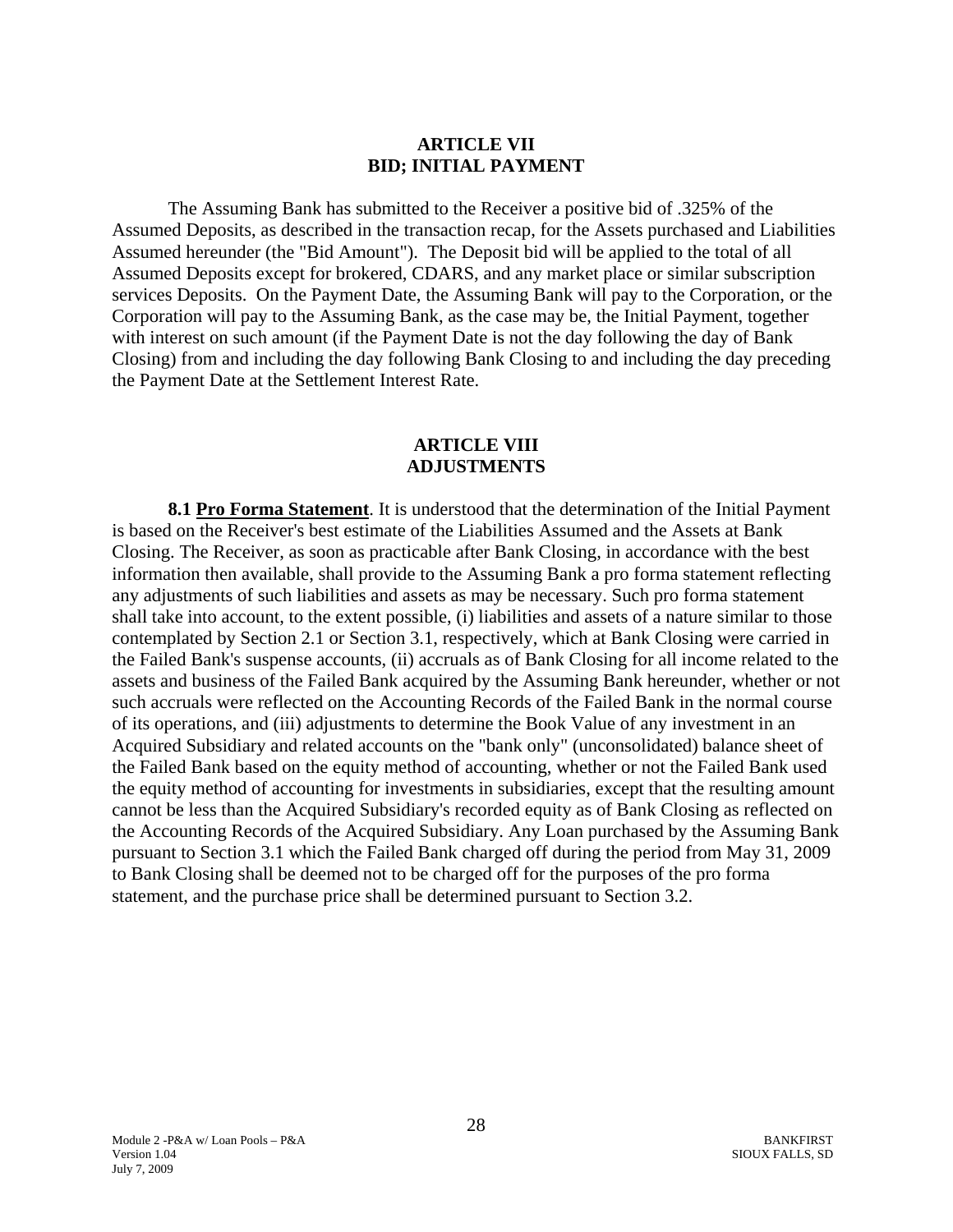# **8.2 Correction of Errors and Omissions; Other Liabilities**.

<span id="page-32-0"></span>(a) In the event any bookkeeping omissions or errors are discovered in preparing any pro forma statement or in completing the transfers and assumptions contemplated hereby, the parties hereto agree to correct such errors and omissions, it being understood that, as far as practicable, all adjustments will be made consistent with the judgments, methods, policies or accounting principles utilized by the Failed Bank in preparing and maintaining Accounting Records, except that adjustments made pursuant to this Section 8.2(a) are not intended to bring the Accounting Records of the Failed Bank into accordance with generally accepted accounting principles.

(b) If the Receiver discovers at any time subsequent to the date of this Agreement that any claim exists against the Failed Bank which is of such a nature that it would have been included in the liabilities assumed under Article II had the existence of such claim or the facts giving rise thereto been known as of Bank Closing, the Receiver may, in its discretion, at any time, require that such claim be assumed by the Assuming Bank in a manner consistent with the intent of this Agreement. The Receiver will make appropriate adjustments to the pro forma statement provided by the Receiver to the Assuming Bank pursuant to Section 8.1 as may be necessary.

**8.3 Payments**. The Receiver agrees to cause to be paid to the Assuming Bank, or the Assuming Bank agrees to pay to the Receiver, as the case may be, on the Settlement Date, a payment in an amount which reflects net adjustments (including any costs, expenses and fees associated with determinations of value as provided in this Agreement) made pursuant to Section 8.1 or Section 8.2, plus interest as provided in Section 8.4. The Receiver and the Assuming Bank agree to effect on the Settlement Date any further transfer of assets to or assumption of liabilities or claims by the Assuming Bank as may be necessary in accordance with Section 8.1 or Section 8.2.

**8.4 Interest**. Any amounts paid under Section 8.3 or Section 8.5, shall bear interest for the period from and including the day following Bank Closing to and including the day preceding the payment at the Settlement Interest Rate.

**8.5 Subsequent Adjustments.** In the event that the Assuming Bank or the Receiver discovers any errors or omissions as contemplated by Section 8.2 or any error with respect to the payment made under Section 8.3 after the Settlement Date, the Assuming Bank and the Receiver agree to promptly correct any such errors or omissions, make any payments and effect any transfers or assumptions as may be necessary to reflect any such correction plus interest as provided in Section 8.4.

### **ARTICLE IX CONTINUING COOPERATION**

**9.1** General Matters. The parties hereto agree that they will, in good faith and with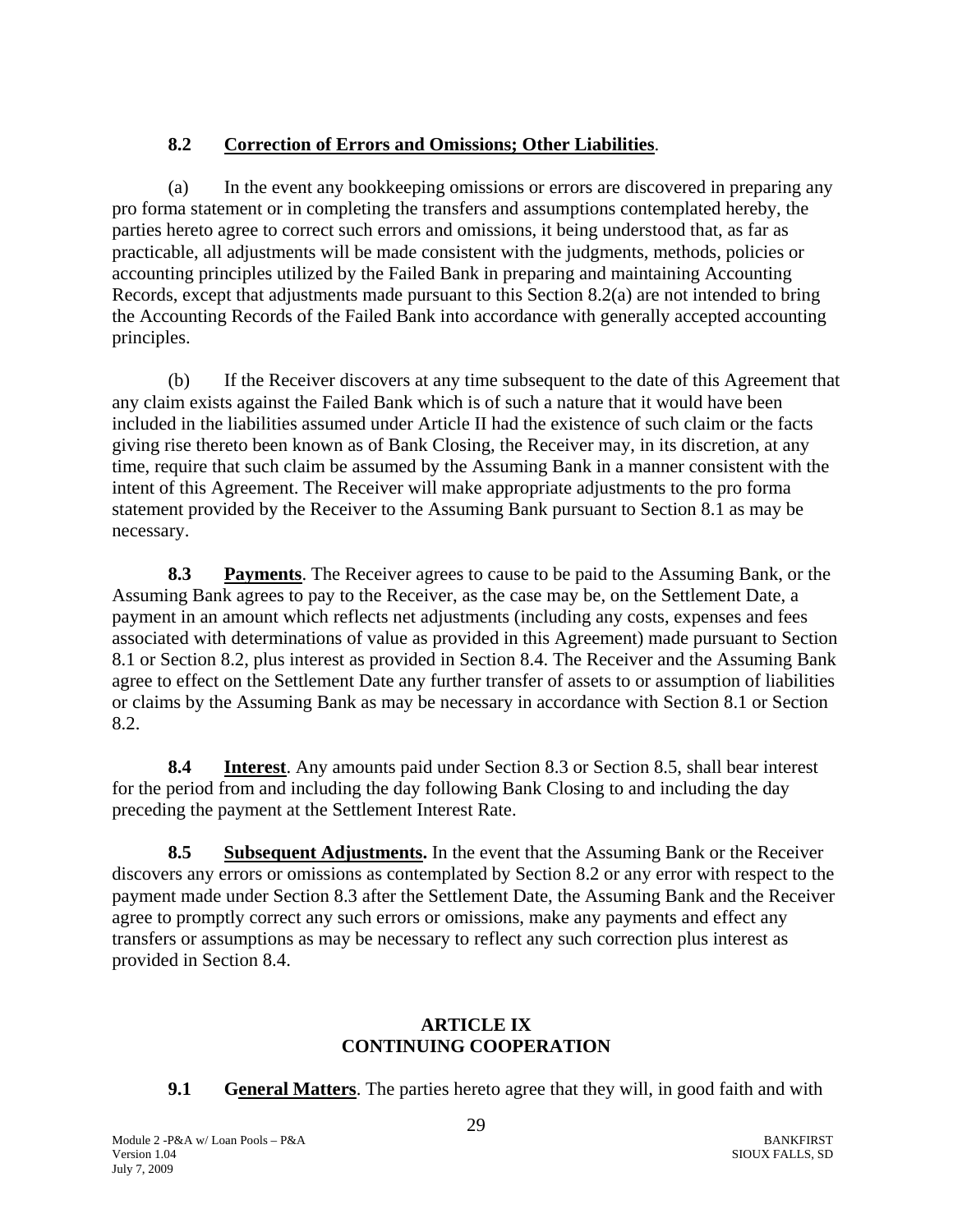<span id="page-33-0"></span>their best efforts, cooperate with each other to carry out the transactions contemplated by this Agreement and to effect the purposes hereof.

**9.2 Additional Title Documents**. The Receiver, the Corporation and the Assuming Bank each agree, at any time, and from time to time, upon the request of any party hereto, to execute and deliver such additional instruments and documents of conveyance as shall be reasonably necessary to vest in the appropriate party its full legal or equitable title in and to the property transferred pursuant to this Agreement or to be transferred in accordance herewith. The Assuming Bank shall prepare such instruments and documents of conveyance (in form and substance satisfactory to the Receiver) as shall be necessary to vest title to the Assets in the Assuming Bank. The Assuming Bank shall be responsible for recording such instruments and documents of conveyance at its own expense.

# **9.3 Claims and Suits**.

(a) The Receiver shall have the right, in its discretion, to (i) defend or settle any claim or suit against the Assuming Bank with respect to which the Receiver has indemnified the Assuming Bank in the same manner and to the same extent as provided in Article XII, and (ii) defend or settle any claim or suit against the Assuming Bank with respect to any Liability Assumed, which claim or suit may result in a loss to the Receiver arising out of or related to this Agreement, or which existed against the Failed Bank on or before Bank Closing. The exercise by the Receiver of any rights under this Section 9.3(a) shall not release the Assuming Bank with respect to any of its obligations under this Agreement.

(b) In the event any action at law or in equity shall be instituted by any Person against the Receiver and the Corporation as codefendants with respect to any asset of the Failed Bank retained or acquired pursuant to this Agreement by the Receiver, the Receiver agrees, at the request of the Corporation, to join with the Corporation in a petition to remove the action to the United States District Court for the proper district. The Receiver agrees to institute, with or without joinder of the Corporation as coplaintiff, any action with respect to any such retained or acquired asset or any matter connected therewith whenever notice requiring such action shall be given by the Corporation to the Receiver.

**9.4 Payment of Deposits**. In the event any depositor does not accept the obligation of the Assuming Bank to pay any Deposit liability of the Failed Bank assumed by the Assuming Bank pursuant to this Agreement and asserts a claim against the Receiver for all or any portion of any such Deposit liability, the Assuming Bank agrees on demand to provide to the Receiver funds sufficient to pay such claim in an amount not in excess of the Deposit liability reflected on the books of the Assuming Bank at the time such claim is made. Upon payment by the Assuming Bank to the Receiver of such amount, the Assuming Bank shall be discharged from any further obligation under this Agreement to pay to any such depositor the amount of such Deposit liability paid to the Receiver.

**9.5 Withheld Payments**. At any time, the Receiver or the Corporation may, in its discretion, determine that all or any portion of any deposit balance assumed by the Assuming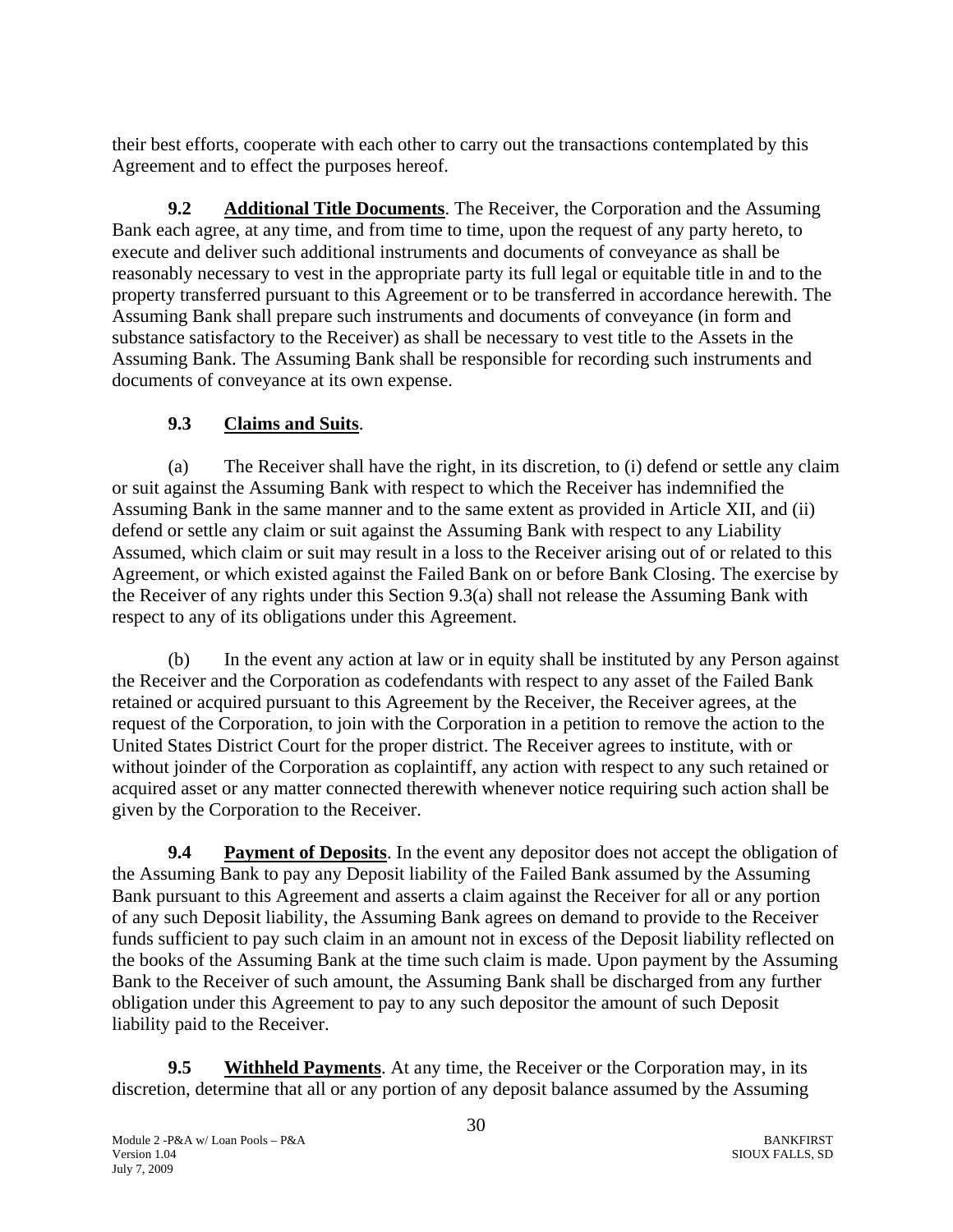<span id="page-34-0"></span>Bank pursuant to this Agreement does not constitute a "Deposit" (or otherwise, in its discretion, determine that it is the best interest of the Receiver or Corporation to withhold all or any portion of any deposit), and may direct the Assuming Bank to withhold payment of all or any portion of any such deposit balance. Upon such direction, the Assuming Bank agrees to hold such deposit and not to make any payment of such deposit balance to or on behalf of the depositor, or to itself, whether by way of transfer, set-off, or otherwise. The Assuming Bank agrees to maintain the "withheld payment" status of any such deposit balance until directed in writing by the Receiver or the Corporation as to its disposition. At the direction of the Receiver or the Corporation, the Assuming Bank shall return all or any portion of such deposit balance to the Receiver or the Corporation, as appropriate, and thereupon the Assuming Bank shall be discharged from any further liability to such depositor with respect to such returned deposit balance. If such deposit balance has been paid to the depositor prior to a demand for return by the Corporation or the Receiver, and payment of such deposit balance had not been previously withheld pursuant to this Section, the Assuming Bank shall not be obligated to return such deposit balance to the Receiver or the Corporation. The Assuming Bank shall be obligated to reimburse the Corporation or the Receiver, as the case may be, for the amount of any deposit balance or portion thereof paid by the Assuming Bank in contravention of any previous direction to withhold payment of such deposit balance or return such deposit balance the payment of which was withheld pursuant to this Section.

### **9.6 Proceedings with Respect to Certain Assets and Liabilities**.

(a) In connection with any investigation, proceeding or other matter with respect to any asset or liability of the Failed Bank retained by the Receiver, or any asset of the Failed Bank acquired by the Receiver pursuant to this Agreement, the Assuming Bank shall cooperate to the extent reasonably required by the Receiver.

(b) In addition to its obligations under Section 6.4, the Assuming Bank shall provide representatives of the Receiver access at reasonable times and locations without other limitation or qualification to (i) its directors, officers, employees and agents and those of the Acquired Subsidiaries, and (ii) its books and records, the books and records of the Acquired Subsidiaries and all Credit Files, and copies thereof. Copies of books, records and Credit Files shall be provided by the Assuming Bank as requested by the Receiver and the costs of duplication thereof shall be borne by the Receiver.

(c) Not later than ten (10) days after the Put Notice pursuant to Section 3.4 or the date of the notice of transfer of any Loan by the Assuming Bank to the Receiver pursuant to Section 3.6, the Assuming Bank shall deliver to the Receiver such documents with respect to such Loan as the Receiver may request, including without limitation the following: (i) all related Credit Documents (other than certificates, notices and other ancillary documents), (ii) a certificate setting forth the principal amount on the date of the transfer and the amount of interest, fees and other charges then accrued and unpaid thereon, and any restrictions on transfer to which any such Loan is subject, and (iii) all Credit Files, and all documents, microfiche, microfilm and computer records (including but not limited to magnetic tape, disc storage, card forms and printed copy) maintained by, owned by, or in the possession of the Assuming Bank or any Affiliate of the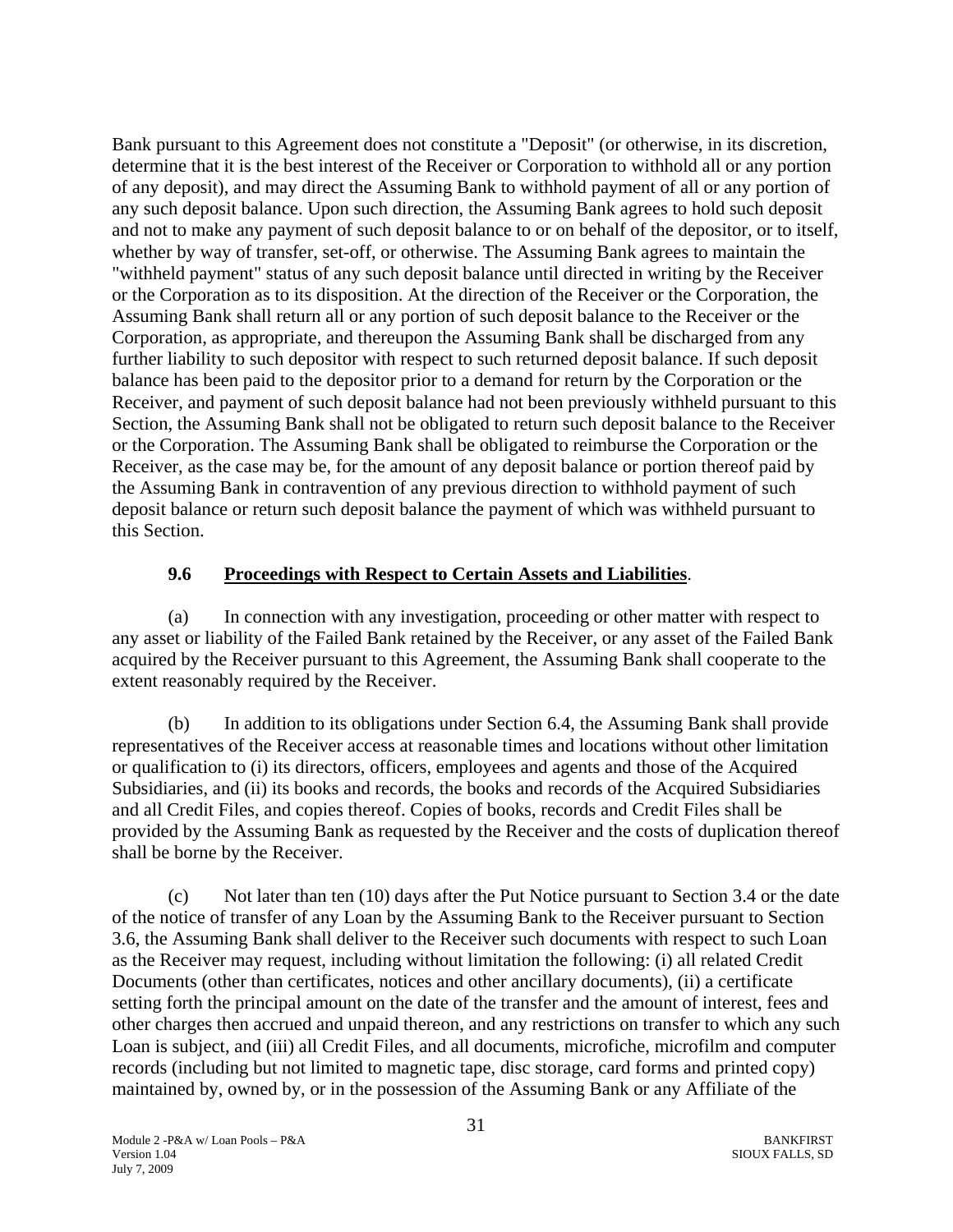<span id="page-35-0"></span>Assuming Bank relating to the transferred Loan.

**9.7** Information. The Assuming Bank promptly shall provide to the Corporation such other information, including financial statements and computations, relating to the performance of the provisions of this Agreement as the Corporation or the Receiver may request from time to time, and, at the request of the Receiver, make available employees of the Failed Bank employed or retained by the Assuming Bank to assist in preparation of the pro forma statement pursuant to Section 8.1.

### **ARTICLE X CONDITION PRECEDENT**

The obligations of the parties to this Agreement are subject to the Receiver and the Corporation having received at or before Bank Closing evidence reasonably satisfactory to each of any necessary approval, waiver, or other action by any governmental authority, the board of directors of the Assuming Bank, or other third party, with respect to this Agreement and the transactions contemplated hereby, the closing of the Failed Bank and the appointment of the Receiver, the chartering of the Assuming Bank, and any agreements, documents, matters or proceedings contemplated hereby or thereby.

### **ARTICLE XI REPRESENTATIONS AND WARRANTIES OF THE ASSUMING BANK**

The Assuming Bank represents and warrants to the Corporation and the Receiver as follows:

(a) **Corporate Existence and Authority**. The Assuming Bank (i) is duly organized, validly existing and in good standing under the laws of its Chartering Authority and has full power and authority to own and operate its properties and to conduct its business as now conducted by it, and (ii) has full power and authority to execute and deliver this Agreement and to perform its obligations hereunder. The Assuming Bank has taken all necessary corporate action to authorize the execution, delivery and performance of this Agreement and the performance of the transactions contemplated hereby.

(b) **Third Party Consents**. No governmental authority or other third party consents (including but not limited to approvals, licenses, registrations or declarations) are required in connection with the execution, delivery or performance by the Assuming Bank of this Agreement, other than such consents as have been duly obtained and are in full force and effect.

(c) **Execution and Enforceability**. This Agreement has been duly executed and delivered by the Assuming Bank and when this Agreement has been duly authorized, executed and delivered by the Corporation and the Receiver, this Agreement will constitute the legal, valid and binding obligation of the Assuming Bank, enforceable in accordance with its terms.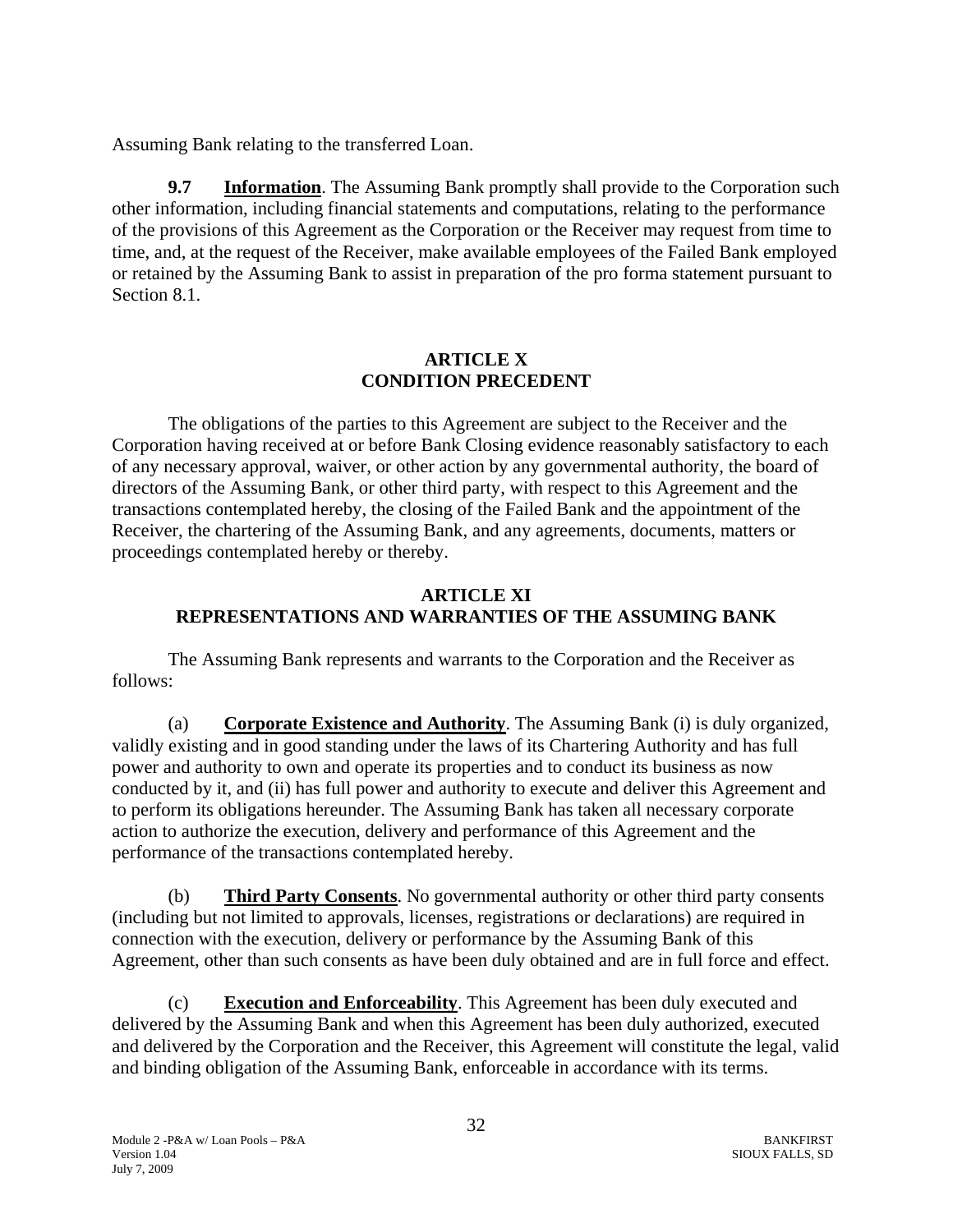### (d) **Compliance with Law**.

(i) Neither the Assuming Bank nor any of its Subsidiaries is in violation of any statute, regulation, order, decision, judgment or decree of, or any restriction imposed by, the United States of America, any State, municipality or other political subdivision or any agency of any of the foregoing, or any court or other tribunal having jurisdiction over the Assuming Bank or any of its Subsidiaries or any assets of any such Person, or any foreign government or agency thereof having such jurisdiction, with respect to the conduct of the business of the Assuming Bank or of any of its Subsidiaries, or the ownership of the properties of the Assuming Bank or any of its Subsidiaries, which, either individually or in the aggregate with all other such violations, would materially and adversely affect the business, operations or condition (financial or otherwise) of the Assuming Bank or the ability of the Assuming Bank to perform, satisfy or observe any obligation or condition under this Agreement.

(ii) Neither the execution and delivery nor the performance by the Assuming Bank of this Agreement will result in any violation by the Assuming Bank of, or be in conflict with, any provision of any applicable law or regulation, or any order, writ or decree of any court or governmental authority.

e) **Representations Remain True**. The Assuming Bank represents and warrants that it has executed and delivered to the Corporation a Purchaser Eligibility Certification and Confidentiality Agreement and that all information provided and representations made by or on behalf of the Assuming Bank in connection with this Agreement and the transactions contemplated hereby, including, but not limited to, the Purchaser Eligibility Certification and Confidentiality Agreement (which are affirmed and ratified hereby) are and remain true and correct in all material respects and do not fail to state any fact required to make the information contained therein not misleading.

### **ARTICLE XII INDEMNIFICATION**

**12.1 Indemnification of Indemnitees**. From and after Bank Closing and subject to the limitations set forth in this Section and Section 12.6 and compliance by the Indemnitees with Section 12.2, the Receiver agrees to indemnify and hold harmless the Indemnitees against any and all costs, losses, liabilities, expenses (including attorneys' fees) incurred prior to the assumption of defense by the Receiver pursuant to paragraph (d) of Section 12.2, judgments, fines and amounts paid in settlement actually and reasonably incurred in connection with claims against any Indemnitee based on liabilities of the Failed Bank that are not assumed by the Assuming Bank pursuant to this Agreement or subsequent to the execution hereof by the Assuming Bank or any Subsidiary or Affiliate of the Assuming Bank for which indemnification is provided hereunder in (a) of this Section 12.1, subject to certain exclusions as provided in (b) of this Section 12.1:

(a)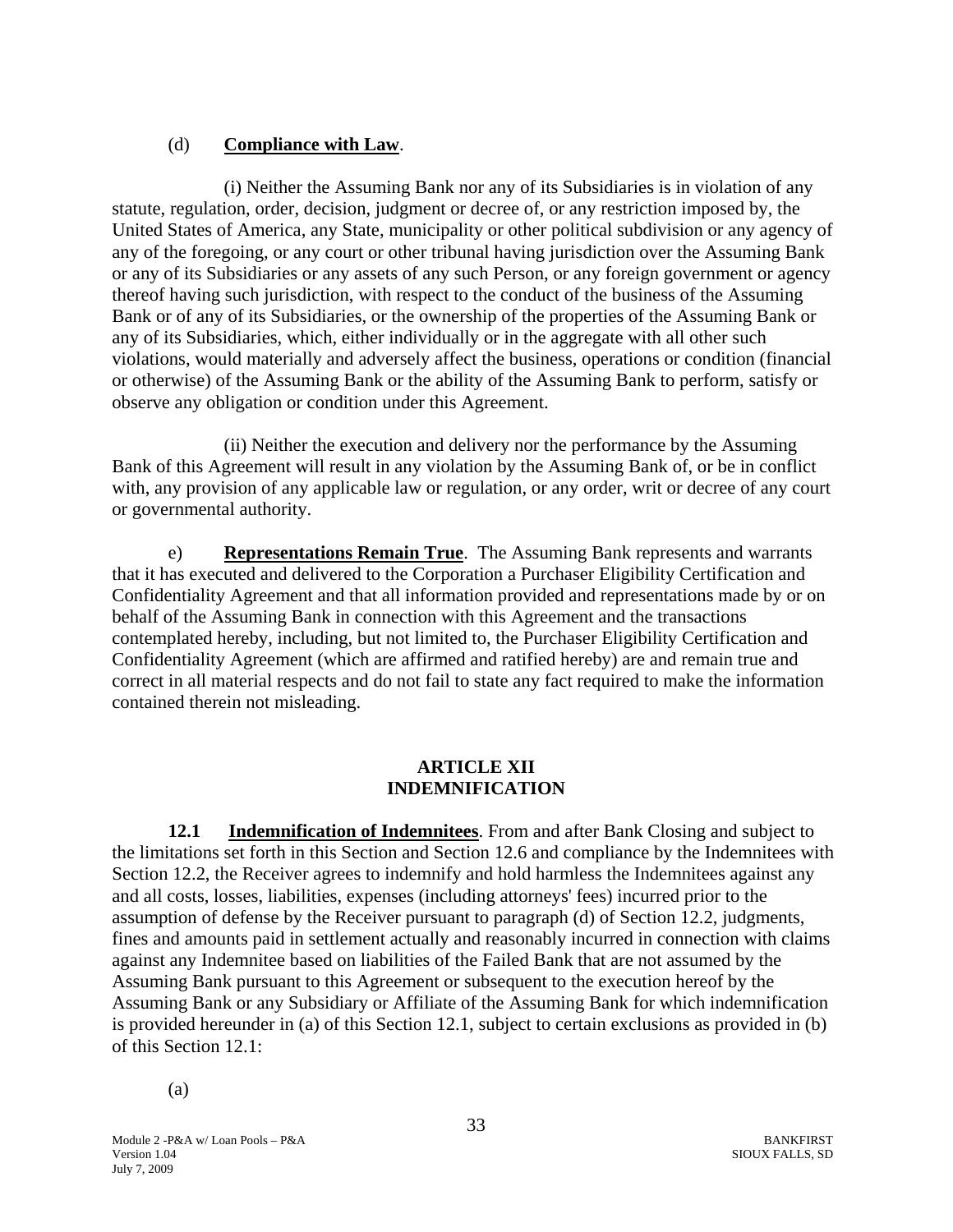(1) claims based on the rights of any shareholder or former shareholder as such of (x) the Failed Bank, or (y) any Subsidiary or Affiliate of the Failed Bank;

(2) claims based on the rights of any creditor as such of the Failed Bank, or any creditor as such of any director, officer, employee or agent of the Failed Bank, with respect to any indebtedness or other obligation of the Failed Bank arising prior to Bank Closing;

(3) claims based on the rights of any present or former director, officer, employee or agent as such of the Failed Bank or of any Subsidiary or Affiliate of the Failed Bank;

(4) claims based on any action or inaction prior to Bank Closing of the Failed Bank, its directors, officers, employees or agents as such, or any Subsidiary or Affiliate of the Failed Bank, or the directors, officers, employees or agents as such of such Subsidiary or Affiliate;

(5) claims based on any malfeasance, misfeasance or nonfeasance of the Failed Bank, its directors, officers, employees or agents with respect to the trust business of the Failed Bank, if any;

(6) claims based on any failure or alleged failure (not in violation of law) by the Assuming Bank to continue to perform any service or activity previously performed by the Failed Bank which the Assuming Bank is not required to perform pursuant to this Agreement or which arise under any contract to which the Failed Bank was a party which the Assuming Bank elected not to assume in accordance with this Agreement and which neither the Assuming Bank nor any Subsidiary or Affiliate of the Assuming Bank has assumed subsequent to the execution hereof;

(7) claims arising from any action or inaction of any Indemnitee, including for purposes of this Section 12.1(a)(7) the former officers or employees of the Failed Bank or of any Subsidiary or Affiliate of the Failed Bank that is taken upon the specific written direction of the Corporation or the Receiver, other than any action or inaction taken in a manner constituting bad faith, gross negligence or willful misconduct; and

(8) claims based on the rights of any depositor of the Failed Bank whose deposit has been accorded "withheld payment" status and/or returned to the Receiver or Corporation in accordance with Section 9.5 and/or has become an "unclaimed deposit" or has been returned to the Corporation or the Receiver in accordance with Section 2.3;

(b) provided, that, with respect to this Agreement, except for paragraphs (7) and (8) of Section 12.1(a), no indemnification will be provided under this Agreement for any:

(1) judgment or fine against, or any amount paid in settlement (without the written approval of the Receiver) by, any Indemnitee in connection with any action that seeks damages against any Indemnitee (a "counterclaim") arising with respect to any Asset and based on any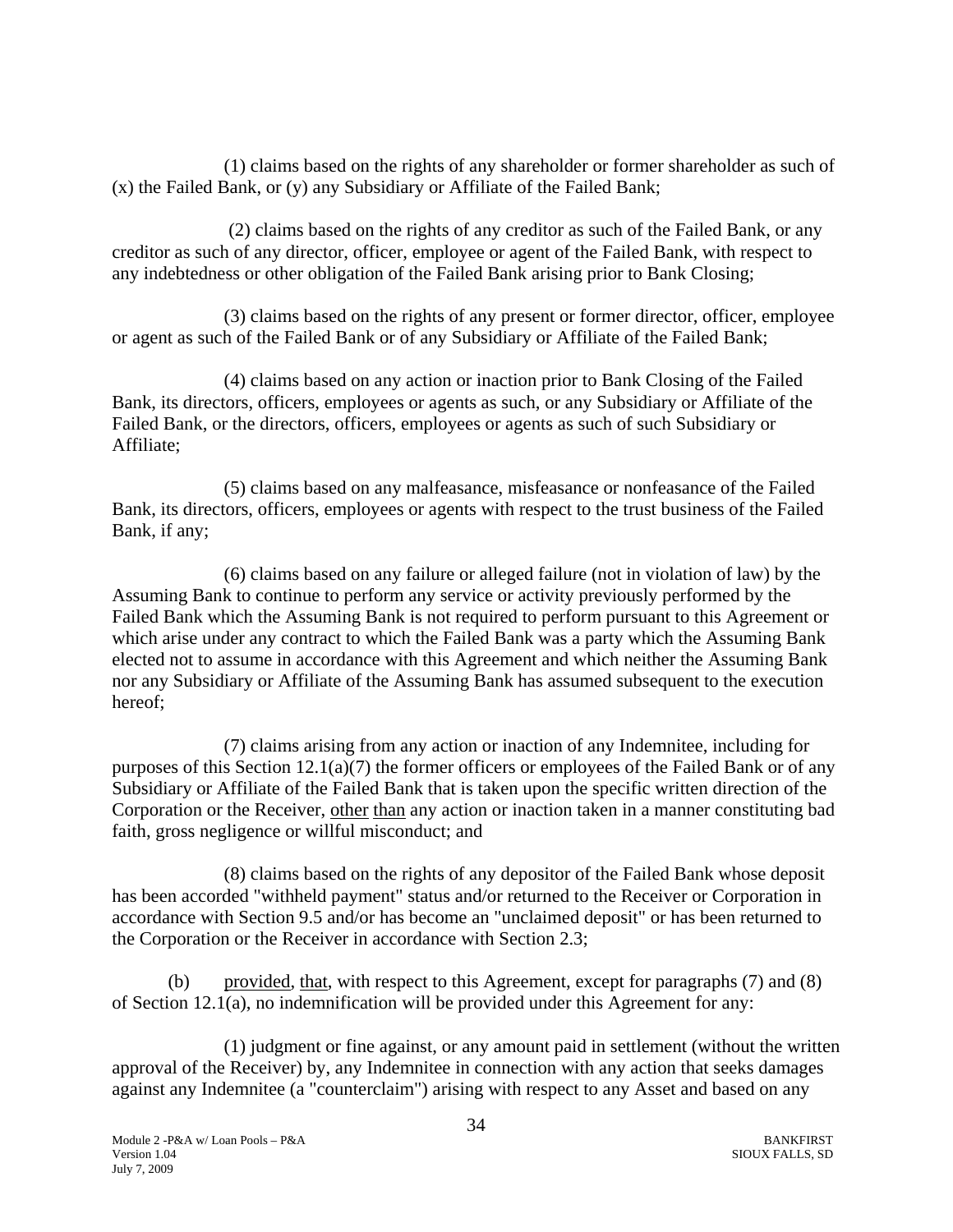action or inaction of either the Failed Bank, its directors, officers, employees or agents as such prior to Bank Closing, unless any such judgment, fine or amount paid in settlement exceeds the greater of (i) the Repurchase Price of such Asset, or (ii) the monetary recovery sought on such Asset by the Assuming Bank in the cause of action from which the counterclaim arises; and in such event the Receiver will provide indemnification only in the amount of such excess; and no indemnification will be provided for any costs or expenses other than any costs or expenses (including attorneys' fees) which, in the determination of the Receiver, have been actually and reasonably incurred by such Indemnitee in connection with the defense of any such counterclaim; and it is expressly agreed that the Receiver reserves the right to intervene, in its discretion, on its behalf and/or on behalf of the Receiver, in the defense of any such counterclaim;

(2) claims with respect to any liability or obligation of the Failed Bank that is expressly assumed by the Assuming Bank pursuant to this Agreement or subsequent to the execution hereof by the Assuming Bank or any Subsidiary or Affiliate of the Assuming Bank;

(3) claims with respect to any liability of the Failed Bank to any present or former employee as such of the Failed Bank or of any Subsidiary or Affiliate of the Failed Bank, which liability is expressly assumed by the Assuming Bank pursuant to this Agreement or subsequent to the execution hereof by the Assuming Bank or any Subsidiary or Affiliate of the Assuming Bank;

(4) claims based on the failure of any Indemnitee to seek recovery of damages from the Receiver for any claims based upon any action or inaction of the Failed Bank, its directors, officers, employees or agents as fiduciary, agent or custodian prior to Bank Closing;

(5) claims based on any violation or alleged violation by any Indemnitee of the antitrust, branching, banking or bank holding company or securities laws of the United States of America or any State thereof;

(6) claims based on the rights of any present or former creditor, customer, or supplier as such of the Assuming Bank or any Subsidiary or Affiliate of the Assuming Bank;

(7) claims based on the rights of any present or former shareholder as such of the Assuming Bank or any Subsidiary or Affiliate of the Assuming Bank regardless of whether any such present or former shareholder is also a present or former shareholder of the Failed Bank;

(8) claims, if the Receiver determines that the effect of providing such indemnification would be to (i) expand or alter the provisions of any warranty or disclaimer thereof provided in Section 3.3 or any other provision of this Agreement, or (ii) create any warranty not expressly provided under this Agreement;

(9) claims which could have been enforced against any Indemnitee had the Assuming Bank not entered into this Agreement;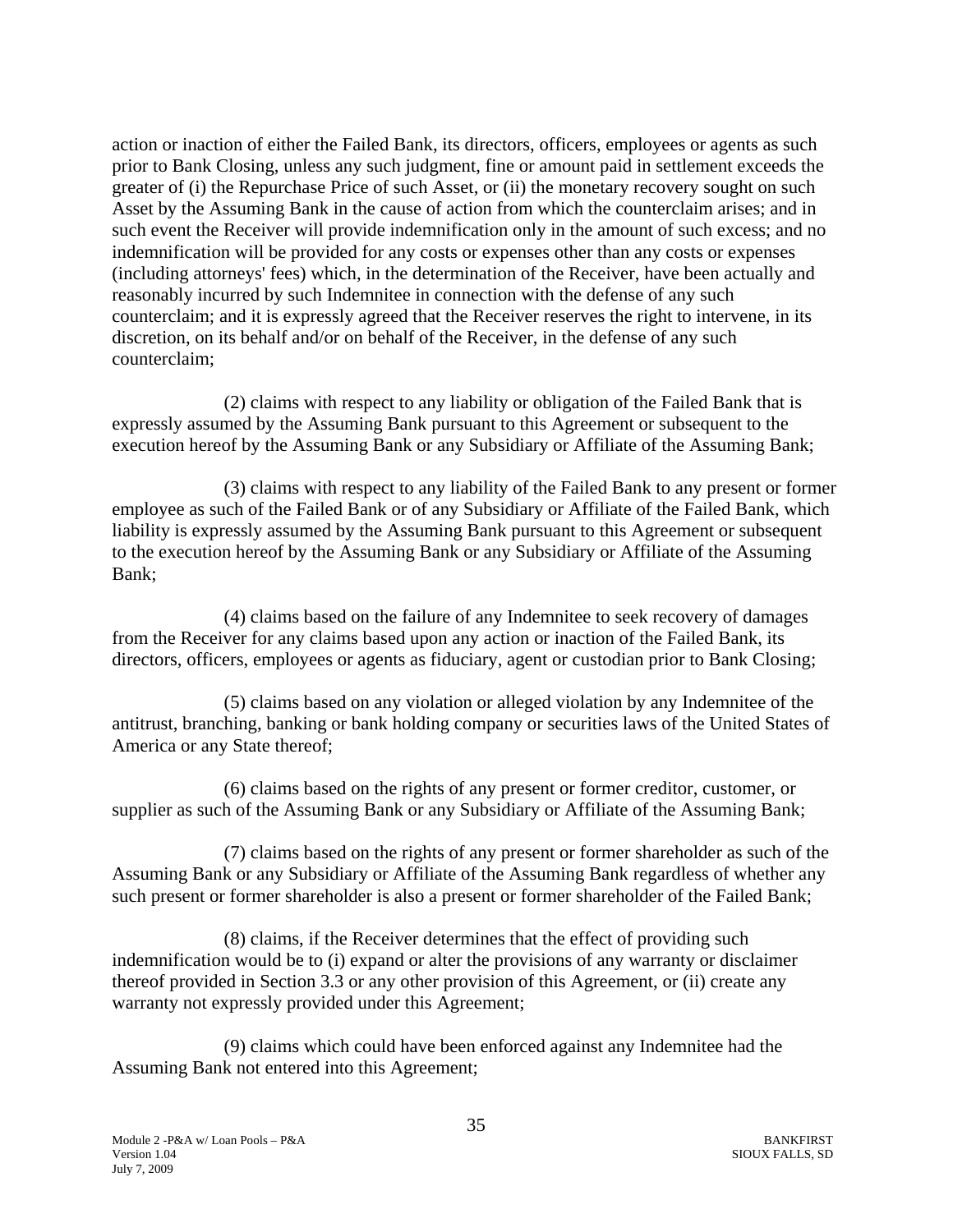(10) claims based on any liability for taxes or fees assessed with respect to the consummation of the transactions contemplated by this Agreement, including without limitation any subsequent transfer of any Assets or Liabilities Assumed to any Subsidiary or Affiliate of the Assuming Bank;

(11) except as expressly provided in this Article XII, claims based on any action or inaction of any Indemnitee, and nothing in this Agreement shall be construed to provide indemnification for (i) the Failed Bank, (ii) any Subsidiary or Affiliate of the Failed Bank, or (iii) any present or former director, officer, employee or agent of the Failed Bank or its Subsidiaries or Affiliates; provided, that the Receiver, in its discretion, may provide indemnification hereunder for any present or former director, officer, employee or agent of the Failed Bank or its Subsidiaries or Affiliates who is also or becomes a director, officer, employee or agent of the Assuming Bank or its Subsidiaries or Affiliates;

(12) claims or actions which constitute a breach by the Assuming Bank of the representations and warranties contained in Article XI;

(13) claims arising out of or relating to the condition of or generated by an Asset arising from or relating to the presence, storage or release of any hazardous or toxic substance, or any pollutant or contaminant, or condition of such Asset which violate any applicable Federal, State or local law or regulation concerning environmental protection; and

(14) claims based on, related to or arising from any asset, including a loan, acquired or liability assumed by the Assuming Bank, other than pursuant to this Agreement.

**12.2 Conditions Precedent to Indemnification**. It shall be a condition precedent to the obligation of the Receiver to indemnify any Person pursuant to this Article XII that such Person shall, with respect to any claim made or threatened against such Person for which such Person is or may be entitled to indemnification hereunder:

(a) give written notice to the Regional Counsel (Litigation Branch) of the Corporation in the manner and at the address provided in Section 13.7 of such claim as soon as practicable after such claim is made or threatened; provided, that notice must be given on or before the date which is six (6) years from the date of this Agreement;

(b) provide to the Receiver such information and cooperation with respect to such claim as the Receiver may reasonably require;

(c) cooperate and take all steps, as the Receiver may reasonably require, to preserve and protect any defense to such claim;

(d) in the event suit is brought with respect to such claim, upon reasonable prior notice, afford to the Receiver the right, which the Receiver may exercise in its sole discretion, to conduct the investigation, control the defense and effect settlement of such claim, including without limitation the right to designate counsel and to control all negotiations, litigation,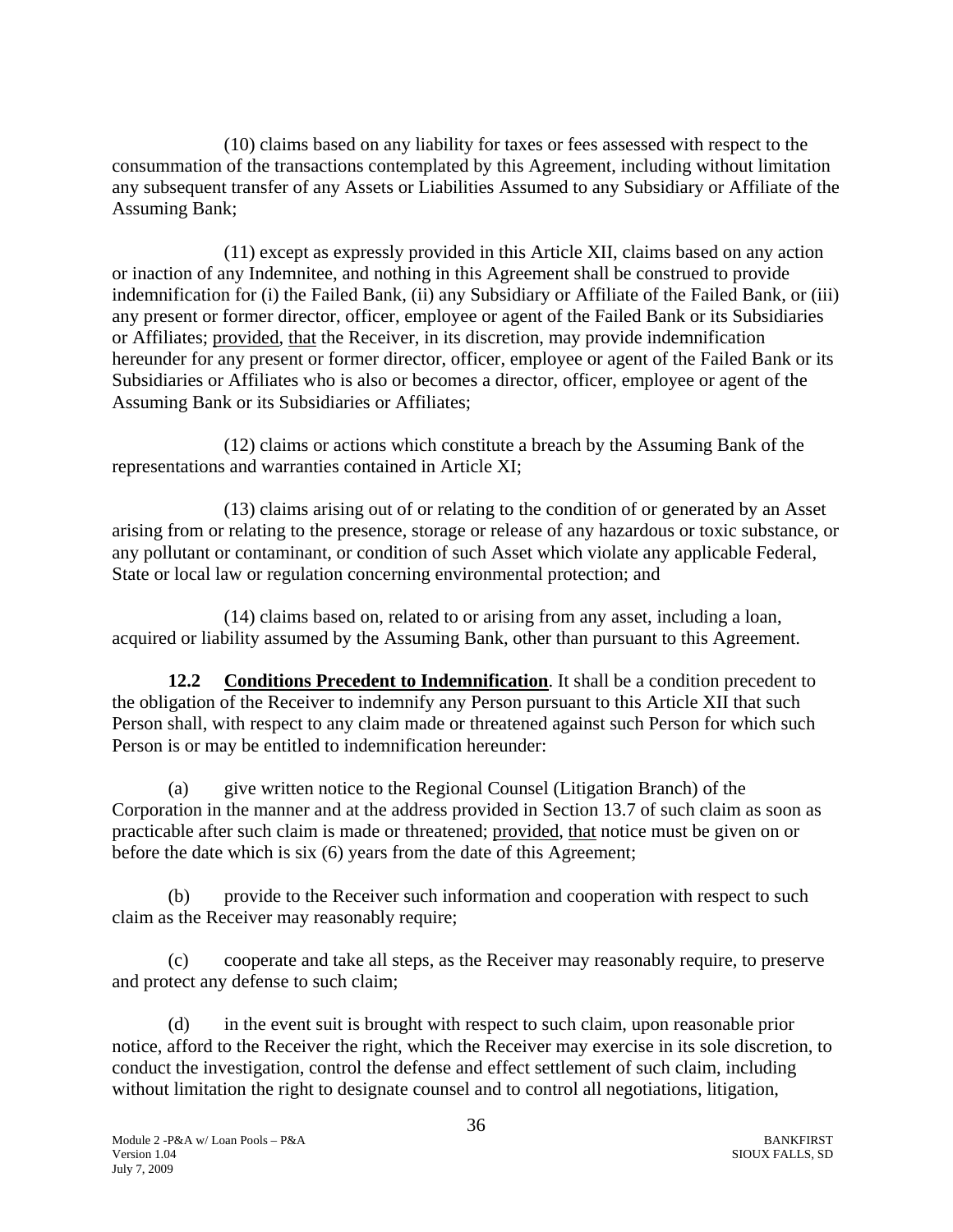arbitration, settlements, compromises and appeals of any such claim, all of which shall be at the expense of the Receiver; provided, that the Receiver shall have notified the Person claiming indemnification in writing that such claim is a claim with respect to which the Person claiming indemnification is entitled to indemnification under this Article XII;

(e) not incur any costs or expenses in connection with any response or suit with respect to such claim, unless such costs or expenses were incurred upon the written direction of the Receiver; provided, that the Receiver shall not be obligated to reimburse the amount of any such costs or expenses unless such costs or expenses were incurred upon the written direction of the Receiver;

(f) not release or settle such claim or make any payment or admission with respect thereto, unless the Receiver consents in writing thereto, which consent shall not be unreasonably withheld; provided, that the Receiver shall not be obligated to reimburse the amount of any such settlement or payment unless such settlement or payment was effected upon the written direction of the Receiver; and

(g) take reasonable action as the Receiver may request in writing as necessary to preserve, protect or enforce the rights of the indemnified Person against any Primary Indemnitor.

**12.3 No Additional Warranty**. Nothing in this Article XII shall be construed or deemed to (i) expand or otherwise alter any warranty or disclaimer thereof provided under Section 3.3 or any other provision of this Agreement with respect to, among other matters, the title, value, collectibility, genuineness, enforceability or condition of any (x) Asset, or (y) asset of the Failed Bank purchased by the Assuming Bank subsequent to the execution of this Agreement by the Assuming Bank or any Subsidiary or Affiliate of the Assuming Bank, or (ii) create any warranty not expressly provided under this Agreement with respect thereto.

**12.4 Indemnification of Receiver and Corporation**. From and after Bank Closing, the Assuming Bank agrees to indemnify and hold harmless the Corporation and the Receiver and their respective directors, officers, employees and agents from and against any and all costs, losses, liabilities, expenses (including attorneys' fees), judgments, fines and amounts paid in settlement actually and reasonably incurred in connection with any of the following:

(a) claims based on any and all liabilities or obligations of the Failed Bank assumed by the Assuming Bank pursuant to this Agreement or subsequent to the execution hereof by the Assuming Bank or any Subsidiary or Affiliate of the Assuming Bank, whether or not any such liabilities subsequently are sold and/or transferred, other than any claim based upon any action or inaction of any Indemnitee as provided in paragraph (7) or (8) of Section 12.1(a); and

(b) claims based on any act or omission of any Indemnitee (including but not limited to claims of any Person claiming any right or title by or through the Assuming Bank with respect to Assets transferred to the Receiver pursuant to Section 3.4 or 3.6), other than any action or inaction of any Indemnitee as provided in paragraph (7) or (8) of Section 12.1(a).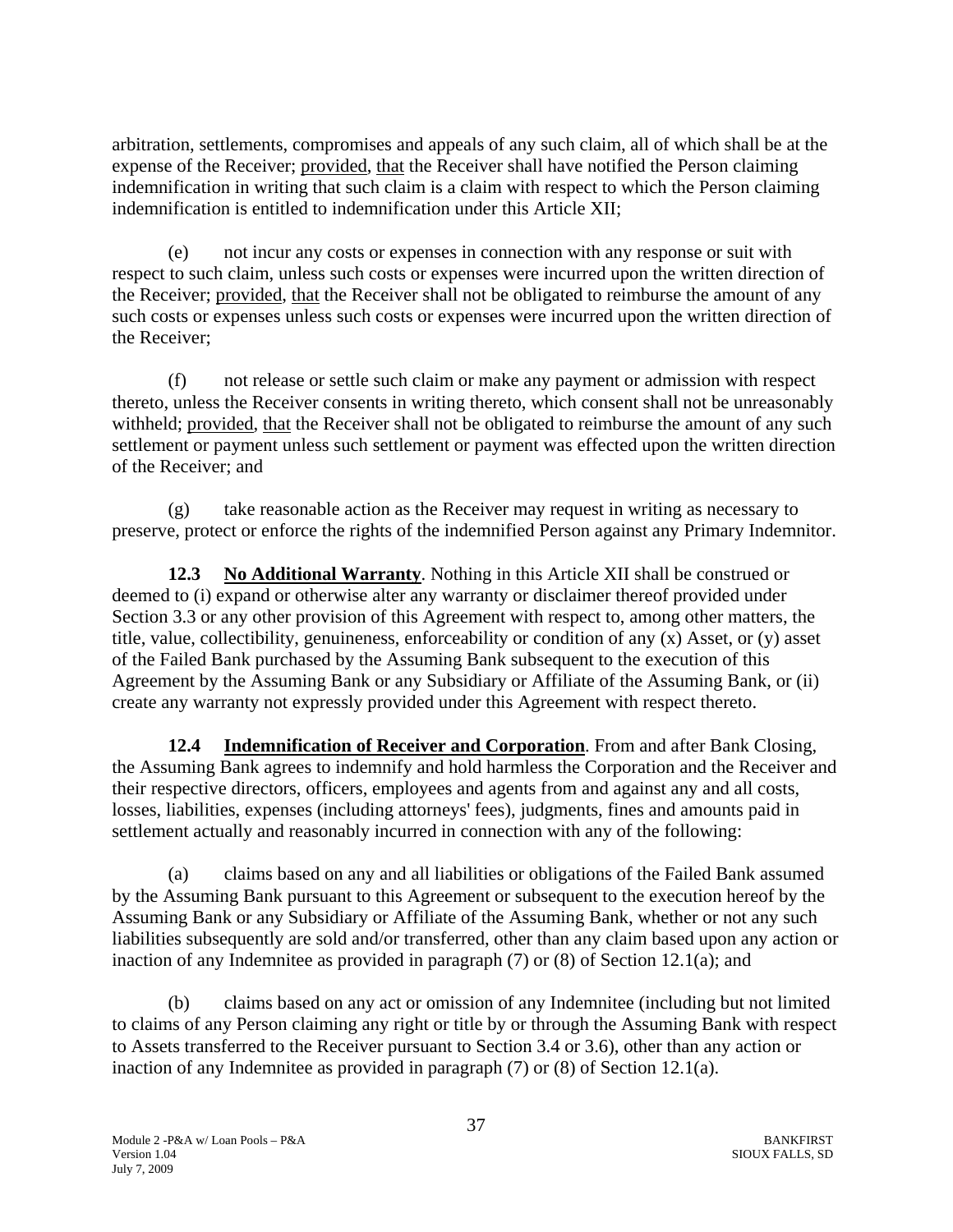**12.5 Obligations Supplemental**. The obligations of the Receiver, and the Corporation as guarantor in accordance with Section 12.7, to provide indemnification under this Article XII are to supplement any amount payable by any Primary Indemnitor to the Person indemnified under this Article XII. Consistent with that intent, the Receiver agrees only to make payments pursuant to such indemnification to the extent not payable by a Primary Indemnitor. If the aggregate amount of payments by the Receiver, or the Corporation as guarantor in accordance with Section 12.7, and all Primary Indemnitors with respect to any item of indemnification under this Article XII exceeds the amount payable with respect to such item, such Person being indemnified shall notify the Receiver thereof and, upon the request of the Receiver, shall promptly pay to the Receiver, or the Corporation as appropriate, the amount of the Receiver's (or Corporation's) payments to the extent of such excess.

**12.6 Criminal Claims**. Notwithstanding any provision of this Article XII to the contrary, in the event that any Person being indemnified under this Article XII shall become involved in any criminal action, suit or proceeding, whether judicial, administrative or investigative, the Receiver shall have no obligation hereunder to indemnify such Person for liability with respect to any criminal act or to the extent any costs or expenses are attributable to the defense against the allegation of any criminal act, unless (i) the Person is successful on the merits or otherwise in the defense against any such action, suit or proceeding, or (ii) such action, suit or proceeding is terminated without the imposition of liability on such Person.

**12.7** Limited Guaranty of the Corporation. The Corporation hereby guarantees performance of the Receiver's obligation to indemnify the Assuming Bank as set forth in this Article XII. It is a condition to the Corporation's obligation hereunder that the Assuming Bank shall comply in all respects with the applicable provisions of this Article XII. The Corporation shall be liable hereunder only for such amounts, if any, as the Receiver is obligated to pay under the terms of this Article XII but shall fail to pay. Except as otherwise provided above in this Section 12.7, nothing in this Article XII is intended or shall be construed to create any liability or obligation on the part of the Corporation, the United States of America or any department or agency thereof under or with respect to this Article XII, or any provision hereof, it being the intention of the parties hereto that the obligations undertaken by the Receiver under this Article XII are the sole and exclusive responsibility of the Receiver and no other Person or entity.

**12.8 Subrogation.** Upon payment by the Receiver, or the Corporation as guarantor in accordance with Section 12.7, to any Indemnitee for any claims indemnified by the Receiver under this Article XII, the Receiver, or the Corporation as appropriate, shall become subrogated to all rights of the Indemnitee against any other Person to the extent of such payment.

### **ARTICLE XIII MISCELLANEOUS**

**13.1 Entire Agreement**. This Agreement embodies the entire agreement of the parties hereto in relation to the subject matter herein and supersedes all prior understandings or agreements, oral or written, between the parties.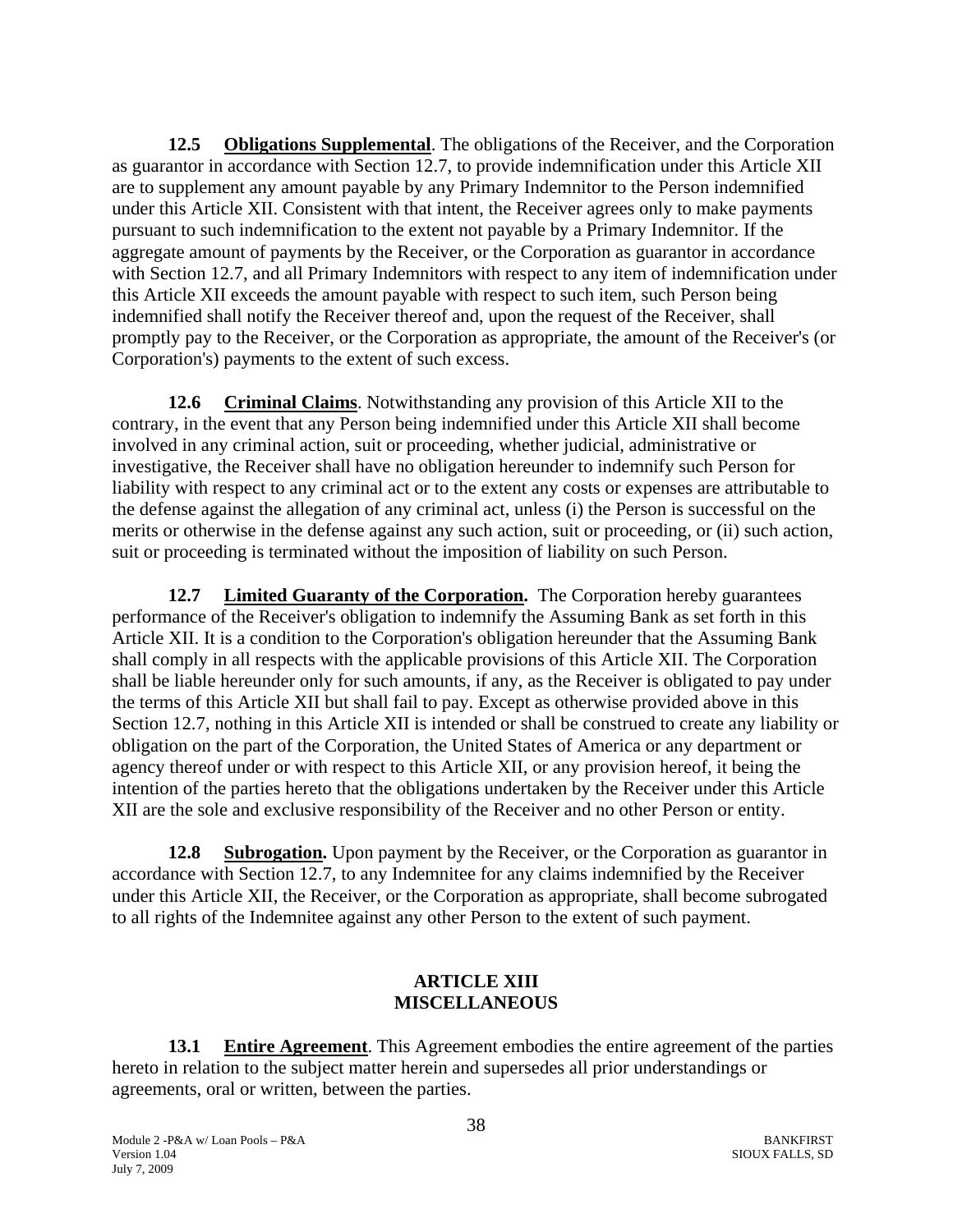**13.2 Headings**. The headings and subheadings of the Table of Contents, Articles and Sections contained in this Agreement, except the terms identified for definition in Article I and elsewhere in this Agreement, are inserted for convenience only and shall not affect the meaning or interpretation of this Agreement or any provision hereof.

**13.3** Counterparts. This Agreement may be executed in any number of counterparts and by the duly authorized representative of a different party hereto on separate counterparts, each of which when so executed shall be deemed to be an original and all of which when taken together shall constitute one and the same Agreement.

**13.4 GOVERNING LAW**. THIS AGREEMENT AND THE RIGHTS AND OBLIGATIONS HEREUNDER SHALL BE GOVERNED BY AND CONSTRUED IN ACCORDANCE WITH THE FEDERAL LAW OF THE UNITED STATES OF AMERICA, AND IN THE ABSENCE OF CONTROLLING FEDERAL LAW, IN ACCORDANCE WITH THE LAWS OF THE STATE IN WHICH THE MAIN OFFICE OF THE FAILED BANK IS LOCATED.

**13.5 Successors**. All terms and conditions of this Agreement shall be binding on the successors and assigns of the Receiver, the Corporation and the Assuming Bank. Except as otherwise specifically provided in this Agreement, nothing expressed or referred to in this Agreement is intended or shall be construed to give any Person other than the Receiver, the Corporation and the Assuming Bank any legal or equitable right, remedy or claim under or with respect to this Agreement or any provisions contained herein, it being the intention of the parties hereto that this Agreement, the obligations and statements of responsibilities hereunder, and all other conditions and provisions hereof are for the sole and exclusive benefit of the Receiver, the Corporation and the Assuming Bank and for the benefit of no other Person.

**13.6 Modification; Assignment**. No amendment or other modification, rescission, release, or assignment of any part of this Agreement shall be effective except pursuant to a written agreement subscribed by the duly authorized representatives of the parties hereto.

**13.7 Notice**. Any notice, request, demand, consent, approval or other communication to any party hereto shall be effective when received and shall be given in writing, and delivered in person against receipt therefor, or sent by certified mail, postage prepaid, courier service, telex or facsimile transmission to such party (with copies as indicated below) at its address set forth below or at such other address as it shall hereafter furnish in writing to the other parties. All such notices and other communications shall be deemed given on the date received by the addressee.

## **Alerus Financial**

**401 DeMers Ave. Grand Forks, ND 58201**  ATT: Randy L. Newman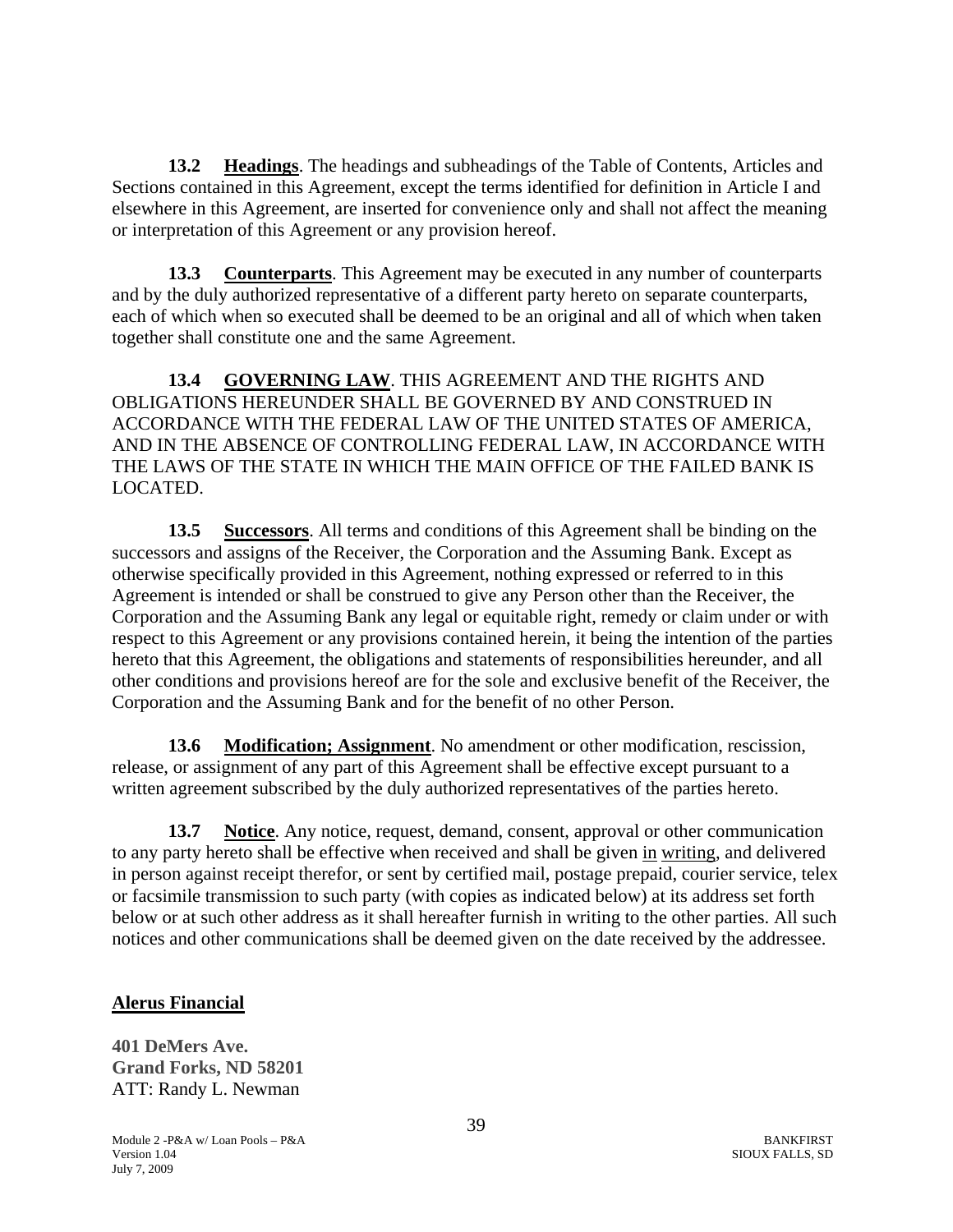## **Receiver and Corporation**

Federal Deposit Insurance Corporation, Receiver of BankFirst, Sioux Falls, SD 1601 Bryan St. Dallas, Texas 75201

Attention: Settlement Manager

with copy to: Regional Counsel (Litigation Branch)

## **and with respect to notices under Article XII:**

Federal Deposit Insurance Corporation Receiver of BankFirst, Sioux Falls, SD 1601 Bryan St. Dallas, Texas 75201

Attention: Regional Counsel (Litigation Branch)

**13.8 Manner of Payment**. All payments due under this Agreement shall be in lawful money of the United States of America in immediately available funds as each party hereto may specify to the other parties; provided, that in the event the Receiver or the Corporation is obligated to make any payment hereunder in the amount of \$25,000.00 or less, such payment may be made by check.

**13.9 Costs, Fees and Expenses**. Except as otherwise specifically provided herein, each party hereto agrees to pay all costs, fees and expenses which it has incurred in connection with or incidental to the matters contained in this Agreement, including without limitation any fees and disbursements to its accountants and counsel; provided, that the Assuming Bank shall pay all fees, costs and expenses (other than attorneys' fees incurred by the Receiver) incurred in connection with the transfer to it of any Assets or Liabilities Assumed hereunder or in accordance herewith.

**13.10 Waiver**. Each of the Receiver, the Corporation and the Assuming Bank may waive its respective rights, powers or privileges under this Agreement; provided, that such waiver shall be in writing; and further provided, that no failure or delay on the part of the Receiver, the Corporation or the Assuming Bank to exercise any right, power or privilege under this Agreement shall operate as a waiver thereof, nor will any single or partial exercise of any right, power or privilege under this Agreement preclude any other or further exercise thereof or the exercise of any other right, power or privilege by the Receiver, the Corporation, or the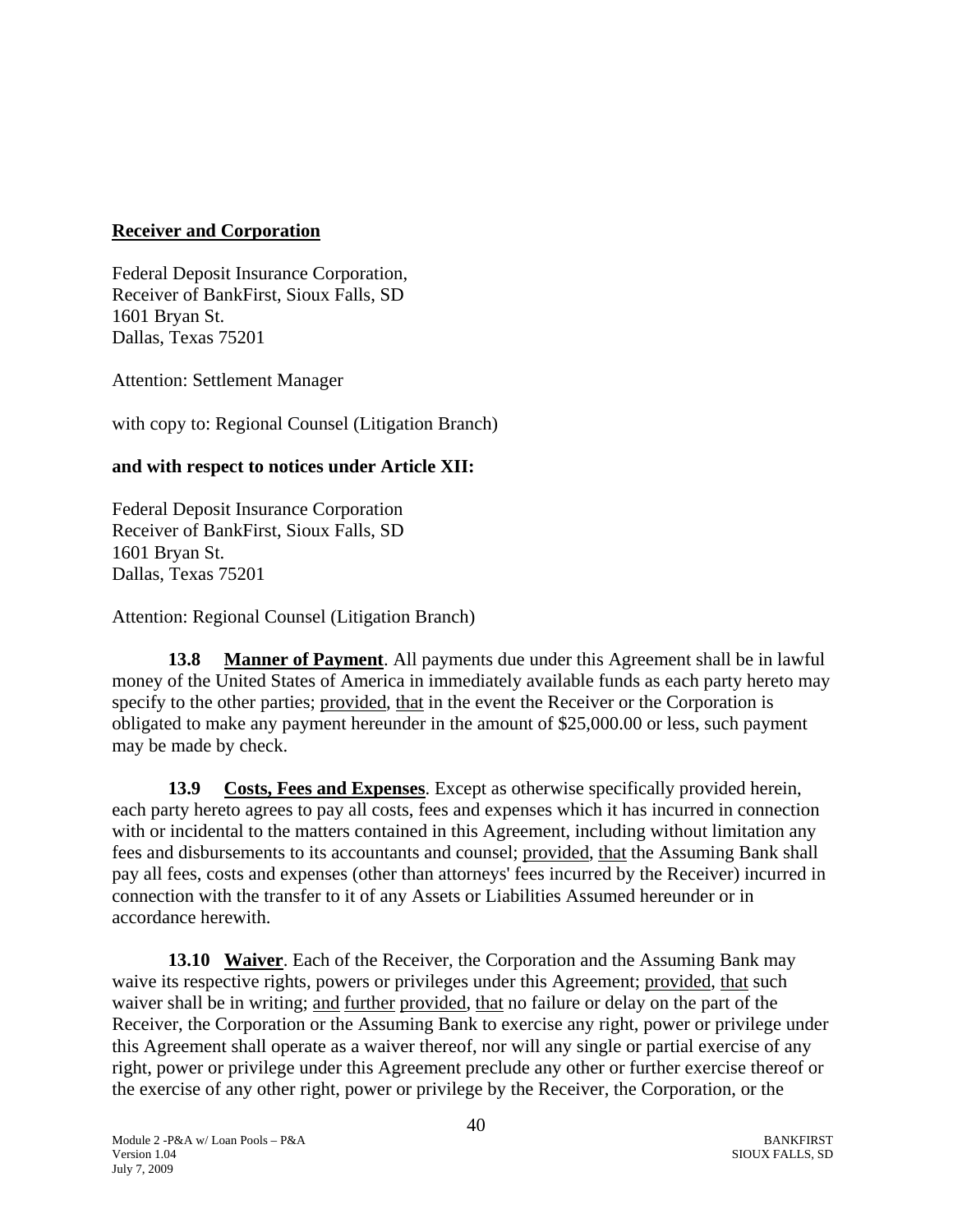Assuming Bank under this Agreement, nor will any such waiver operate or be construed as a future waiver of such right, power or privilege under this Agreement.

**13.11 Severability**. If any provision of this Agreement is declared invalid or unenforceable, then, to the extent possible, all of the remaining provisions of this Agreement shall remain in full force and effect and shall be binding upon the parties hereto.

**13.12 Term of Agreement**. This Agreement shall continue in full force and effect until the sixth (6th) anniversary of Bank Closing; provided, that the provisions of Section 6.3 and 6.4 shall survive the expiration of the term of this Agreement. Provided, however, the receivership of the Failed Bank may be terminated prior to the expiration of the term of this Agreement; in such event, the guaranty of the Corporation, as provided in and in accordance with the provisions of Section 12.7 shall be in effect for the remainder of the term. Expiration of the term of this Agreement shall not affect any claim or liability of any party with respect to any (i) amount which is owing at the time of such expiration, regardless of when such amount becomes payable, and (ii) breach of this Agreement occurring prior to such expiration, regardless of when such breach is discovered.

**13.13 Survival of Covenants, Etc.** The covenants, representations, and warranties in this Agreement shall survive the execution of this Agreement and the consummation of the transactions contemplated hereunder.

**[Signature Page Follows]**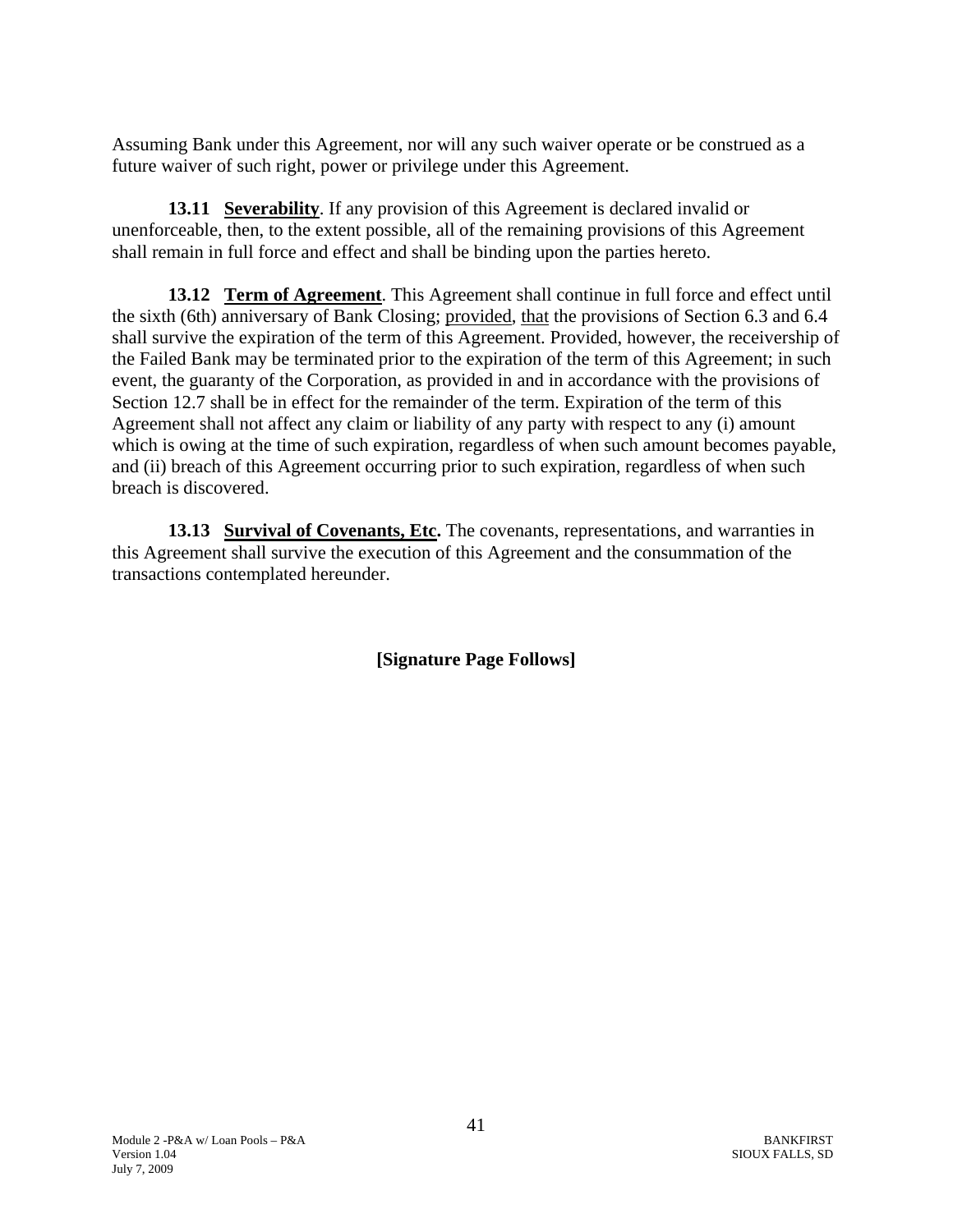**IN WITNESS WHEREOF,** the parties hereto have caused this Agreement to be executed by their duly authorized representatives as of the date first above written.

### **FEDERAL DEPOSIT INSURANCE CORPORATION, RECEIVER OF BANKFIRST, SIOUX FALLS, South Dakota**

BY: *Redacted*

Martha  $\overline{C}$ . Duncan, Receiver in Charge

Attest:

*Redacted*

Michael V. Lombardo, FDIC

## **FEDERAL DEPOSIT INSURANCE CORPORATION**



Michael V. Lombardo, FDIC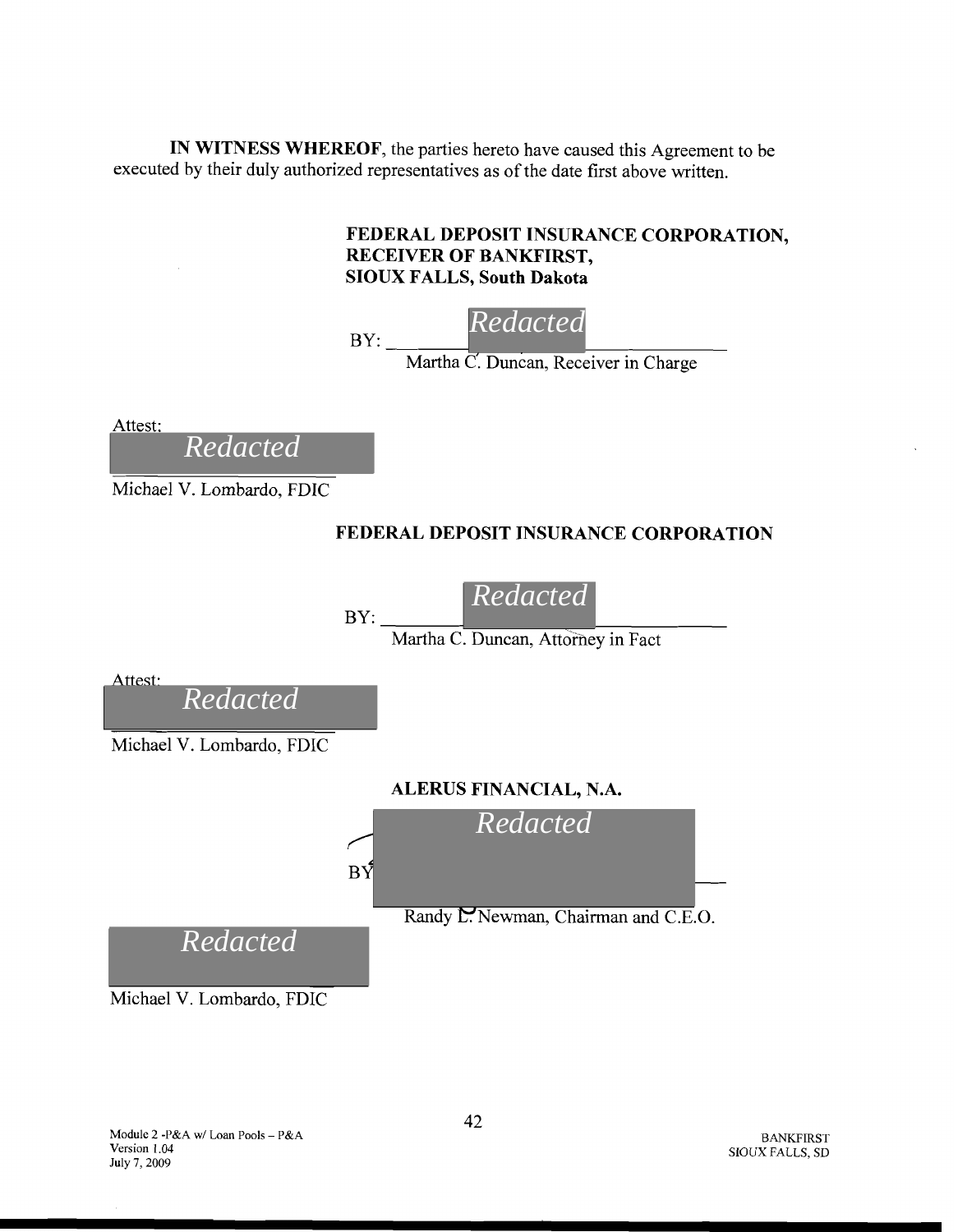# **SCHEDULE 2.1 - Certain Liabilities Assumed**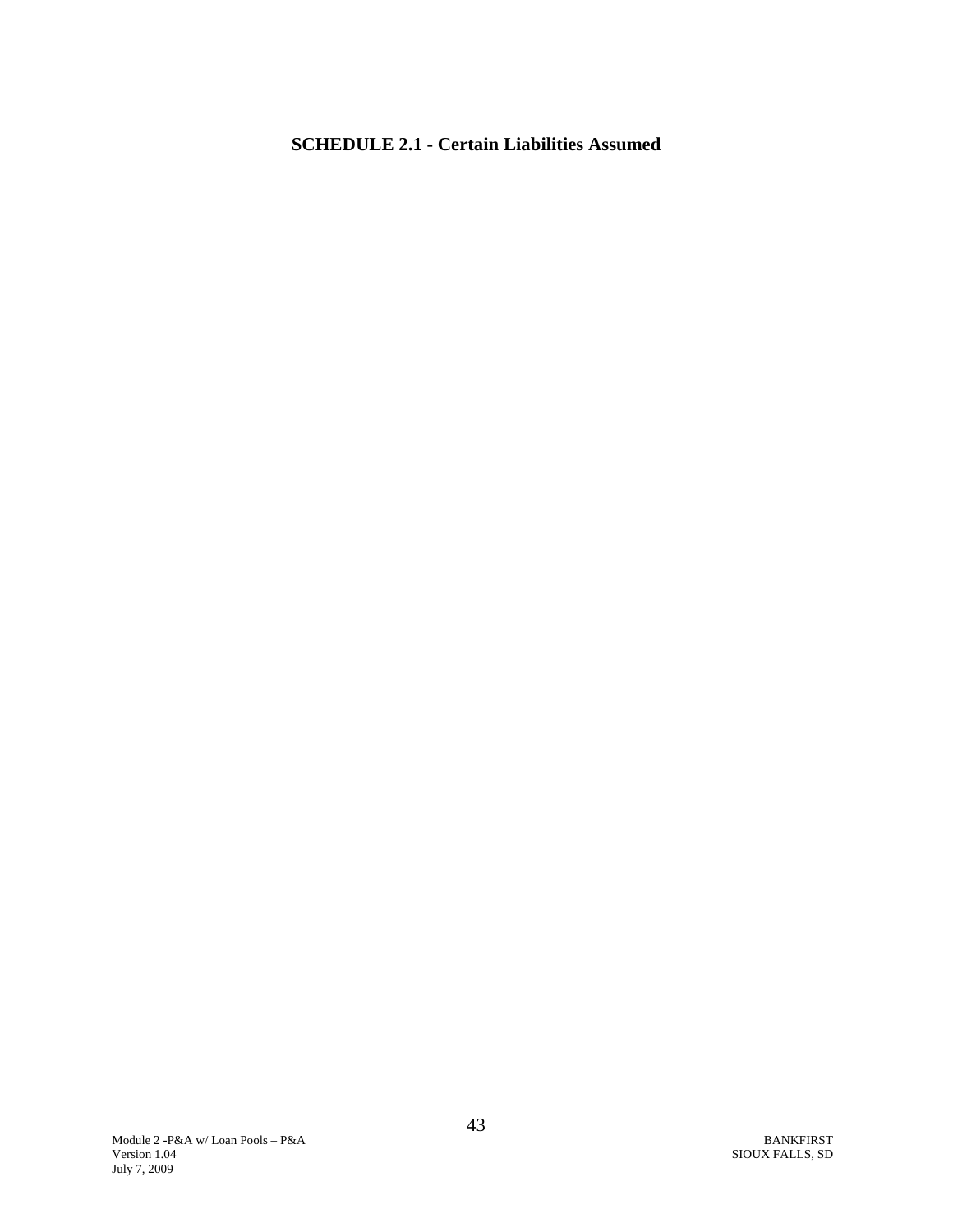## **SCHEDULE 2.1(a) – Excluded Deposit Liability Accounts**

To be provided.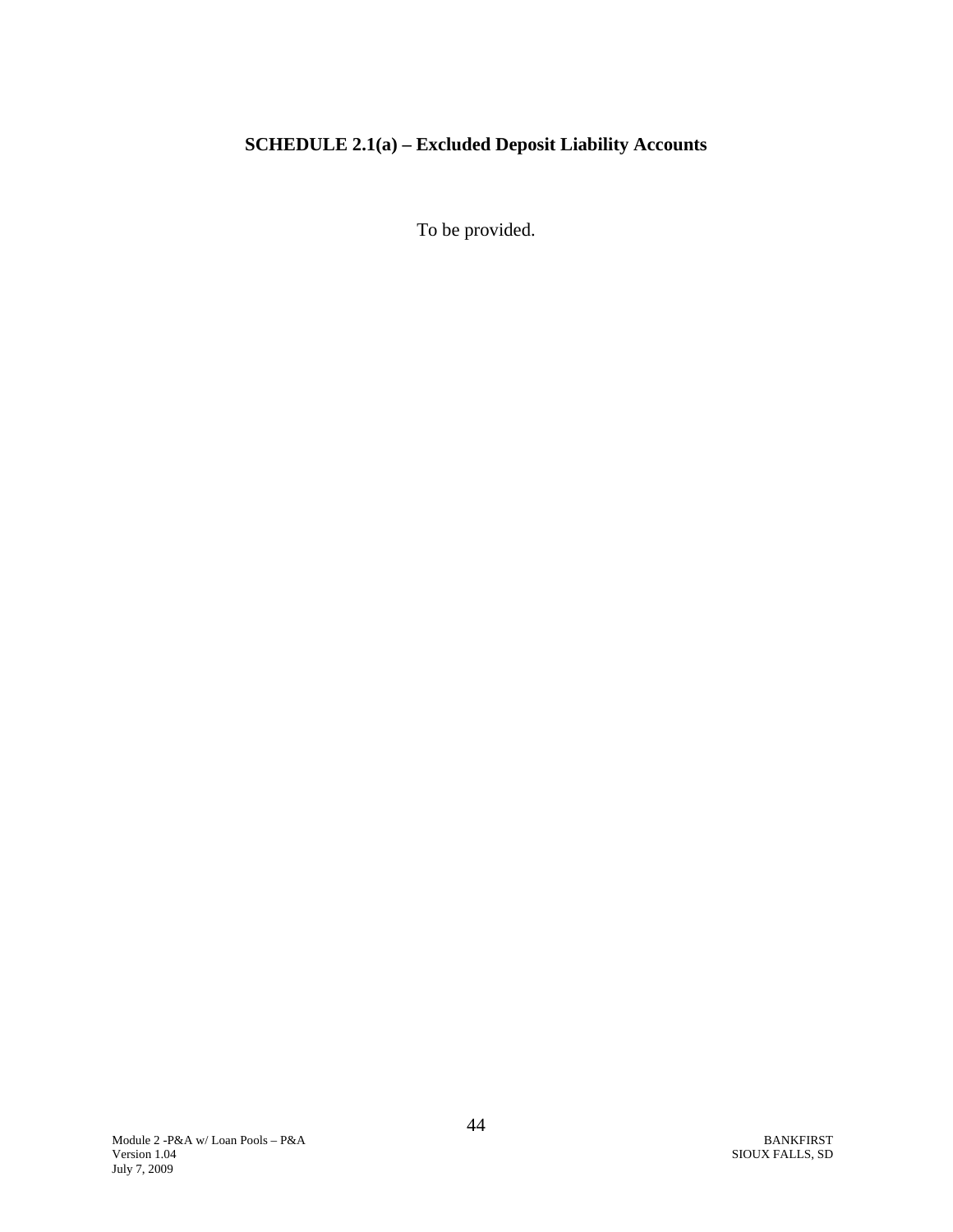## **SCHEDULE 3.1 - Certain Assets Purchased**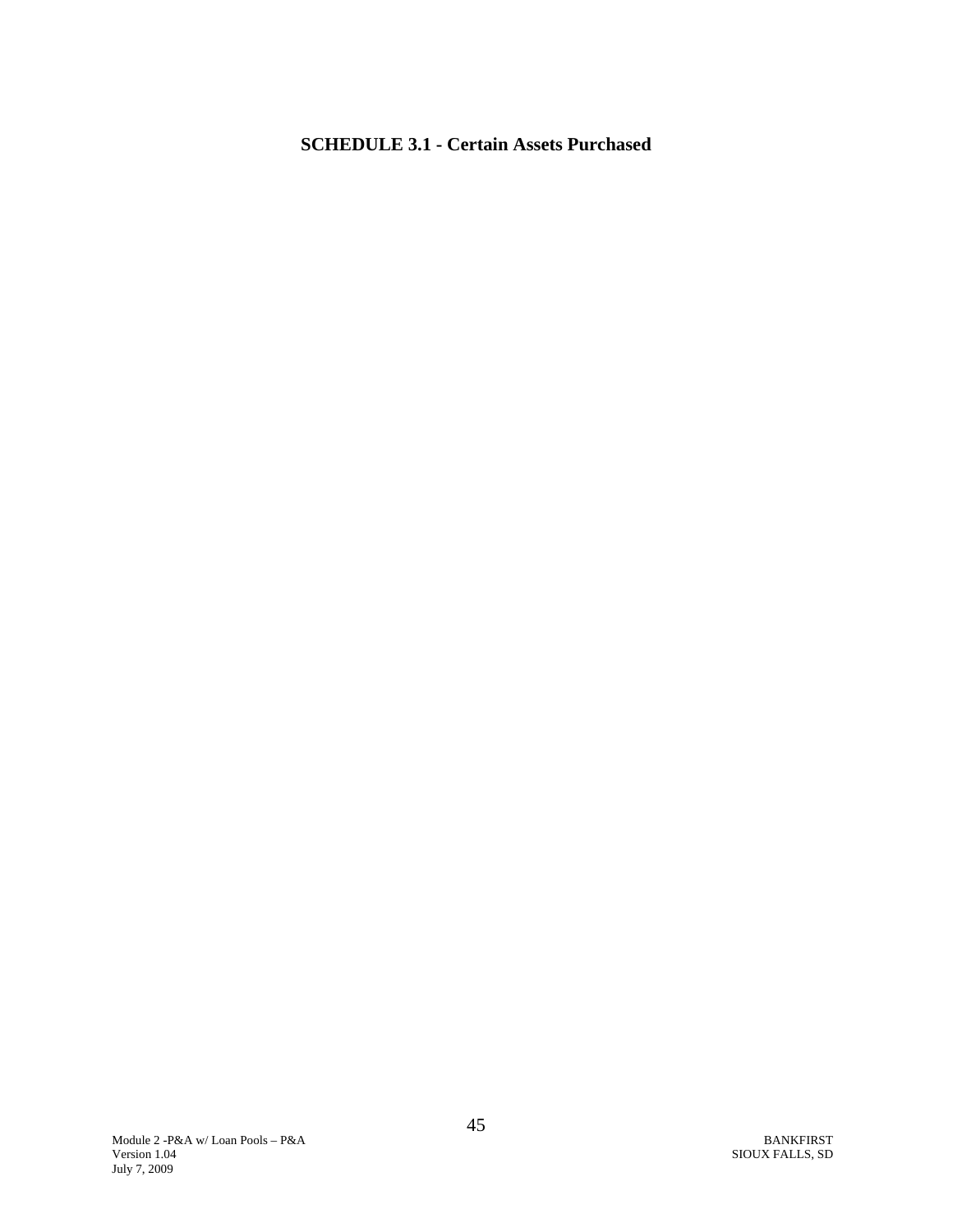**SCHEDULE 3.1(e) - Loans Secured, In Whole Or In Part, By Assumed Deposits Or Deposits At Other Depository Institutions** 

### **SEE ATTACHED LIST**

THE LIST(S), IF ANY, ATTACHED TO THIS SCHEDULE (OR SUBSCHEDULE(S)) **AND THE INFORMATION THEREIN, IS AS OF THE DATE OF THE MOST RECENT PERTINENT DATA MADE AVAILABLE TO THE ASSUMING BANK AS PART OF THE INFORMATION PACKAGE. IT WILL BE ADJUSTED TO REFLECT THE COMPOSITION AND BOOK VALUE OF THE LOANS AS OF THE DATE OF BANK CLOSING. THE LIST(S), IF ANY, MAY BE REPLACED WITH A MORE ACCURATE LIST POST CLOSING.** 

**THE POST CLOSING LIST(S) MAY REFLECT ALL, SOME, OR NONE OF THE LOANS THAT MEET THE CRITERIA OF DEPOSIT SECURED LOANS AND MAY CONTAIN LOANS NOT PREVIOUSLY LISTED FOR THIS SCHEDULE, INCLUDING LOANS THAT MET THE CRITERIA OF DEPOSIT SECURED LOANS AS OF THE DATE OF THE MOST RECENT PERTINENT DATA MADE AVAILABLE TO THE ASSUMING BANK AS PART OF THE INFORMATION PACKAGE.**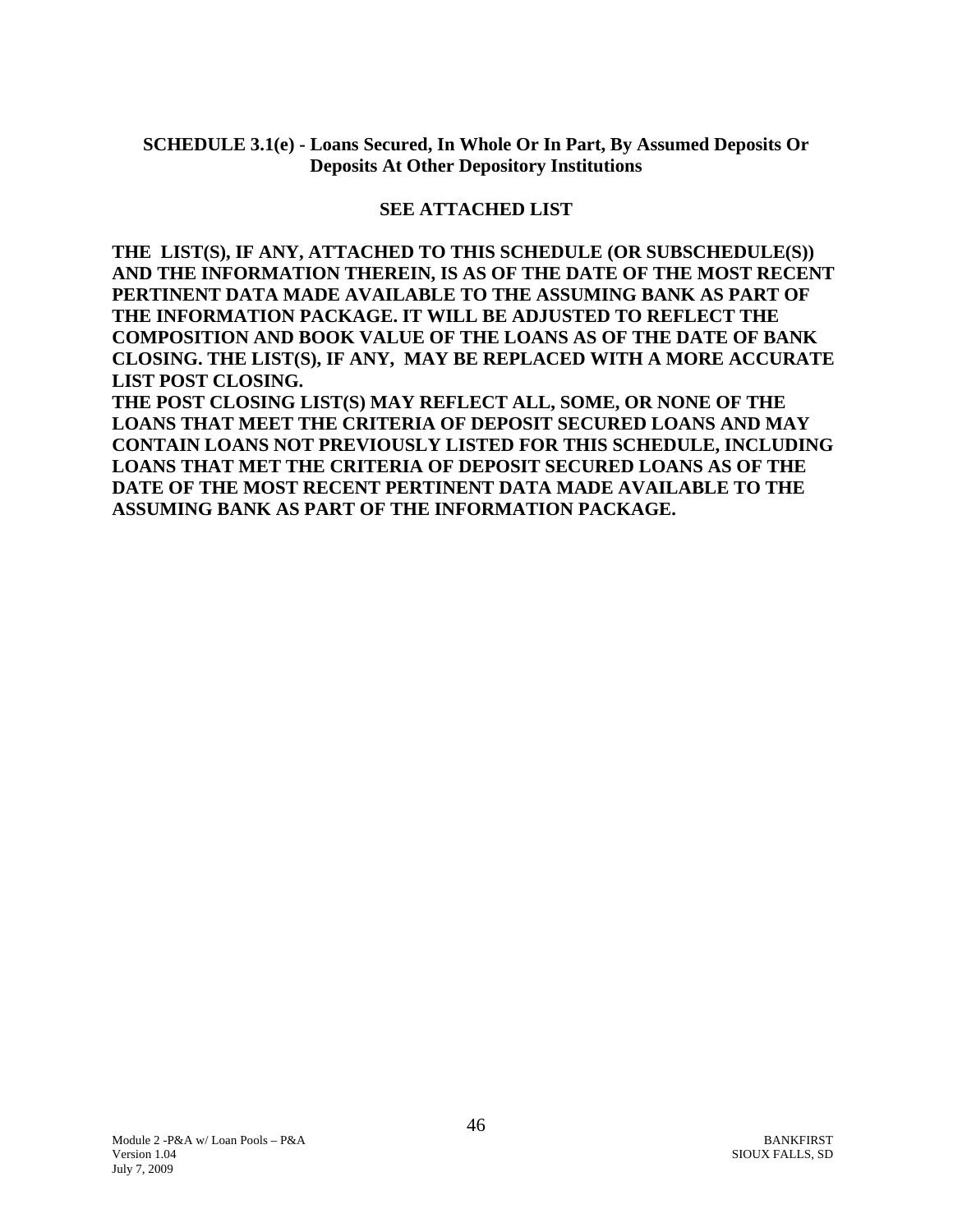**SCHEDULE 3.1(i) - Acquired Subsidiaries** 

**NONE** 

47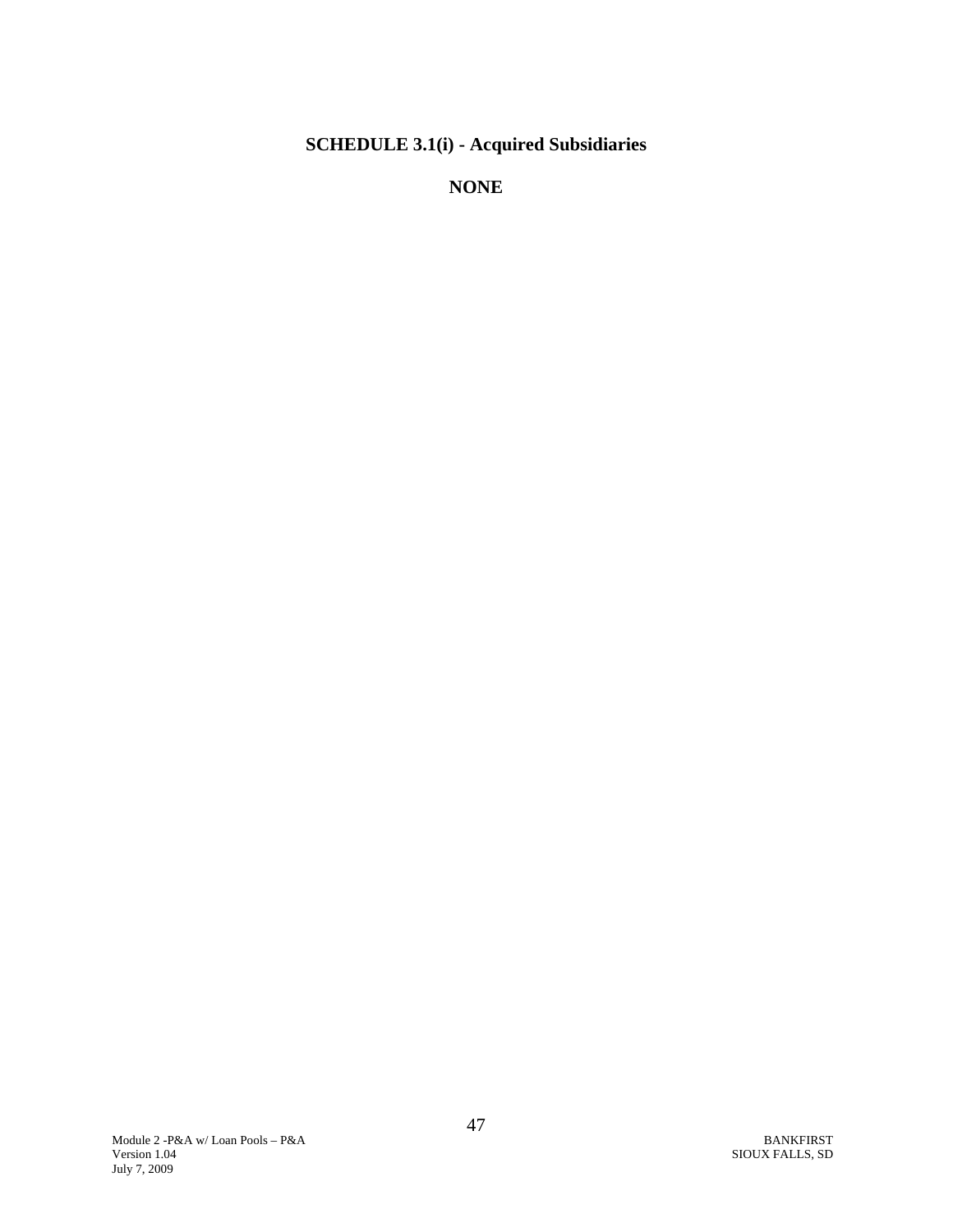## **SCHEDULE 3.2 - Purchase Price of Assets or assets**

| (a) | cash and receivables from depository<br>institutions, including cash items in the<br>process of collection, plus<br>interest thereon: | <b>Book Value</b>               |
|-----|---------------------------------------------------------------------------------------------------------------------------------------|---------------------------------|
| (b) | securities (exclusive of the capital stock of<br>Acquired Subsidiaries), plus interest<br>thereon:                                    | As provided in Section $3.2(b)$ |
| (c) | federal funds sold and repurchase<br>agreements, if any, including interest<br>thereon:                                               | <b>Book Value</b>               |
| (d) | Omitted:                                                                                                                              | <b>Book Value</b>               |
| (e) | Loans purchased pursuant to Section $3.1(e)$ :                                                                                        | <b>Book Value</b>               |
| (f) | credit card business, if any, including all<br>outstanding extensions of credit:                                                      | <b>Book Value</b>               |
| (g) | Safe Deposit Boxes and related business,<br>safekeeping business and trust business, if<br>any:                                       | Fair Market Value               |
| (h) | Records and other documents:                                                                                                          | <b>Book Value</b>               |
|     |                                                                                                                                       |                                 |
| (i) | assets securing Deposits of public money, to<br>the extent not otherwise purchased<br>hereunder:                                      | Fair Market Value               |
| (i) | Overdrafts of customers:                                                                                                              | <b>Book Value</b>               |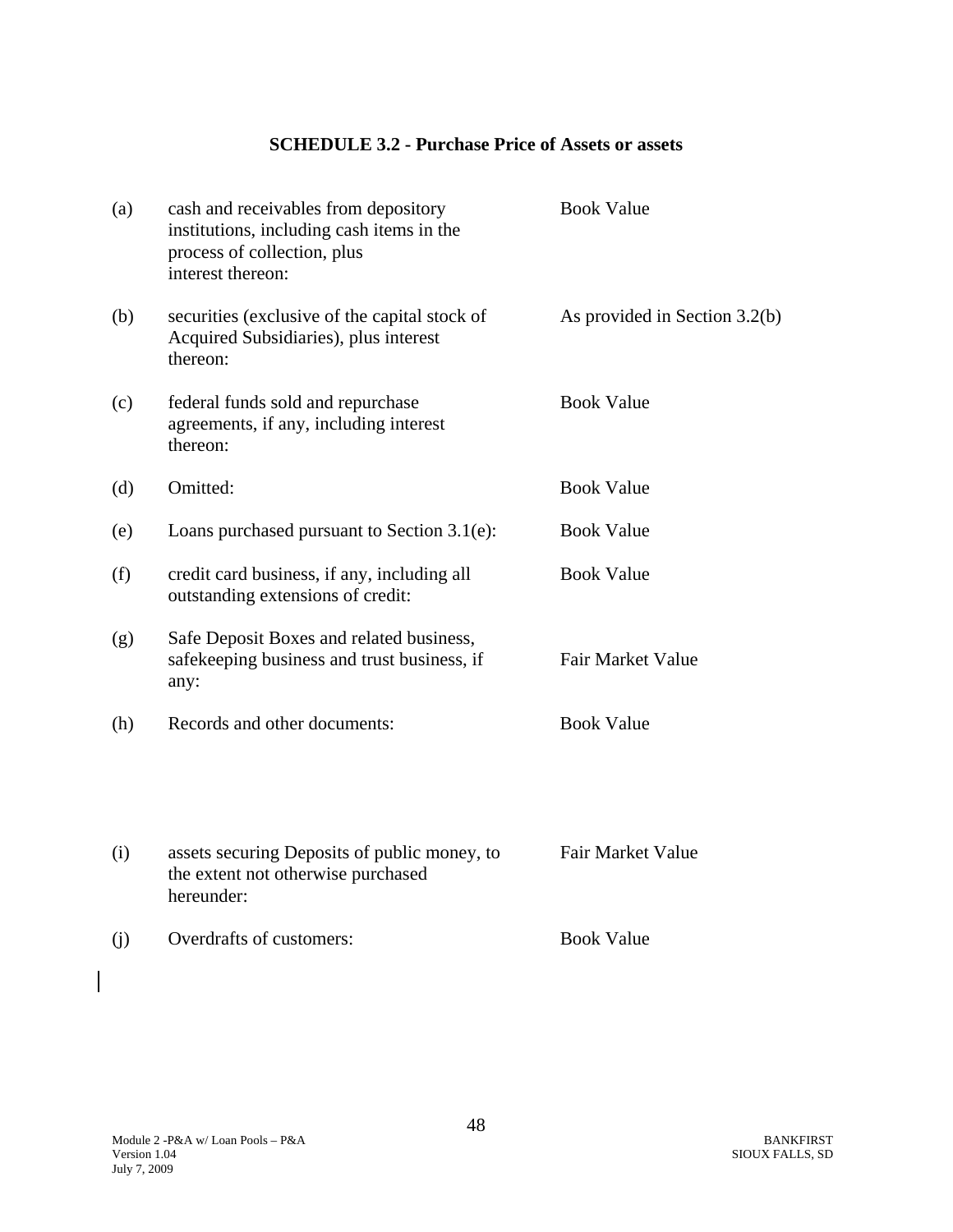# **assets subject to an option to purchase:**

| (a) | <b>Bank Premises:</b>    | Fair Market Value        |
|-----|--------------------------|--------------------------|
| (b) | Furniture and Equipment: | <b>Fair Market Value</b> |
| (c) | Fixtures:                | <b>Fair Market Value</b> |
| (d) | Other Equipment:         | Fair Market Value        |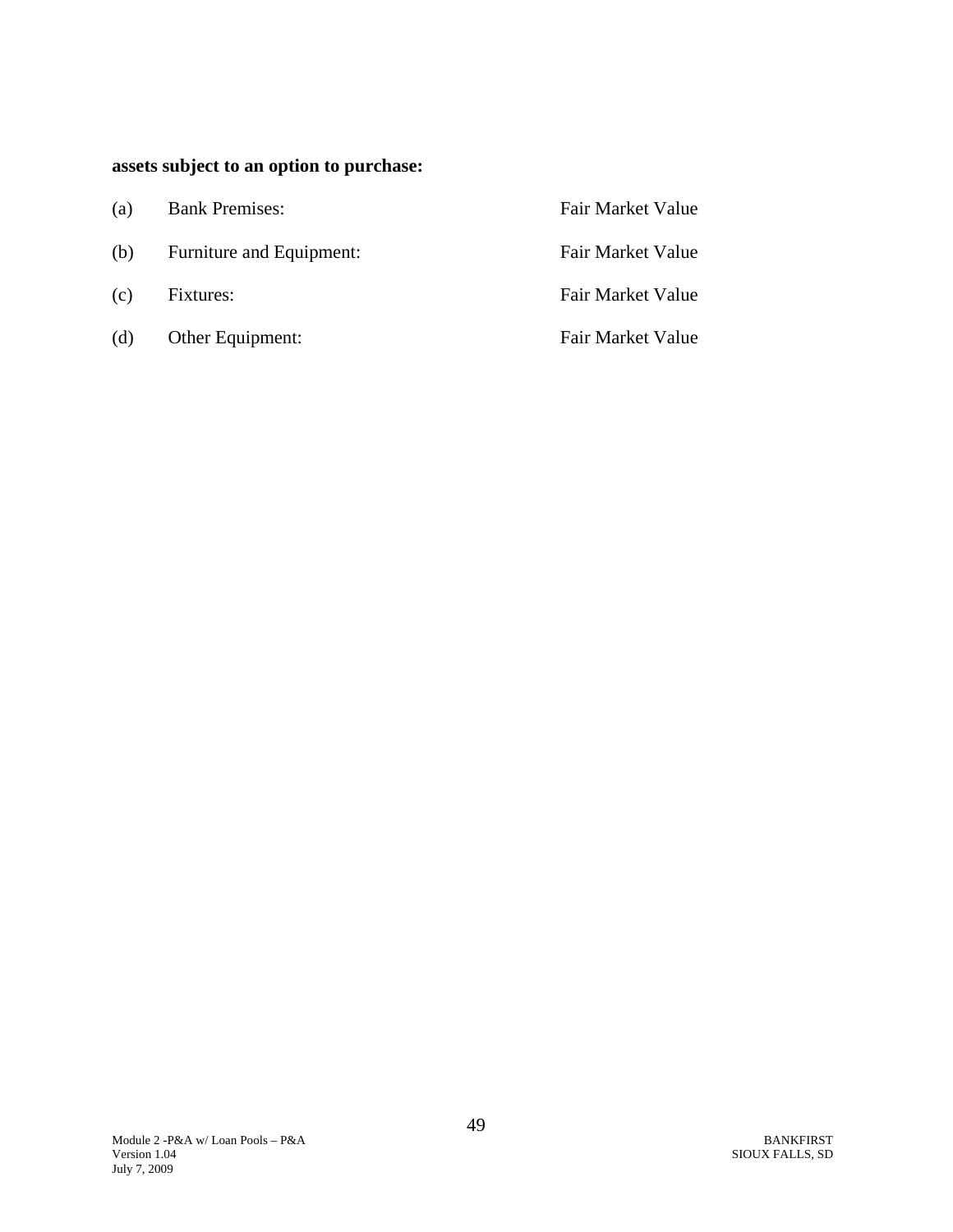## **SCHEDULE 3.5(k) - Securities Not Purchased**

# **AS SPECIFIED IN SECTION 3.5**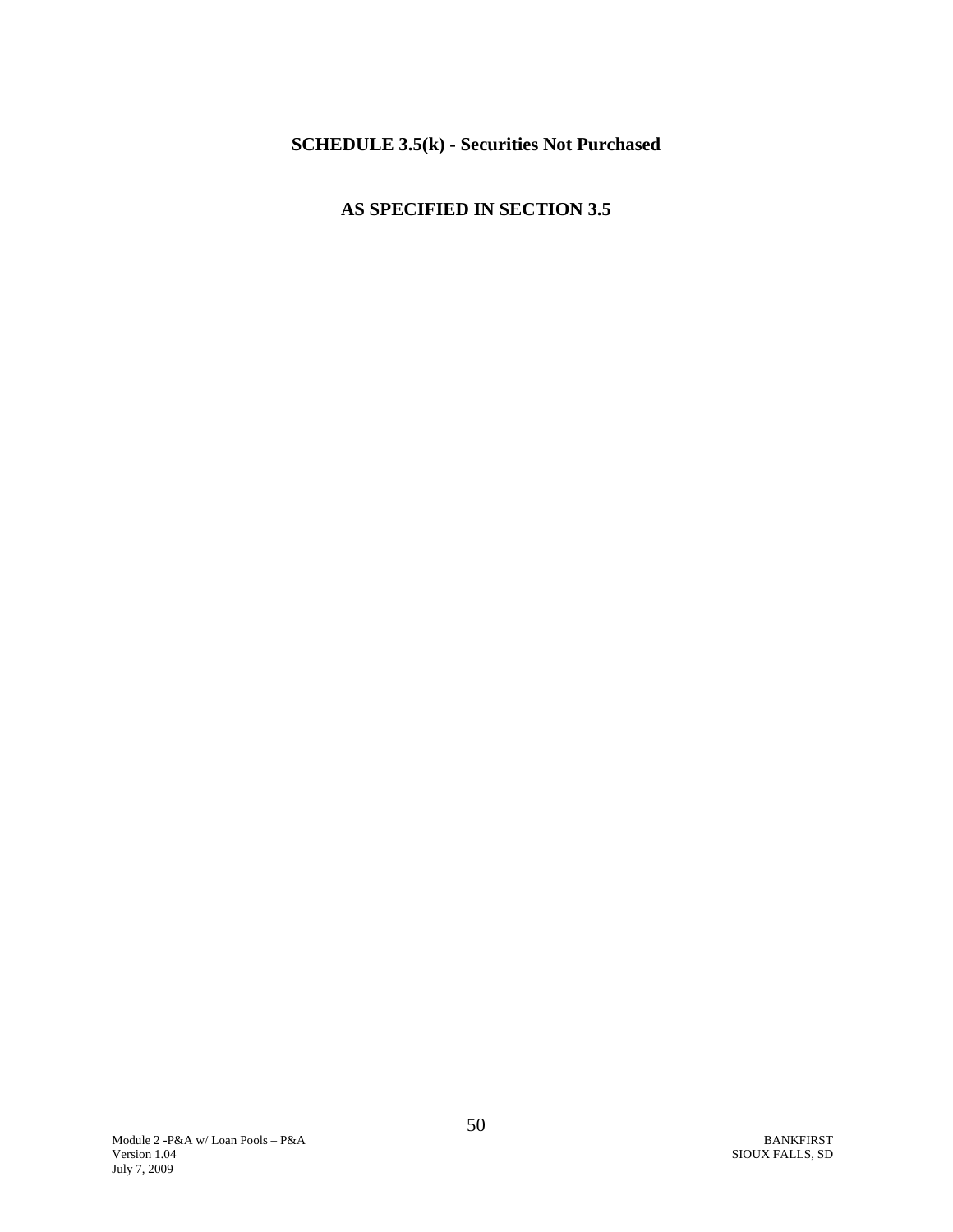## **Premium Schedule 7 Accounts Excluded from Calculation of Deposit Franchise Bid BANKFIRST Sioux Falls, SD**

The accounts identified below will pass to the Assuming Bank (unless otherwise noted). When calculating the premium to be paid on Assumed Deposits in a P&A transaction, the FDIC will exclude the following categories of deposit accounts:

| <b>Category</b> | <b>Description</b>                                  | <b>Amount</b>   |
|-----------------|-----------------------------------------------------|-----------------|
|                 | <b>Non-DO Brokered Deposits</b>                     | 00 <sup>1</sup> |
|                 | <b>CDARS</b>                                        | 0.00            |
| Ш               | <b>Market Place Deposits</b>                        | \$23,479,432.52 |
|                 | Total deposits excluded from Calculation of premium | \$23.479.432.52 |
|                 |                                                     |                 |

### **Category Description**

#### **I Brokered Deposits**

Brokered deposit accounts are accounts for which the "depositor of record" is an agent, nominee, or custodian who deposits funds for a principal or principals to whom "pass-through" deposit insurance coverage may be extended. The FDIC separates brokered deposit accounts into 2 categories: 1) Depository Organization (DO) Brokered Deposits and 2) Non-Depository Organization (Non-DO) Brokered Deposits. This distinction is made by the FDIC to facilitate our role as Receiver and Insurer. These terms will not appear on other "brokered deposit" reports generated by the institution.

Non-DO Brokered Deposits pass to the Assuming Bank, but are excluded from Assumed Deposits when the deposit premium is calculated. Please see the attached "Schedule 7 Non-DO Broker Deposit Detail Report" for a listing of these accounts. This list will be updated post closing with balances as of Bank Closing date.

If this institution had any DO Brokered Deposits (Cede & Co as Nominee for DTC), they are excluded from Assumed Deposits in the P&A transaction. A list of these accounts is provided on "Schedule 2.1 DO Brokered Deposit Detail Report".

#### **II CDARS**

CDARS deposits pass to the Assuming Bank, but are excluded from Assumed Deposits when the deposit premium is calculated.

BANKFIRST did not participate in the CDARS program as of the date of the deposit download. If CDARS deposits are taken between the date of the deposit download and the Bank Closing Date, they will be identified post closing and made part of Schedule 7 to the P&A Agreement.

#### **III Market Place Deposits**

"Market Place Deposits" is a description given to deposits that may have been solicited via a money desk, internet subscription service (for example, Qwickrate), or similar programs.

BANKFIRST does have Qwickrate deposits as identified above. The Qwickrate deposits are reported as time deposits in the Call Report. BANKFIRST uses "Branch 3" on their system to identify Qwickrate deposits. Please see the attached Schedule 7 – Qwickrate Deposit Detail Report for a listing of these accounts as of July 13, 2009. This list will be updated post closing with balances as of Bank Closing date.

This schedule provides account categories and balances as of the date of the deposit download, or as indicated. The deposit franchise bid premium will be calculated using account categories and balances as of Bank Closing Date that are reflected in the general ledger or subsystem as described above. The final numbers for Schedule 7 will be provided post closing.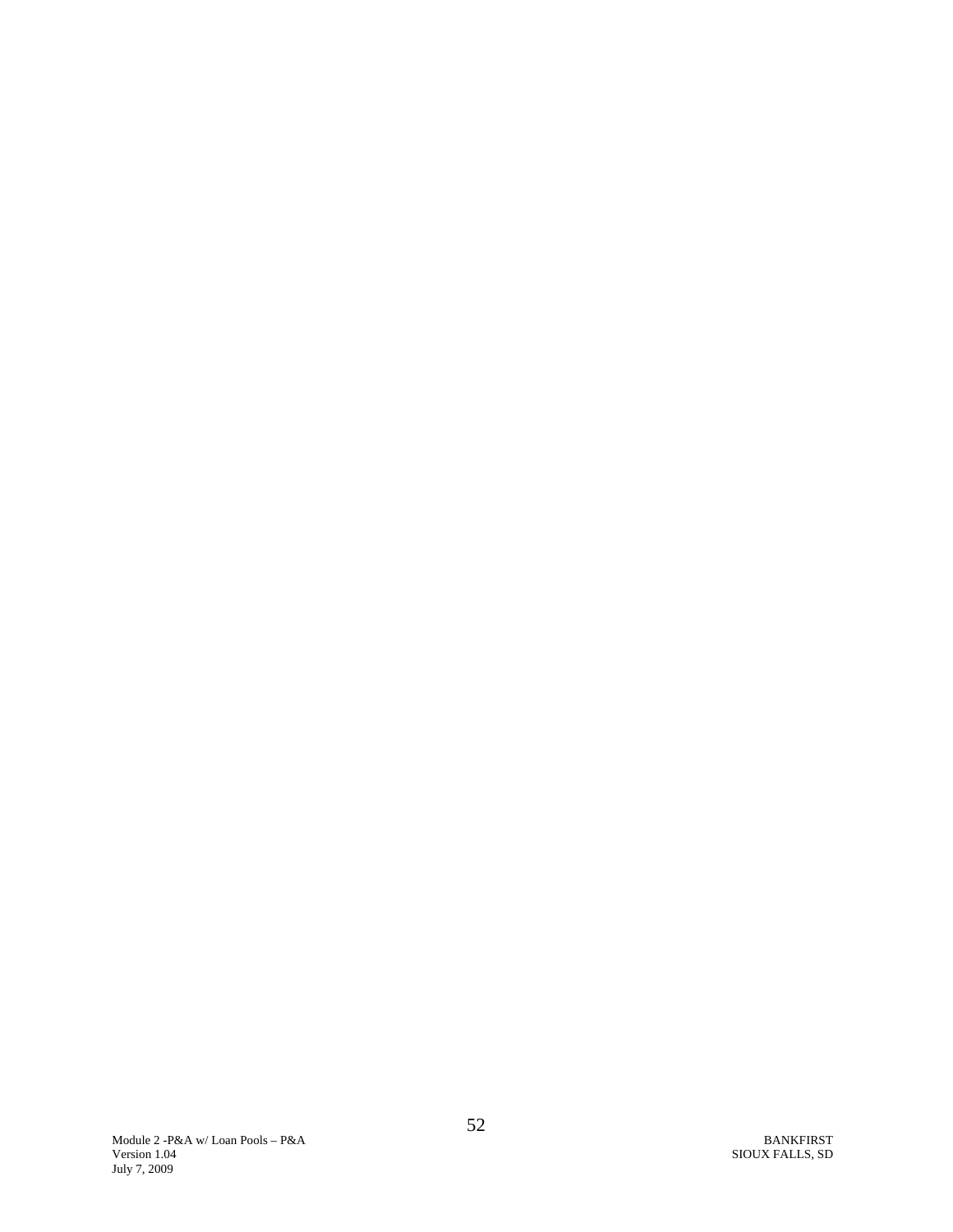## **EXHIBIT 4.13 INTERIM ASSET SERVICING ARRANGEMENT**

(a) With respect to each asset (or liability) designated from time to time by the Receiver to be serviced by the Assuming Bank pursuant to this Arrangement (such being designated as "Pool Assets"), during the term of this Arrangement, the Assuming Bank shall:

(i) Promptly apply payments received with respect to any Pool Assets;

(ii) Reverse and return insufficient funds checks;

(iii) Pay (A) participation payments to participants in Loans, as and when received; and (B) tax and insurance bills on Pool Assets as they come due, out of escrow funds maintained for purposes;

(iv) Maintain accurate records reflecting (A) the payment history of Pool Assets, with updated information received concerning changes in the address or identity of the obligors and (B) usage of data processing equipment and employee services with respect to servicing duties;

 (v) Send billing statements to obligors on Pool Assets to the extent that such statements were sent by the Failed Bank;

(vi) Send notices to obligors who are in default on Loans (in the same manner as the Failed Bank);

(vii) Send to the Receiver, Attn: Managing Liquidator, at the address provided in Section 13.7 of the Agreement, via overnight delivery: (A) on a weekly basis, weekly reports for the Pool Assets, including, without limitation, reports reflecting collections and the trial balances, transaction journals and loan histories for Pool Assets having activity, together with copies of (1) checks received, (2) insufficient funds checks returned, (3) checks for payment to participants or for taxes and insurance, (4) pay-off requests, (5) notices to defaulted obligors, and (6) data processing and employee logs and (B) any other reports, copies or information as may be periodically or from time to time requested;

(viii) Remit on a weekly basis to the Receiver, Attn: Division of Finance, Cashier Unit, Operations, at the address in (vii), via wire transfer to the account designated by the Receiver, all payments received on Pool Assets managed by the Assuming Bank or at such time and place and in such manner as may be directed by the Receiver;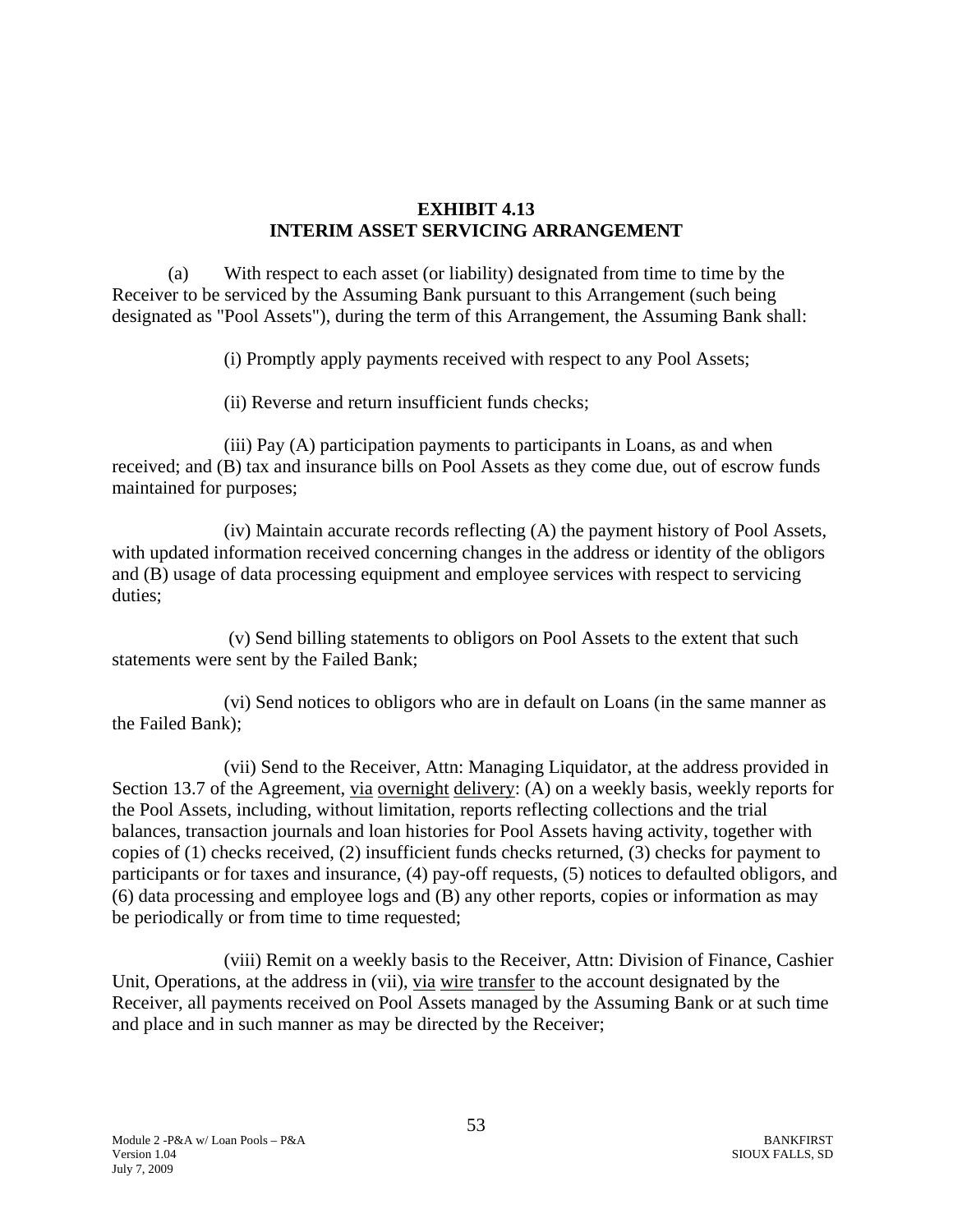(ix) prepare and timely file all information reports with appropriate tax authorities, and, if required by the Receiver, prepare and file tax returns and pay taxes due on or before the due date, relating to the Pool Assets; and

(x) provide and furnish such other services, operations or functions as may be required with regard to Pool Assets, including, without limitation, as may be required with regard to any business, enterprise or agreement which is a Pool Asset, all as may be required by the Receiver.

Notwithstanding anything to the contrary in this Section, the Assuming Bank shall not be required to initiate litigation or other collection proceedings against any obligor or any collateral with respect to any defaulted Loan. The Assuming Bank shall promptly notify the Receiver, at the address provided above in subparagraph (a)(vii), of any claims or legal actions regarding any Pool Asset.

(b) The Receiver agrees to reimburse the Assuming Bank for actual, reasonable and necessary expenses incurred in connection with the performance of duties pursuant to this Arrangement, including expenses of photocopying, postage and express mail, and data processing and employee services (based upon the number of hours spent performing servicing duties).

(c) The Assuming Bank shall provide the services described herein for an initial period of ninety (90) days after Bank Closing. At the option of the Receiver, exercisable by notice given not later than ten (10) days prior to the end of such initial period or a renewal period, the Assuming Bank shall continue to provide such services for such renewal period(s) as designated by the Receiver, up to the Settlement Date.

(d) At any time during the term of this Arrangement, the Receiver may, upon written notice to the Assuming Bank, remove one or more Pool Assets from the Pool, at which time the Assuming Bank's responsibility with respect thereto shall terminate.

(e) At the expiration of this Agreement or upon the termination of the Assuming Bank's responsibility with respect to any Pool Asset pursuant to paragraph (d) hereof, the Assuming Bank shall:

(i) deliver to the Receiver (or its designee) all of the Credit Documents and Pool Records relating to the Pool Assets; and

(ii) cooperate with the Receiver to facilitate the orderly transition of managing the Pool Assets to the Receiver (or its designee).

(f) At the request of the Receiver, the Assuming Bank shall perform such transitional services with regard to the Pool Assets as the Receiver may request. Transitional services may include, without limitation, assisting in any due diligence process deemed necessary by the Receiver and providing to the Receiver or its designee(s) (x) information and data regarding the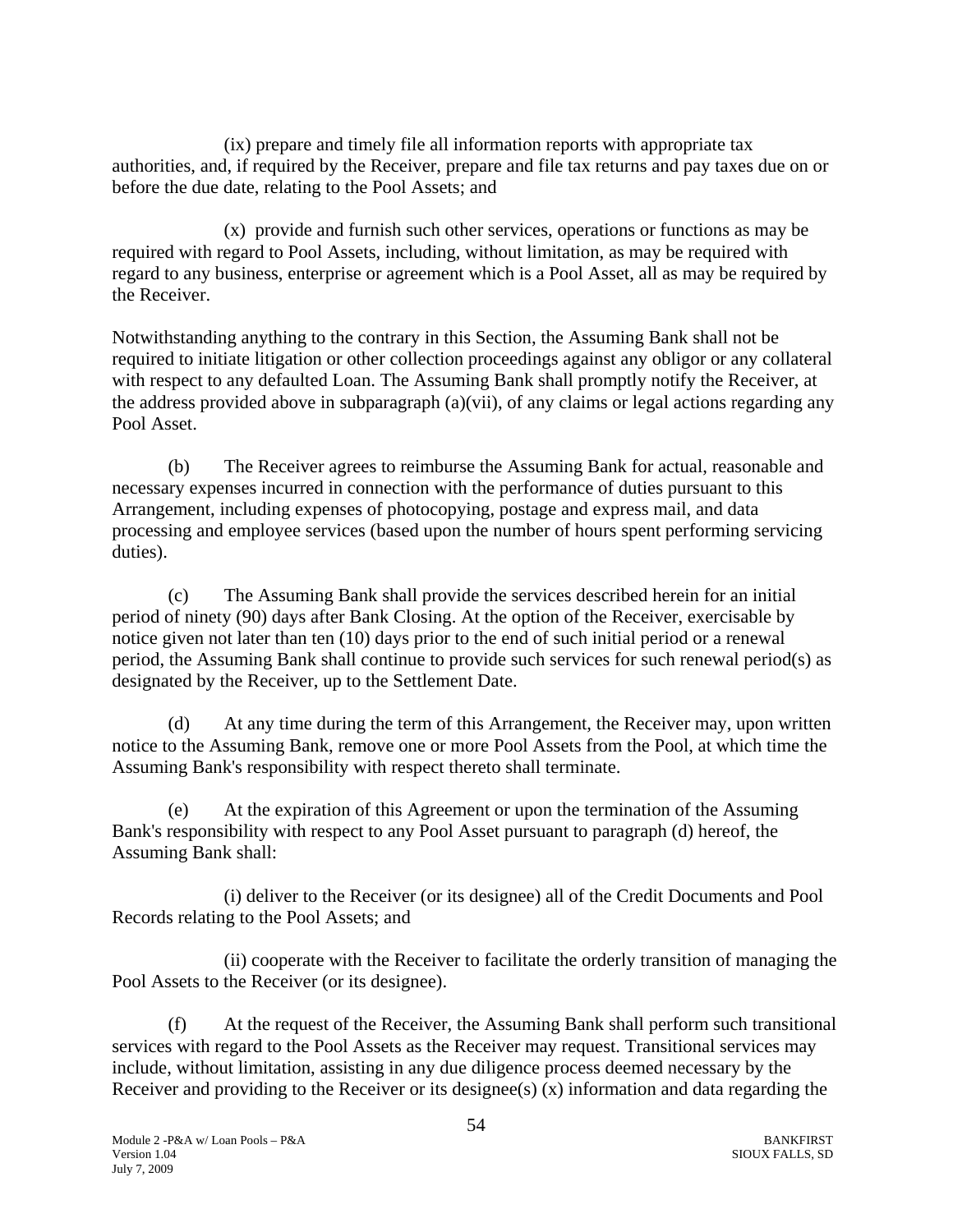Pool Assets, including, without limitation, system reports and data downloads sufficient to transfer the Pool Assets to another system or systems, and (y) access to employees of the Assuming Bank involved in the management of, or otherwise familiar with, the Pool Assets.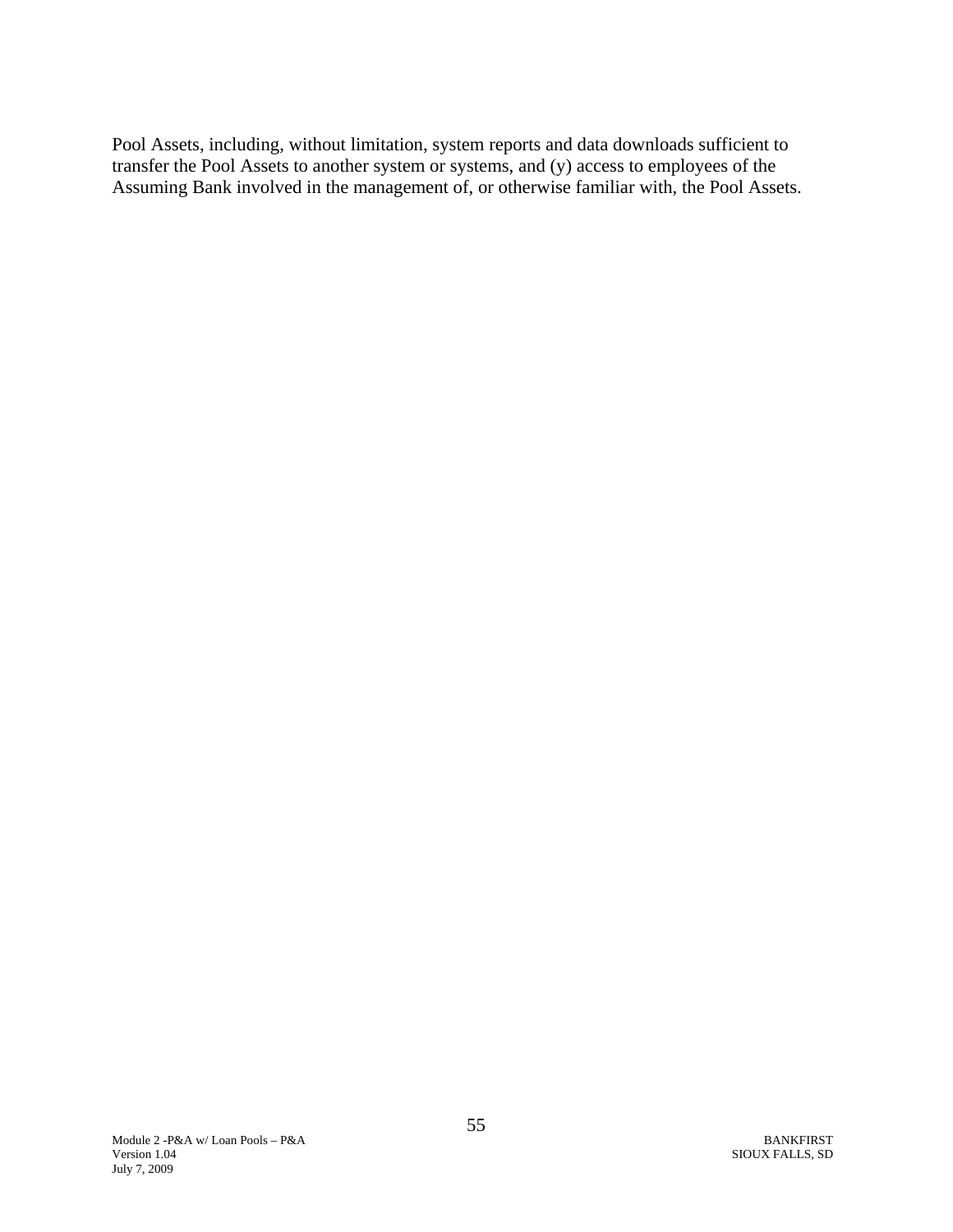### **EXHIBIT 4.13A INTERIM MANAGEMENT ARRANGEMENT**

### **ARTICLE I DEFINITIONS**

Capitalized terms used in this Interim Management Arrangement (the "Arrangement") not otherwise defined in the Agreement or herein shall have the meanings set forth below. As used herein, words importing the singular include the plural and vice versa.

## **"Adjusted Pool Value"** means:

(i) with respect to any of the Pool Assets, exclusive of any Pool Assets constituting trust business or credit card business, an amount (not less than zero) equal to the sum of:

(A) the Base Pool Value of such Pool Asset; plus

(B) the aggregate amount of any advances that are made with respect to such Pool Asset after its transfer to the Pool and that are made in accordance with this Arrangement; plus

(C) the aggregate amount of any Capitalized Expenditures relating to such Pool Asset made after its transfer to the Pool; minus

(D) the aggregate amount of all Collections which are not recognized as income or as offsets to expenses pursuant to the Receivership Accounting Requirements with respect to such Pool Asset after its transfer to the Pool; and

(ii) with respect to any Pool Related Liability, the dollar amount thereof stated on the Pool Records as maintained in accordance with the Receivership Accounting Requirements.

The Adjusted Pool Value of any Pool Asset shall be reduced to zero upon Final Disposition of such Pool Asset.

**"Average Pool Assets"** means for any period the sum of the aggregate Adjusted Pool Values of all Pool Assets for each day of such period divided by the number of days in such period.

**"Base Pool Value"** means, with respect to any Pool Asset or Pool Related Liability, the amount required to be reflected on the Pool Records pursuant to the Receivership Accounting Requirements as of the date such Pool Asset or Pool Related Liability is transferred to the Pool. However, such shall exclude any Pool Assets constituting trust business or credit card business for purposes of the definition of Adjusted Pool Value.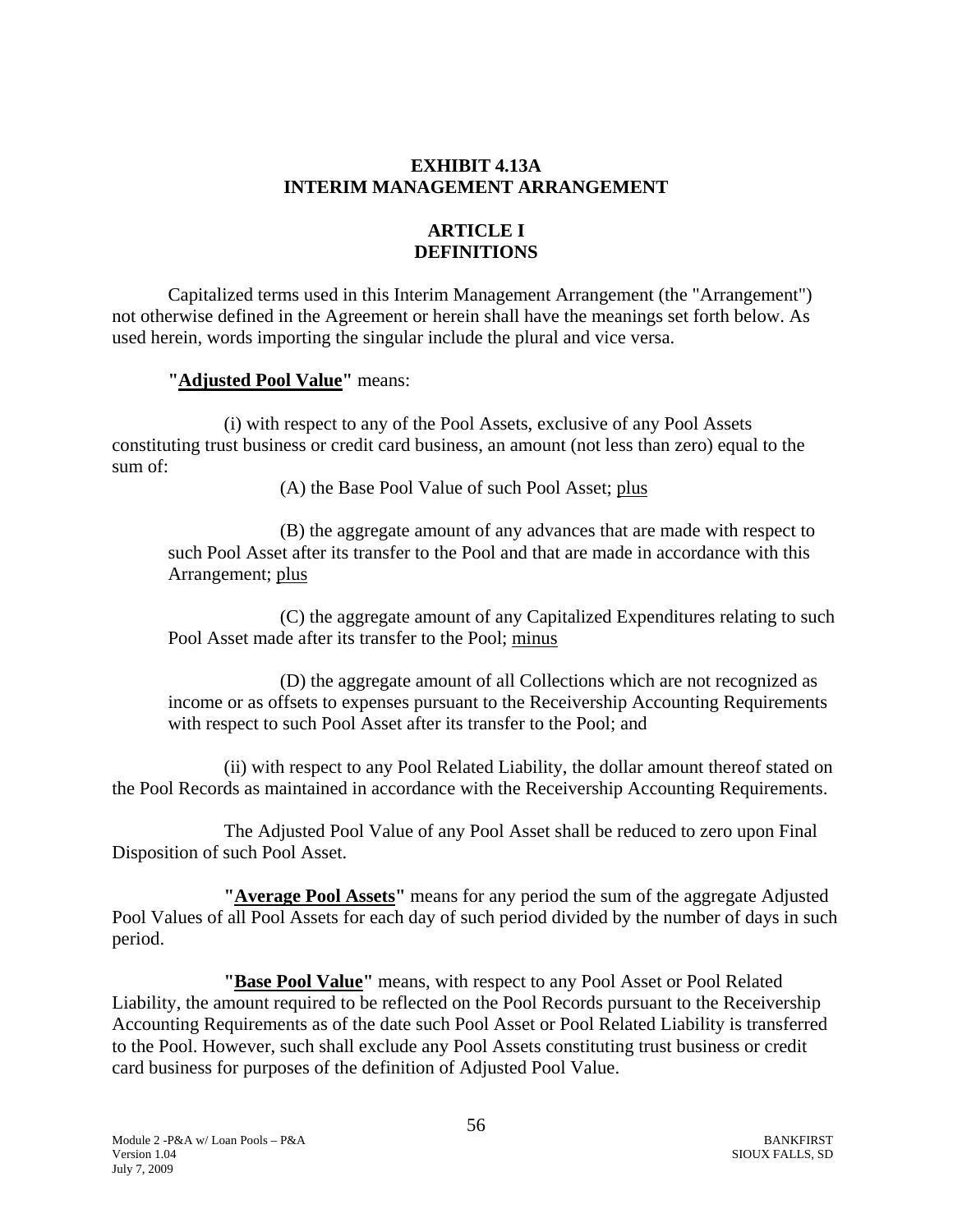**"Capitalized Expenditure"** means an expense of \$25,000 or more (or such other amount approved by the Receiver) which would be capitalized under generally accepted accounting principles. Expenditures of less than \$25,000 do not constitute Capitalized Expenditures.

**"Collections"** mean, subject to the limitations set forth below in this definition, all cash or monetary revenues such as payments of principal and interest, fees, net proceeds of sale, net proceeds of collateral liquidation, and net insurance proceeds received, including by offset or similar exchange, or derived from a Pool Asset or an asset that otherwise would constitute a Pool Asset except for the fact that Final Disposition of such asset has occurred. The following receipts, exchanges, or transactions do not constitute Collections:

(i) the receipt of any promissory note, guarantee, or other obligation;

(ii) the receipt by any Person managing the Pool on behalf of the Receiver of any payments, fees, or other amounts to which such Person is paid, or compensated, by the Corporation or the Receiver under the Agreement, this Arrangement or any other agreement or arrangement; and

(iii) the receipt of consideration from the Assuming Bank or any Affiliate of the Assuming Bank for the purchase of any Pool Asset.

Solely for purposes of Section 5.1 hereof, Collections shall be subject to the following limitations:

(x) cash or monetary revenues derived from a loan that consists of revolving advances, revolving credit facilities, or similar credit arrangements that are received prior to Final Disposition of such loan and that would otherwise constitute Collections shall not constitute Collections until the earlier of (A) Final Disposition of such loan, or (B) the date upon which the duties of the Assuming Bank under this Arrangement are terminated. The amount of such cash or monetary revenues that shall be deemed to constitute Collections for such purpose shall be limited to the excess of the highest Adjusted Pool Value of such loan after its transfer to the Pool over the Adjusted Pool Value of such loan immediately prior to Final Disposition thereof or at the date the Assuming Bank's duties are terminated with respect thereto, as the case may be;

(y) Collections shall be reduced by the amount of gross reductions in Pool Related Liabilities excluding reductions from non-monetary settlements of such Pool Related Liabilities; and

(z) Collections derived from Excluded Subsidiaries shall be limited to those amounts actually paid to the Receiver as dividends or repayment of advances. Collections based on repayment of advances shall be subject to the same limitations as those with respect to loans that consist of revolving advances, revolving credit facilities and other similar credit arrangements as discussed in clause (x) above. Collections derived from any trust business or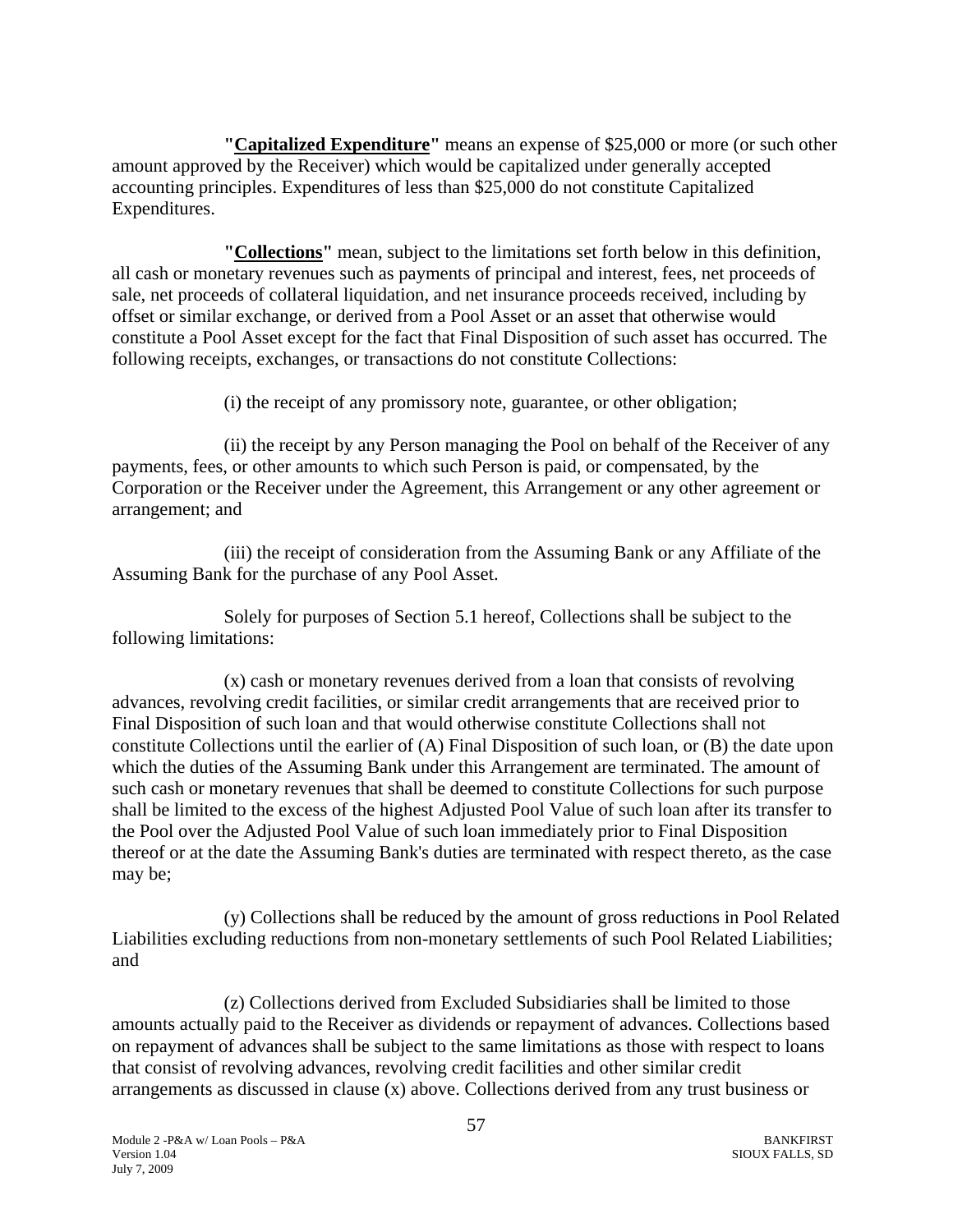credit card business shall be excluded.

**"Cost of Carry"** means, for any calendar month, the one year "constant maturity" U.S. Treasury Rate as reported in The Wall Street Journal for the last Business Day of the preceding calendar month.

**"Counsel"** has the meaning set forth in Section 2.2 hereof.

**"Current Settlement Account"** has the meaning set forth in Section 4.2 hereof.

**"Excluded Subsidiary"** means any subsidiary of the Failed Bank designated by the Receiver as a Pool Asset.

**"Final Disposition"** means any event evidencing a legal or economic inability to produce further Collections for a Pool Asset, including full payment of the Legal Balance due under a Credit Document or, to the extent the following are effected in accordance with the procedures in the operations manual provided by the Receiver, a complete performance of final settlement agreements with Obligors, the sale of loans to the Corporation or to any third party or, with the approval of any oversight committee or other body established to oversee the management of the Pool, the voluntary and knowing abandonment of efforts to obtain further Collections.

**"Pool"** means such assets and related liabilities as determined by the Receiver from time to time for purposes of Section 4.13 of the Agreement.

**"Pool Assets"** means the assets as determined by the Receiver from time to time for purposes of Section 4.13 of the Agreement, to the extent designated by the Receiver as part of the Pool, including, without limitation, in whole or in part, the capital stock of Excluded Subsidiaries, any credit card business, and any trust business, if so designated, and related liabilities.

**"Pool Records"** means the books and records of the Pool established and maintained as provided in Section 4.1 hereof.

**"Pool Related Liability"** means any liability that is transferred to the Pool because it is a Related Liability with respect to a Pool Asset.

**"Receivership Accounting Requirements"** mean the rules, regulations, policies, procedures and reporting requirements relating to accounting for the Pool as determined by the Receiver, in its sole discretion, and communicated to the Assuming Bank from time to time. Unless otherwise directed by the Receiver, such requirements shall reflect generally accepted accounting principles.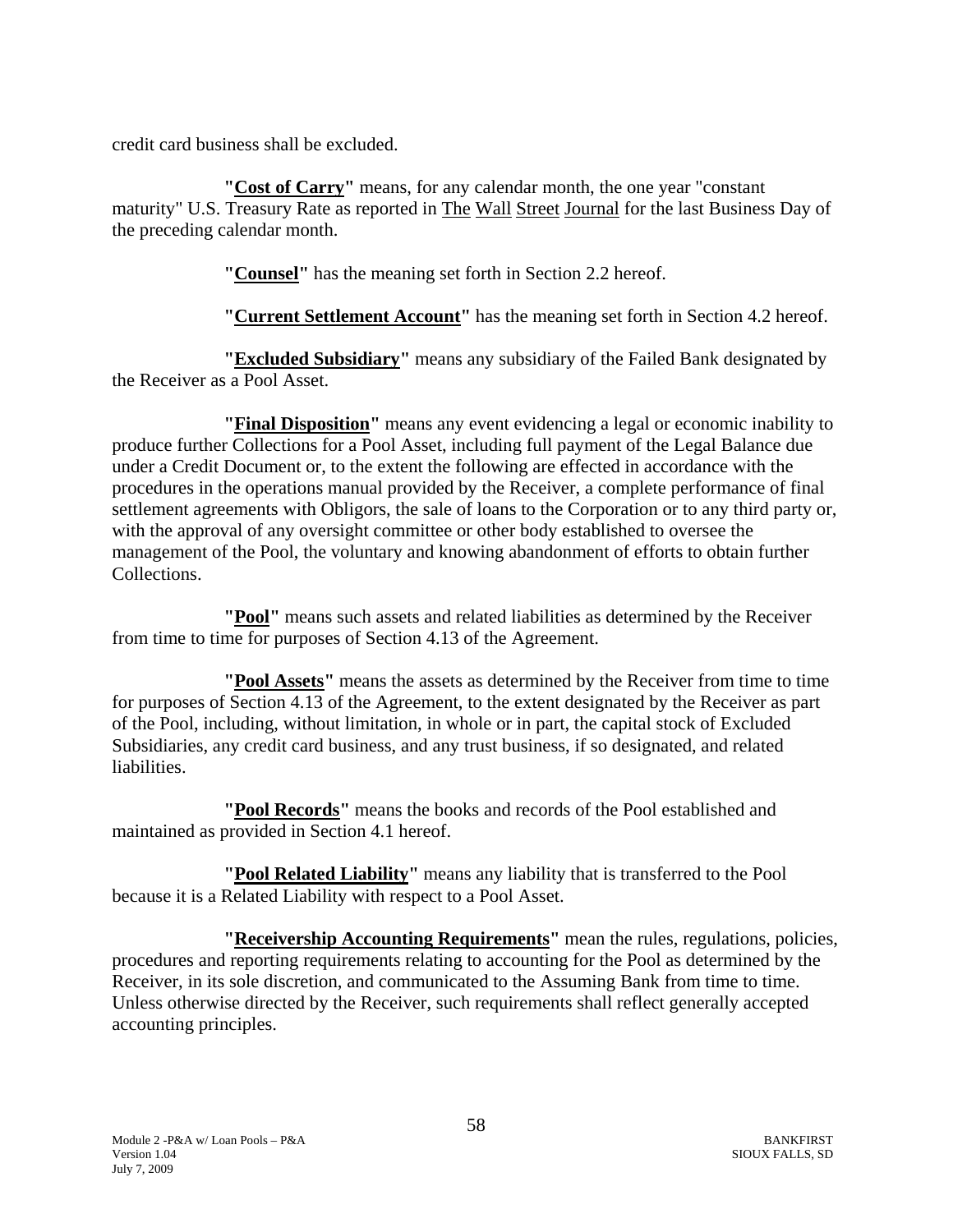### **ARTICLE II ASSET MANAGEMENT**

**2.1** Agreement with Respect to Management. The Assuming Bank shall serve as an independent contractor to manage, administer, collect and liquidate the Pool Assets during the term of this Arrangement. The Assuming Bank shall be responsible to the Receiver for the performance of its duties hereunder, shall provide to the Receiver such reports as the Receiver deems advisable, and shall permit the Receiver to oversee, monitor and audit at any time the Assuming Bank's performance of its duties hereunder.

**2.2** Assuming Bank's Duties. (a) In performance of its duties under this Arrangement, the Assuming Bank shall:

(i) liquidate, collect and manage the Pool Assets solely in the best interest of the Receiver;

(ii) exercise its best business judgment in managing the Pool Assets;

(iii) use its best efforts to maximize the net present value of net Collections with respect to the Pool Assets;

(iv) promptly advise the Receiver and its legal counsel (the "Counsel") of any situation (including but not limited to the initiation of any legal action) that may adversely affect any Pool Asset as provided in Article III hereof;

(v) adopt and implement accounting, reporting, recordkeeping and similar systems with respect to the Pool Assets as provided in Article IV hereof;

(vi) maintain fidelity bond coverage with respect to defalcations by its employees in connection with the services provided hereunder;

(vii) within thirty (30) days after transfer of an asset to the Pool, provide by mail a written notification, in a format acceptable to the Receiver, advising all Obligors with respect to such asset that such asset is held by the Receiver and that checks submitted as payments should be made payable to the Federal Deposit Insurance Corporation as Receiver of the Failed Bank and directing such Obligors to continue making loan payments as instructed in such notification;

(viii) comply in all respects with the operations manual provided by the Receiver;

(ix) permit Persons designated by the Receiver to conduct due diligence review of the Credit Documents of Pool Assets;

(x) provide adequate safekeeping for all Credit Documents of Pool Assets;

(xi) retain sufficient staff to perform its duties hereunder;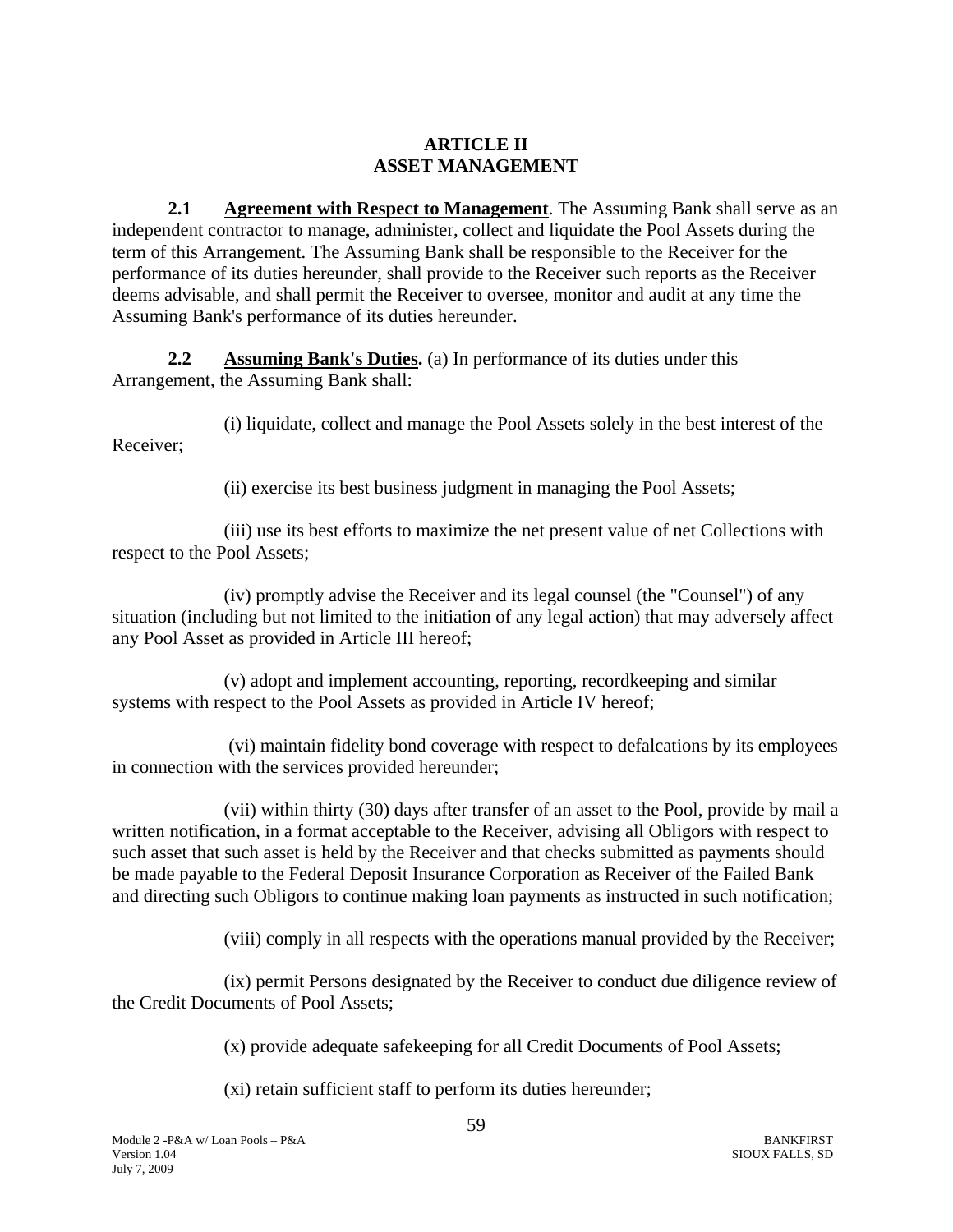(xii) provide to the Receiver clerical or similar support staff as may be reasonably requested by the Receiver for use during the term of this Arrangement; and

(xiii) prepare and timely file all tax returns and information reports with appropriate tax authorities and pay taxes due on or before the due date, relating to the Pool and Pool Assets.

(b) The Assuming Bank shall manage the Excluded Subsidiaries by (i) designating appropriate employees of the Assuming Bank to serve as officers subject to the approval of the board of directors of the Excluded Subsidiary, (ii) if the Receiver chooses to elect such employees, causing such employees to serve as directors of such Excluded Subsidiaries, and (iii) making such employees available for such periods as may be necessary to fulfill the duties of such offices. The officers of the Excluded Subsidiaries shall, in accordance with the laws of the relevant jurisdictions, manage the Excluded Subsidiaries at the direction of the duly elected directors of such Subsidiaries. Neither the Receiver nor any Excluded Subsidiary shall have any obligation to pay any compensation to the Assuming Bank or any of its employees for services provided pursuant to this Section 2.3(b). The Assuming Bank shall not be obligated under this Section 2.3(b) to pay any expense or liability of any Excluded Subsidiary other than the compensation and employment benefits of any employee of the Assuming Bank who serves as an officer or director of such Excluded Subsidiary pursuant to this Section 2.3(b).

(c) In connection with the services provided by the Assuming Bank hereunder, the following shall be subject to the prior approval of the Receiver (whether or not reimbursable under Section 5.2 hereof):

(i) all purchases by the Assuming Bank of any Pool Asset and any transaction involving the Pool or any Pool Asset with an Affiliate of the Assuming Bank;

(ii) all compromises or settlements of loans that are Pool Assets, unless ninety percent (90%) or more of the Legal Balance is collected as a result of such compromise or settlement;

(iii) all releases of collateral for a cash payment of less than ninety percent (90%) of the appraised value of the collateral based upon a current, independent appraisal;

(iv) disposition of a Pool Asset that would result in a loss where the Adjusted Pool Value of such Pool Asset exceeds \$25,000, other than a disposition which does not require approval as provided in Section  $2.2(c)(ii)$  and (iii) hereof;

(v) restructuring of any loan including but not limited to the waiver of payment defaults or other material defaults, and/or the release of guarantors;

(vi) bulk sales of Pool Assets;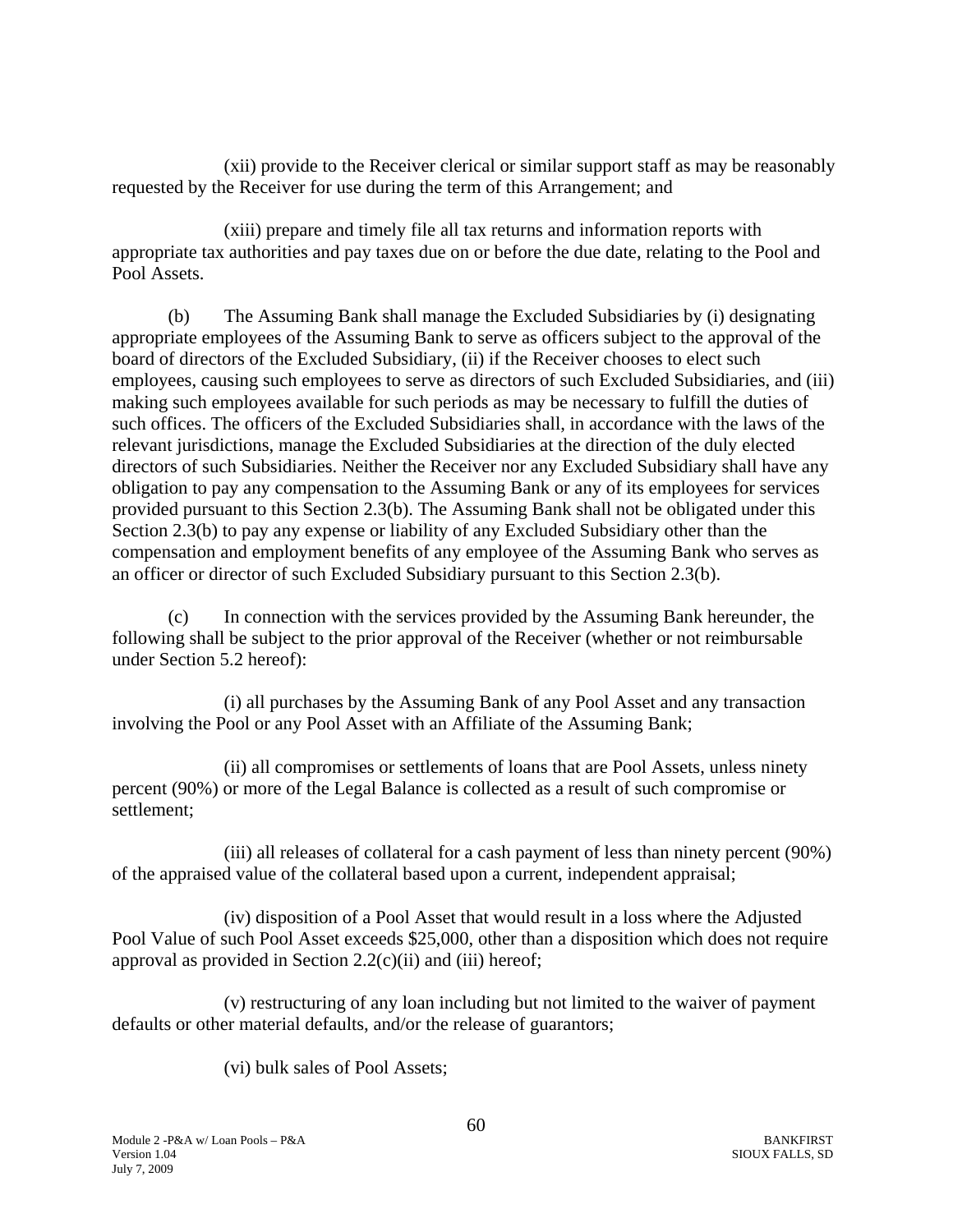(vii) any expenditure in excess of \$100,000, any Capitalized Expenditure, any proposed data processing conversions or changes in any existing data processing capabilities (including computer hardware and software), or any payment of a Pool Related Liability;

(viii) all loan disbursements (whether or not pursuant to a Commitment) with respect to any Pool Asset;

(ix) any subcontracting of the Assuming Bank's duties hereunder;

(x) incurring any obligation on behalf of the Receiver; and

(xi) the use of any employee of the Assuming Bank to (A) manage any Pool Asset for which he or she was the originating loan officer or for which he or she had personal and substantial involvement or responsibility (other than as a loan workout officer) as an employee of the Failed Bank or the Assuming Bank or in any other capacity; or (B) exercise supervisory responsibility over any other employee with respect to a Pool Asset that he or she would be prohibited from managing under clause (A) unless he or she is prohibited from making or influencing decisions with respect to such Pool Asset.

# **2.3 Term and Termination.**

(a) The Assuming Bank shall provide the services described herein for an initial period of ninety (90) days after Bank Closing. At the option of the Receiver, exercisable by notice given not later than ten (10) days prior to the end of such initial period or a renewal period, the Assuming Bank shall continue to provide such services for such renewal period(s) as designated by the Receiver, up to the Settlement Date.

(b) The Receiver may, upon written notice to the Assuming Bank, remove one or more Pool Assets from the Pool, at which time the Assuming Bank's responsibility with respect thereto shall terminate.

(c) At the expiration of this Arrangement or upon the termination of the Assuming Bank's responsibility with respect to any Pool Asset pursuant to Section 2.4(b) hereof, the Assuming Bank shall:

(i) deliver to the Receiver (or its designee) all of the Credit Documents and Pool Records relating to the Pool Assets; and

(ii) cooperate with the Receiver to facilitate the orderly transition of managing the Pool Assets to the Receiver (or its designee).

(d) At the request of the Receiver, the Assuming Bank shall perform such transitional services with regard to the Pool Assets as the Receiver may request. Transitional services may include, without limitation, assisting in any due diligence process deemed necessary by the Receiver in connection with the selection of a permanent servicer for the Pool and providing to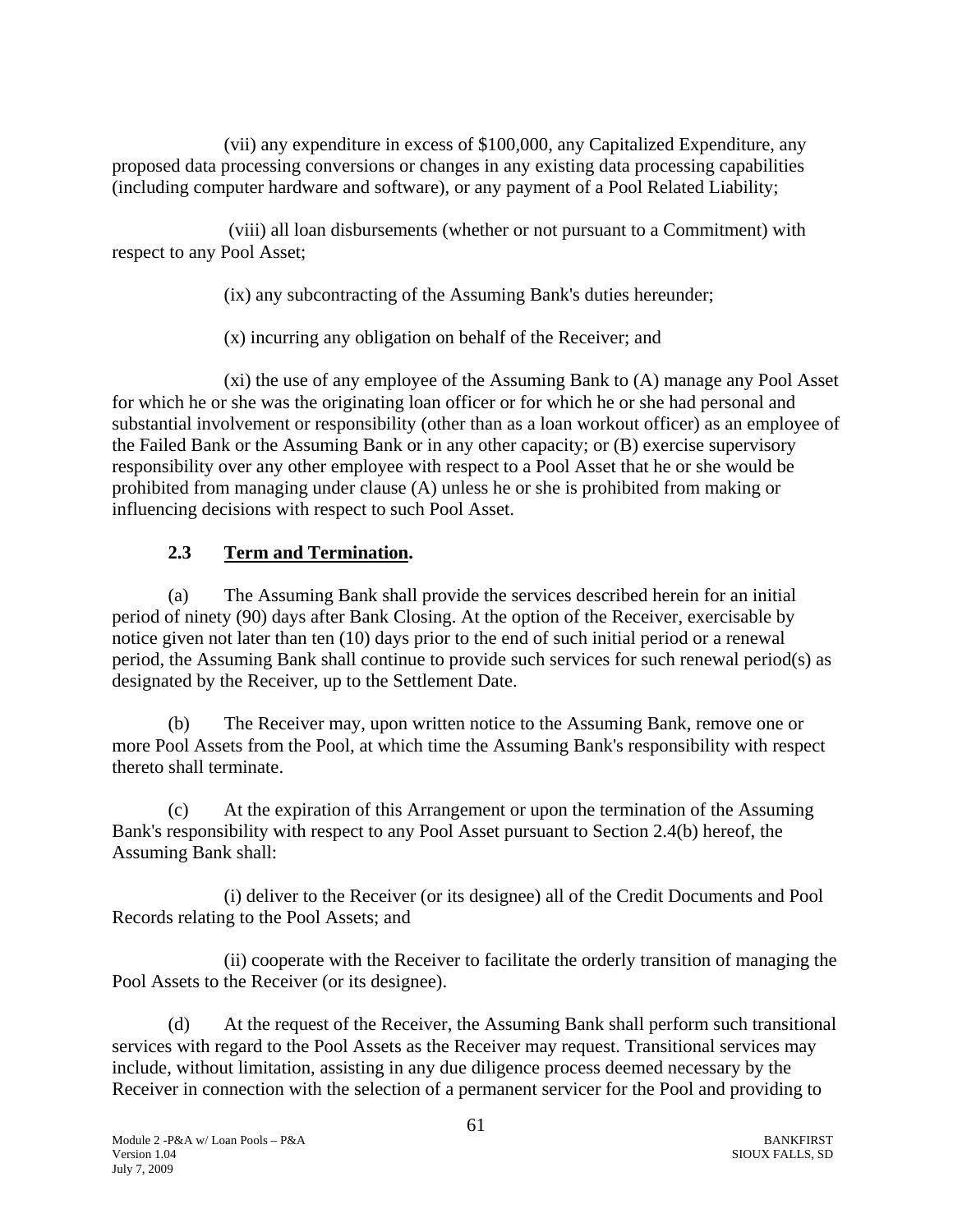the Receiver or its designee(s) (x) information and data regarding the Pool and Pool Assets, including, without limitation, system reports and data downloads sufficient to transfer the Pool and Pool Assets to another system or systems, (y) access to employees of the Assuming Bank involved in the management of, or otherwise familiar with, the Pool Assets, and (z) office space and facilities sufficient to facilitate the due diligence process.

## **ARTICLE III LEGAL SERVICES**

**3.1** Agreement with Respect to Legal Services. The Assuming Bank shall perform the duties set forth in this Article III with respect to any dispute involving the Pool Assets and shall coordinate such matters with the Counsel.

**3.2** Assuming Bank's Duties. (a) Unless otherwise directed by the Counsel or provided herein, the Assuming Bank shall:

(i) not commence any legal proceeding, or refer any dispute involving the Pool Assets to outside counsel without the prior approval of the Counsel;

(ii) supervise all existing litigation or other legal proceedings with respect to the Pool Assets and, continue to use outside counsel retained prior to Bank Closing by the Failed Bank with respect to such matters; provided that, the Counsel may at any time direct the Assuming Bank to use only such outside counsel which are on the Corporation's List of Counsel Available;

(iii) coordinate and oversee all disputes and related matters involving the Pool

Assets;

(iv) whenever the Assuming Bank selects outside counsel under this Arrangement, attempt to refer at least ten percent (10%) of the matters described in clause (i) to minority and women-owned law firms approved by the Corporation or identified in the List of Counsel Available;

(v) monitor the performance of outside counsel;

(vi) provide to the Counsel any information that the Counsel may request regarding pleadings, case strategies, the performance of outside counsel and any other information relating to any dispute involving the Pool Assets;

(vii) immediately notify and forward to the Counsel any summons, complaint or any other legal document or service of process received by the Assuming Bank with respect to any Pool Asset or claim against the Corporation or the Receiver; provided that, the Assuming Bank is not an authorized agent of the Corporation or the Receiver upon which service of process may be made;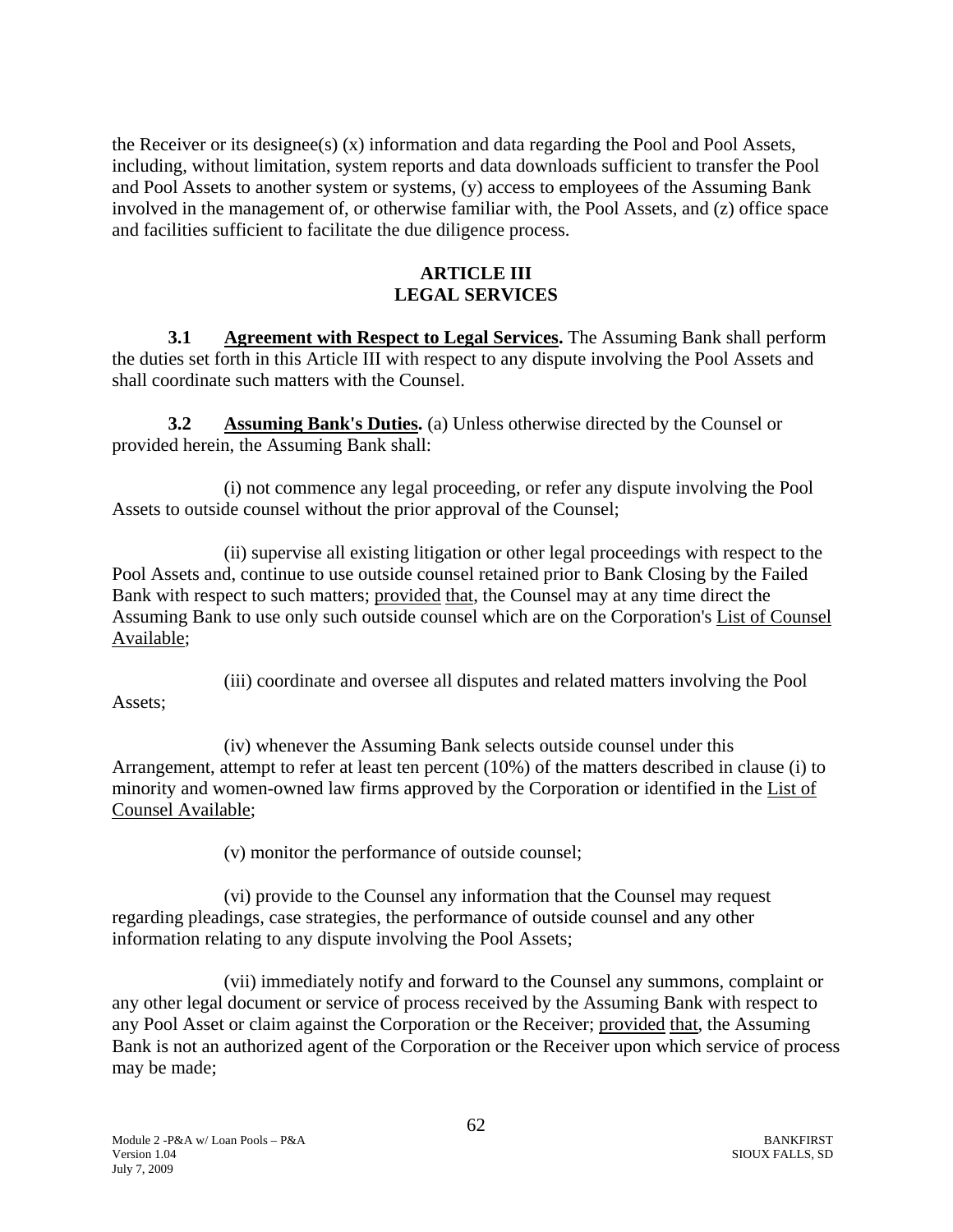(viii) immediately notify the Counsel of any adverse order or judgment with respect to any Pool Asset and obtain the written approval of the Counsel prior to appealing or taking any other action with respect to such order or judgment;

(ix) as directed by the Counsel, submit any dispute involving a Pool Asset to binding arbitration or other alternative dispute resolution procedure and immediately thereafter move to dismiss any pending litigation or other legal proceeding relating to such dispute;

(x) to the extent not inconsistent with the terms of this Arrangement, comply with the requirements set forth in the Corporation's Guide For Outside Counsel, and assure that all outside counsel retained by the Assuming Bank pursuant to this Arrangement also comply with such requirements;

(xi) take all necessary action to protect the privileges applicable to the Corporation and the Receiver, including but not limited to attorney-client and work product privileges; and

(xii) preserve and protect the confidentiality of all information and documentation communicated to and received from the Corporation and the Receiver and Counsel and outside counsel.

(b) The Assuming Bank shall submit to the Counsel on or before the fifteenth (15th) day of the next following calendar month a monthly legal services report which shall describe (i) each new matter referred by the Assuming Bank to outside counsel, including the identity of such outside counsel, the nature of the legal services to be provided and a description of the Pool Asset involved, and (ii) each matter concluded, terminated or otherwise withdrawn.

 the Assuming Bank with this Article III. (c) Upon written notice from the Counsel, allow the Receiver to audit compliance by

 **3.3 Receiver's Rights.** The Counsel may (a) consult directly with outside counsel regarding any litigation or dispute involving the Pool Assets and/or (b) direct or control, at the Receiver's sole cost and expense and upon written notice to the Assuming Bank, any legal action or services with respect to such litigation or dispute.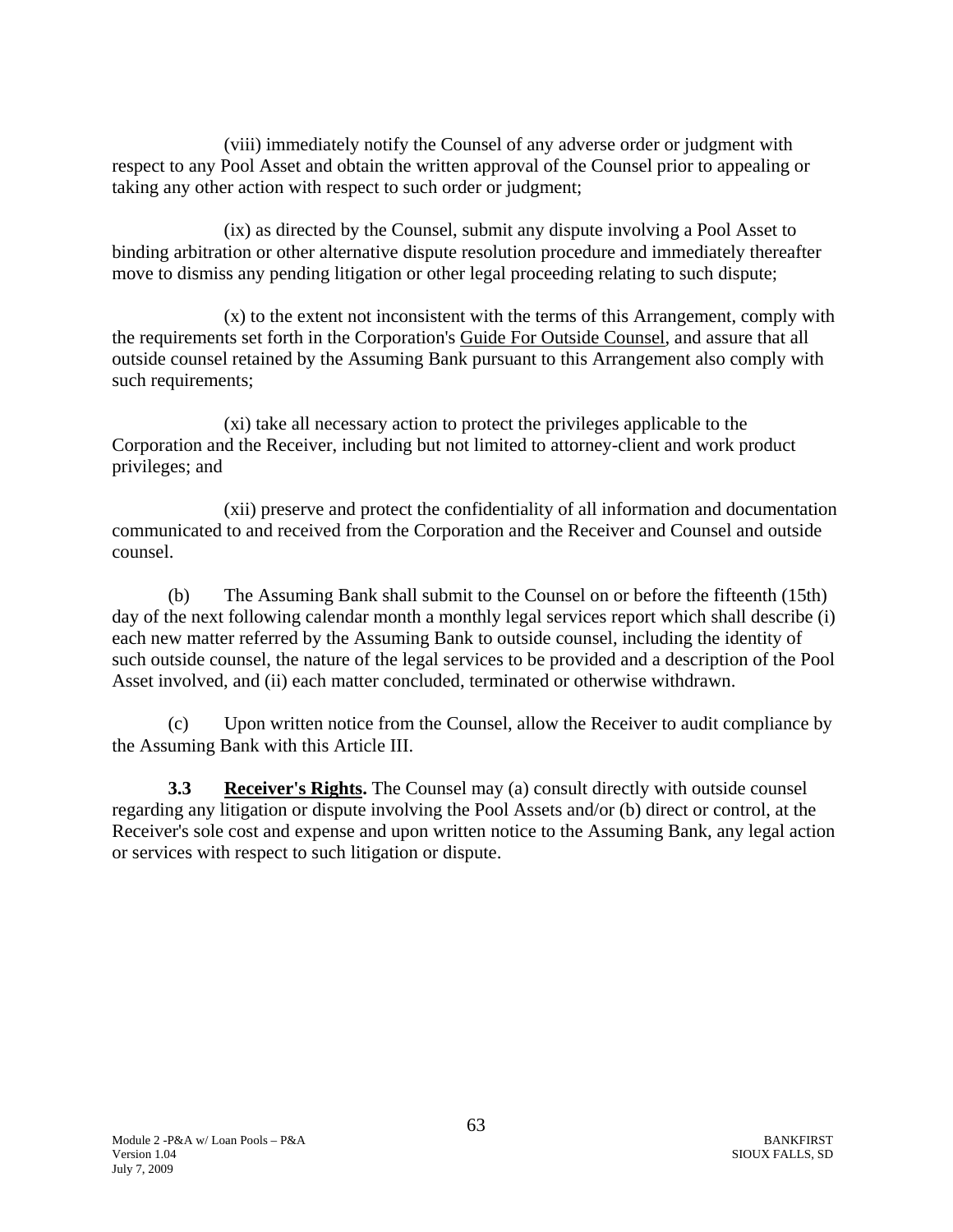### **ARTICLE IV POOL ACCOUNTING AND REPORTING**

**4.1** Pool Records. The Assuming Bank shall immediately establish and maintain the Pool Records on a separate general ledger and on subsidiary ledgers as appropriate to account for Pool Assets and Pool Related Liabilities with such income and expense classifications as the Receiver may require. As of the end of each calendar month, the Assuming Bank shall deliver to the Receiver a report of the financial condition and operations of the Pool. Such report shall be prepared in accordance with the Receivership Accounting Requirements and include a balance sheet, income statement and cash flow statement, report of Collections, postings to the Current Settlement Account and such additional information as shall be required by the Receiver. The report shall include an invoice in a format acceptable to the Receiver for the amount due from the Receiver as reflected in the Current Settlement Account. The Assuming Bank shall deliver the report to the Receiver on or before the 15th day of the next following calendar month. Pool Assets shall be recorded on the Pool Records at their Base Pool Values, together with Pool Related Liabilities, as of the date of transfer to the Pool. Thereafter, Pool Assets and Pool Related Liabilities shall be reflected at their Adjusted Pool Values. Subsidiary ledgers shall include and permit an accounting for (a) income and expense tracking for each loan with respect to each Obligor, and (b) legal fees paid with respect to each Pool Asset by law firm, attorney and each attorney's hourly rate. All accounting records of the Pool shall be maintained by the Assuming Bank on the cash basis of accounting.

**4.2 Current Settlement Account.** The Assuming Bank shall establish and maintain an account (the "Current Settlement Account") to which the amount of payments due to or from the Receiver shall be posted on a calendar month basis.

**4.3 Funding of Pool Asset Expenses.** The Assuming Bank shall establish a deposit account acceptable to the Receiver for the payment of (a) Pool Related Liabilities (except payments under participation agreements which are paid from Collections) and advances with respect to Pool Assets, in either case to the extent permitted by Section 2.3 hereof, (b) Capitalized Expenditures and (c) other expenses reimbursable under Section 5.2 hereof. Such account shall be maintained in accordance with the operations manual provided by the Receiver. As of the end of each calendar month, the Assuming Bank shall post to the Current Settlement Account the amount funded in accordance with this Section 4.3, together with interest for such period on the average daily balance of the amount of such fundings outstanding at a rate per annum equal to the Cost of Carry plus fifty (50) basis points (0.50%).

**4.4 Payments.** Payment of the invoice accompanying the monthly report provided for in Section 4.1 hereof shall be made no later than fifteen (15) Business Days after the date of receipt of such report by the Receiver. Payment made to the Assuming Bank shall be applied to reduce the amount due to the Assuming Bank pursuant to Section 4.3 hereof on the date of receipt of such payment. The Receiver may withhold payment if, in its judgment, a basis exists for denying eligibility for payment of any amount included in the invoice until the Assuming Bank, after notice by the Receiver, demonstrates that such amount is eligible for payment. Any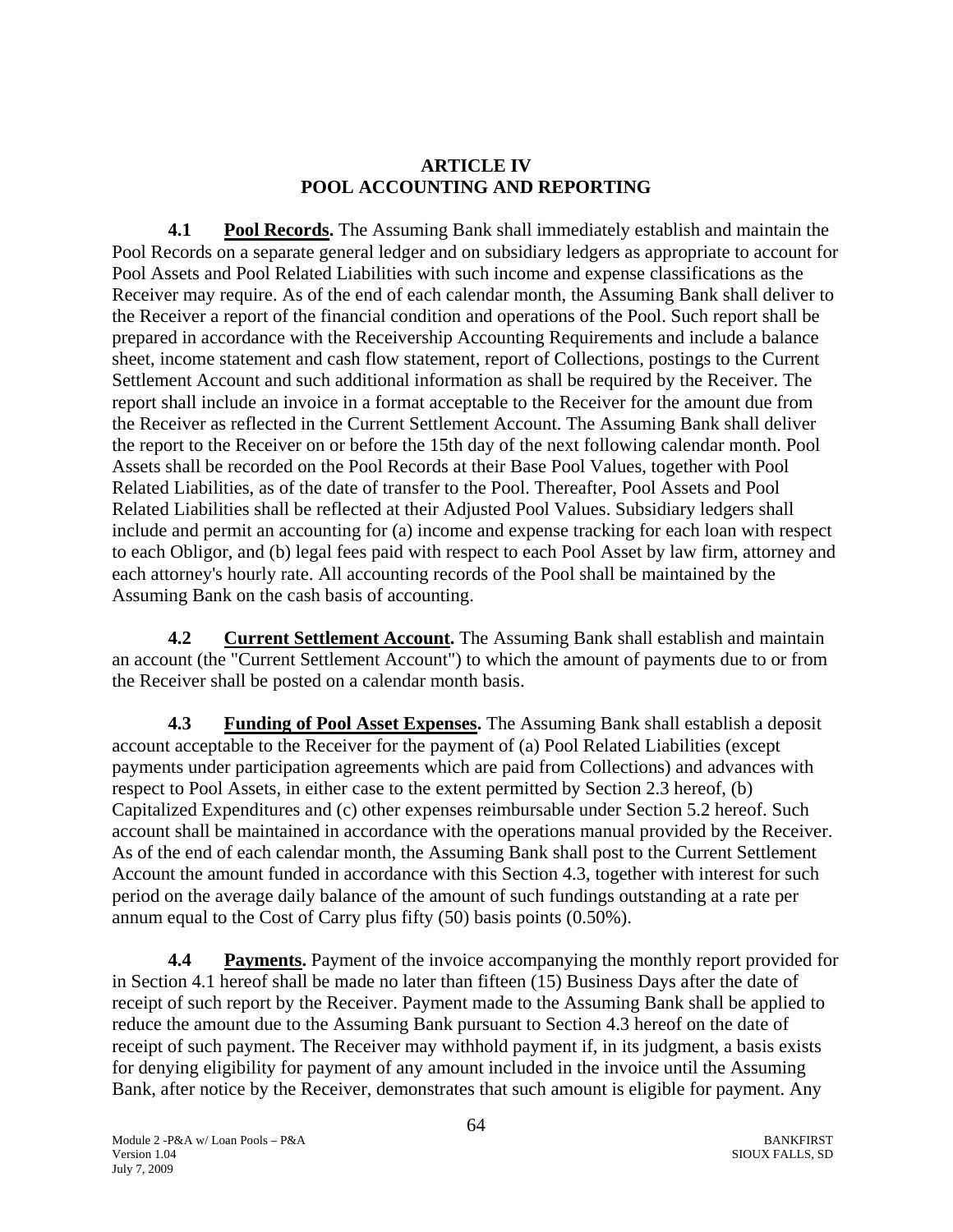amount withheld shall be paid by the Receiver no later than fifteen (15) Business Days after the Receiver has approved such payment.

**4.5 Collections.** The Assuming Bank shall establish and maintain in trust for the Receiver a deposit account acceptable to the Receiver to which all Collections shall be immediately deposited upon receipt thereof by the Assuming Bank. All collected funds in such account shall be wire transferred on a daily basis by the Assuming Bank to the bank account designated by the Receiver. Any amounts not promptly remitted to the Receiver pursuant to this Section 4.5 shall bear interest at a rate per annum equal to the Cost of Carry plus fifty (50) basis points (0.50%).

### **ARTICLE V FEES AND EXPENSES**

## **5.1 Payment for Services.**

(a) The Receiver agrees to pay the following monthly fees to the Assuming Bank:

(i) a fee equal to the product of  $(A)$  one percent  $(1%)$  of the Average Pool Assets during the month and (B) the number of days this Arrangement is in effect during such month divided by three hundred sixty-five (365); and

(ii) a fee equal to six percent (6%) of the amount of Collections during the month;

(iii) with regard to any Pool Asset constituting a trust business, the amount of fees the Failed Bank would have collected attributable to the services rendered by the Assuming Bank, to the extent actually collected;

(iv) with regard to any Pool Asset constituting a credit card business, the actual, reasonable and necessary expenses incurred in connection with the performance of duties pursuant to this Arrangement, including expenses of photocopying, postage and express mail, and data processing and employee services (based upon the number of hours spent performing servicing duties).

(b) At the end of each calendar month, the Assuming Bank shall post to the Current Settlement Account the amount, if any, of fees due for such month.

# **5.2 Reimbursable Expenses.**

(a) The Receiver agrees to reimburse the Assuming Bank for its actual direct asset expenses (i) incurred to secure, maintain or sell any Pool Asset (including legal expenses therefor), or (ii) incurred to enforce any rights under the Credit Documents.

(b) Any expense otherwise reimbursable under this Section 5.2 shall not be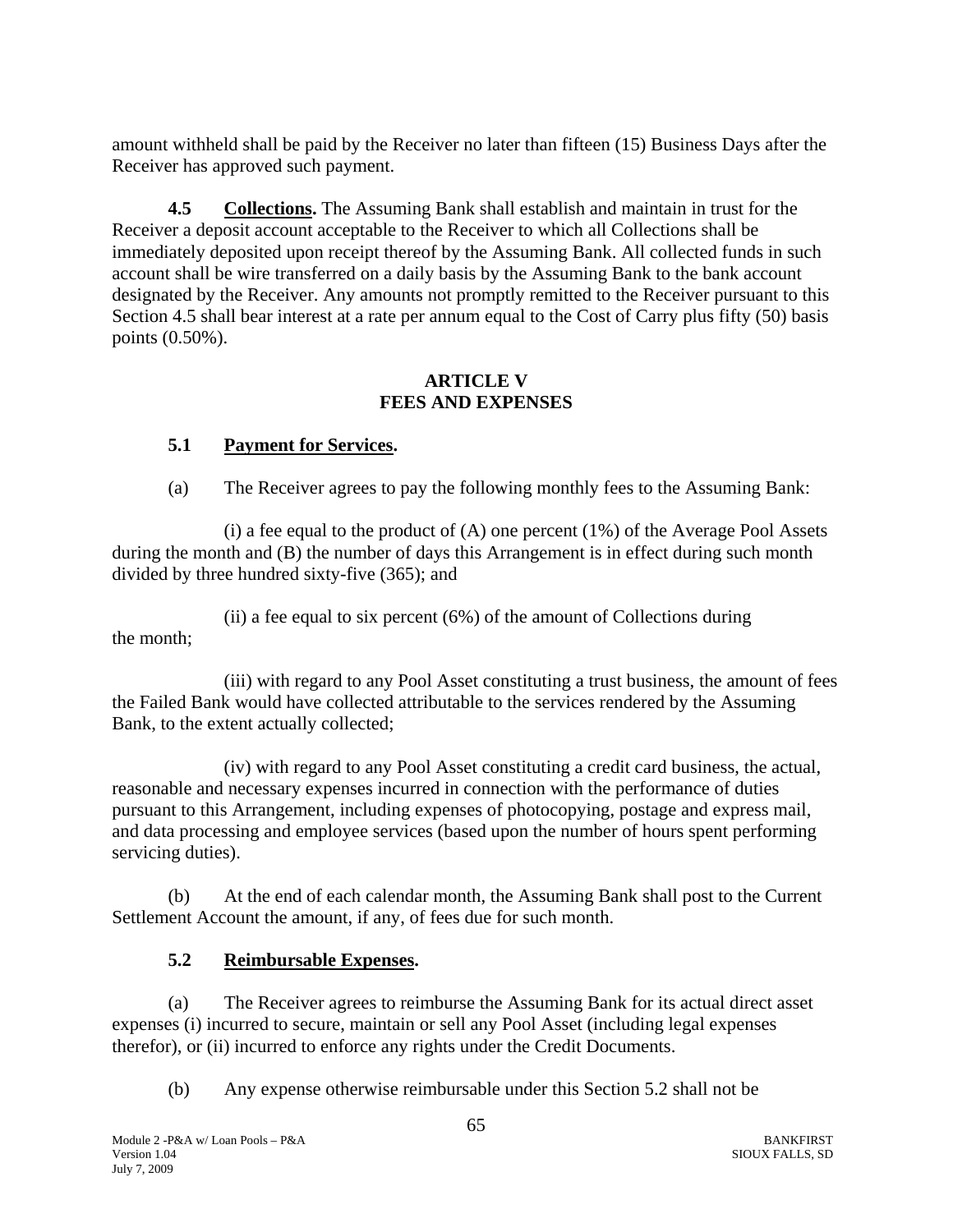reimbursed if the Receiver determines:

 $(i)$  such expense was not incurred  $(A)$  in good faith,  $(B)$  with the same degree of care that the Assuming Bank would exercise in the collection of troubled assets in its own portfolio, and (C) in accordance herewith;

(ii) such expense was incurred for a product, service, or activity that is of an extravagant nature or design; or

(iii) the approval of the Receiver for the payment of such expense (or for the contract or other arrangement under which it was incurred) was required under this Arrangement but was not obtained.

(c) The following categories of expenses shall not be reimbursable under this Section 5.2:

(i) Federal, State, or local income taxes and expenses related thereto;

(ii) salaries and related benefits of the Assuming Bank's employees, including any bonus or severance arrangements, training, payroll taxes, dues, or travel- or relocation-related expenses;

(iii) the cost of space occupied by the Assuming Bank and its staff, the rental and maintenance of furniture and equipment, and expenses for data processing (including data processing conversions);

(iv) except as otherwise provided herein, fees for accounting, legal and other independent professional consultants (including employees of the Assuming Bank);

(v) out-of-pocket miscellaneous operating expenses incurred by the Assuming Bank or any Affiliate in the management of the Pool Assets;

(vi) expenses related to any trust business except to the extent such are reimbursed by such trusts or third parties;

(vii) expenses related to any credit card business (except as such may be paid under Section 5.1); and

(vi) any other expenses that are not reimbursable under this Section 5.2.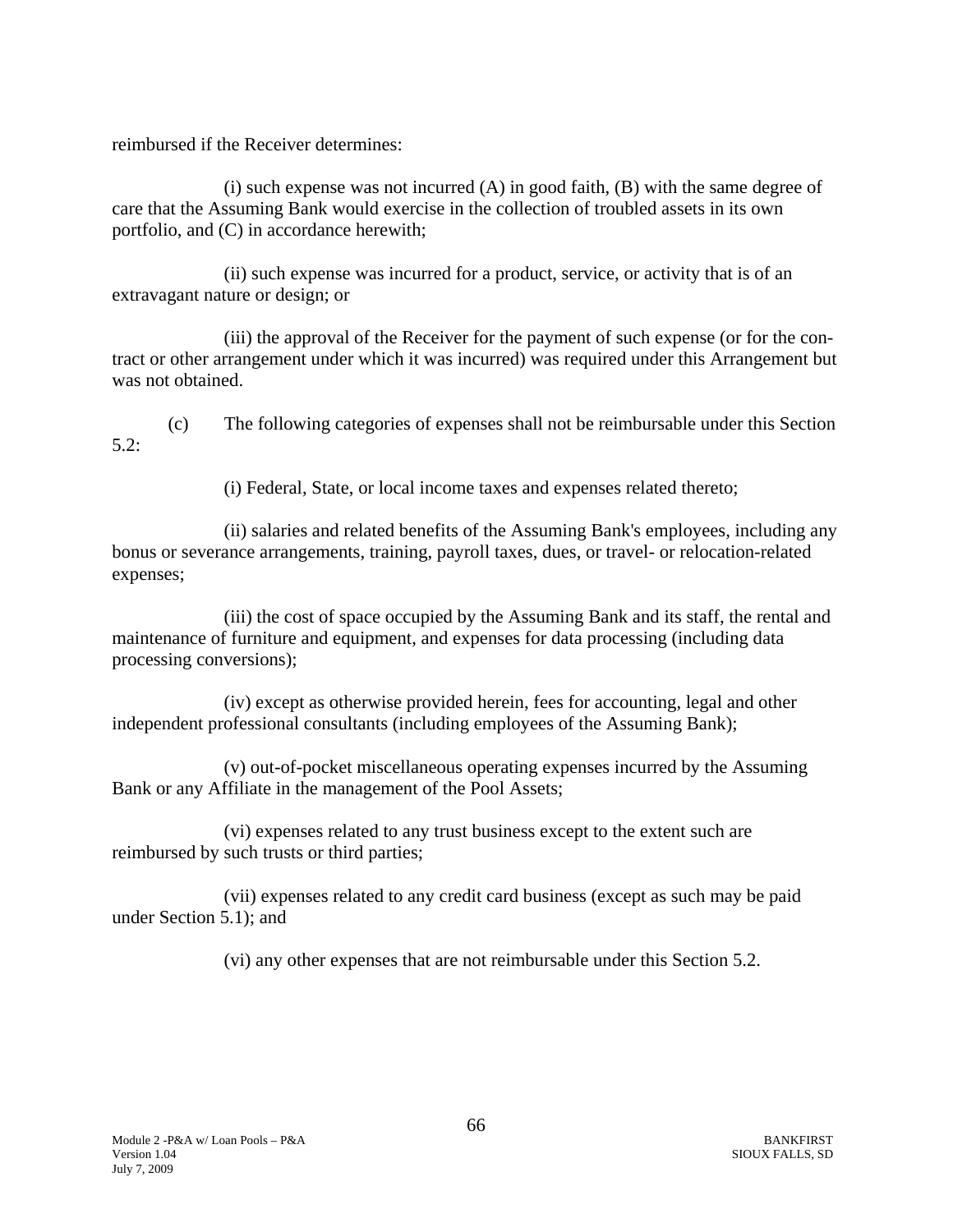### **ARTICLE VI ADDITIONAL INDEMNITY**

Section 12.1(a) of the Agreement: **6.1** Additional Indemnity. The following additional indemnities are provided with regard to Pool Assets under this Arrangement in the same manner as if such appeared under

 $(9)$  claims arising from any action or inaction in connection with the administration of any asset of the Failed Bank that is not acquired under Section 3.1 of the Agreement following a transfer to the Receiver of responsibility for such administration under any provision of the Arrangement;

(10) claims arising in connection with any refusal of the Assuming Bank, acting pursuant to instructions given in writing by the Receiver pursuant to any provision of the Arrangement, or any similar arrangement pertaining to the management of any asset of the Failed Bank that is not acquired under Section 3.1 of the Agreement or any similar arrangement pertaining to the management of such assets, to advance funds under a commitment to an obligor on any loan included among such assets;

(11) any action or inaction taken or omitted to be taken pursuant to this Arrangement in connection with the administration of any asset or the management of any Subsidiary of the Failed Bank that is not acquired under Section 3.1 of the Agreement (the "Management Services"), if such action or inaction is taken or omitted to be taken in good faith and in a manner reasonably believed to be in the best interests of the Receiver or such Subsidiary; and

(12) any action or inaction in connection with the Management Services which is taken or omitted to be taken upon the specific written direction of the Corporation or the Receiver.

manner as if such appeared under Section 12.1(b) of the Agreement: **6.2 Additional Exclusions From Indemnity.** The following additional exclusions from indemnities are provided with regard to Pool Assets under this Arrangement in the same

 $(15)$  claims arising from any action or inaction by the Person claiming indemnification which constitutes bad faith, gross negligence or willful misconduct;

(16) claims that could have been enforced against the Person claiming indemnification if the Assuming Bank had not agreed to perform the Management Services;

(17) claims arising from any violation, as a result of action or inaction by the Assuming Bank, or any Subsidiary or Affiliate of the Assuming Bank of (x) any agreement or instrument to which it is a party or by which it or its assets are bound, or (y) its charter or by